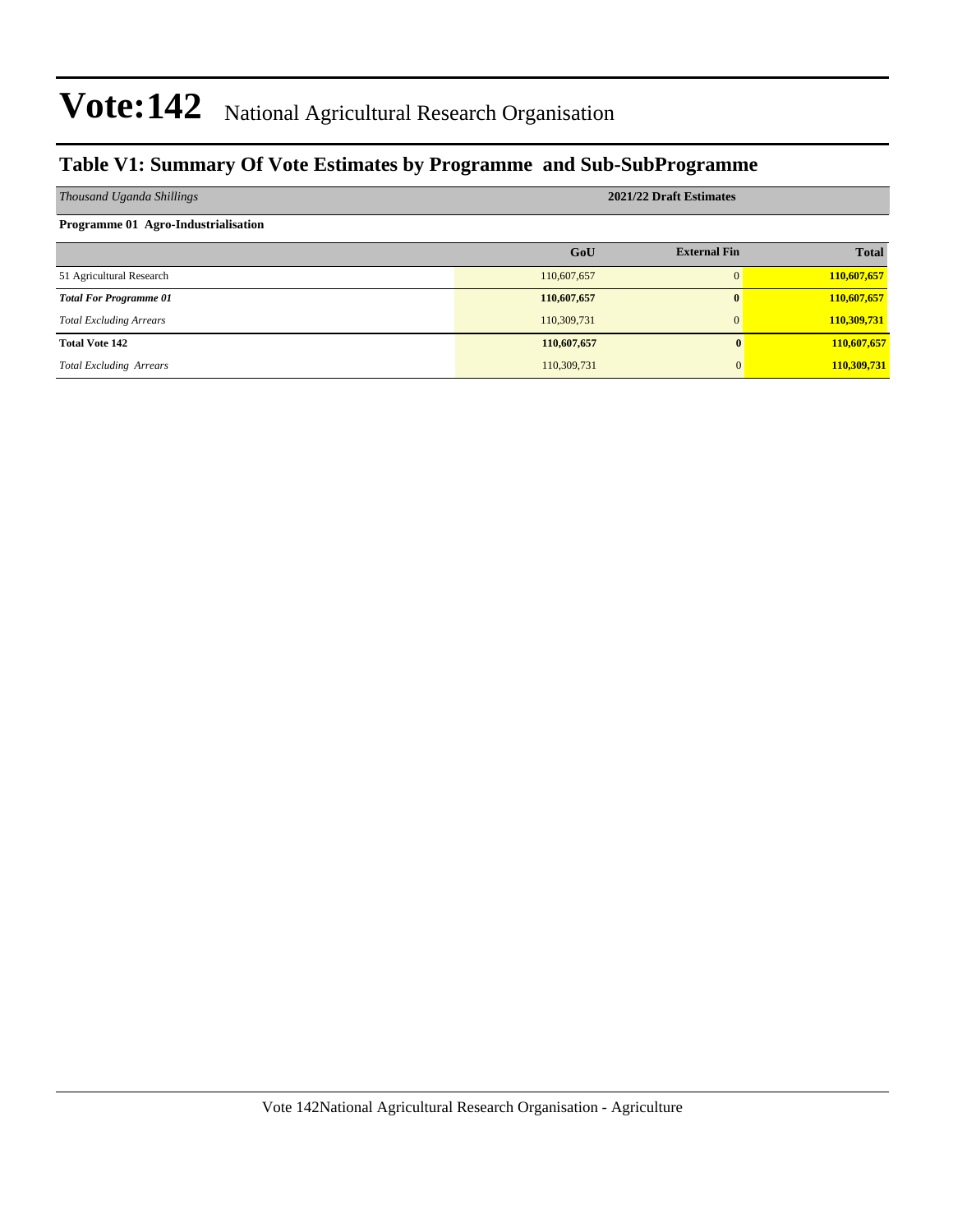#### **Table V2: Summary Of Vote Estimates by Sub-SubProgramme,Department and Project**

| Thousand Uganda Shillings                                                                                  | 2020/21 Approved Budget<br>2021/22 Draft Estimates |                     |                  |              |                |                               |              |
|------------------------------------------------------------------------------------------------------------|----------------------------------------------------|---------------------|------------------|--------------|----------------|-------------------------------|--------------|
| Sub-SubProgramme 51 Agricultural Research                                                                  |                                                    |                     |                  |              |                |                               |              |
| <b>Recurrent Budget Estimates</b>                                                                          | <b>Wage</b>                                        | Non-Wage            | <b>AIA</b>       | <b>Total</b> | <b>Wage</b>    | Non-Wage                      | <b>Total</b> |
| 01 Headquarters                                                                                            | 33,233,229                                         | 15,312,234          | $\mathbf{0}$     | 48,545,463   | 34,233,229     | 17,441,434                    | 51,674,664   |
| 07 National Crops Resources Research Institute                                                             | $\boldsymbol{0}$                                   | 244,039             | $\mathbf{0}$     | 244,039      | $\mathbf{0}$   | 244,039                       | 244,039      |
| 08 National Fisheries Resources Research Institute                                                         | $\boldsymbol{0}$                                   | 331,535             | $\boldsymbol{0}$ | 331,535      | $\mathbf{0}$   | 331,535                       | 331,535      |
| 09 National Forestry Resources Research Institute                                                          | $\boldsymbol{0}$                                   | 234,299             | $\mathbf{0}$     | 234,299      | $\mathbf{0}$   | 234,299                       | 234,299      |
| 10 National Livestock Resources Research                                                                   | $\boldsymbol{0}$                                   | 5,235,410           | $\boldsymbol{0}$ | 5,235,410    | $\mathbf{0}$   | 2,235,410                     | 2,235,410    |
| 11 National Semi arid Resources Research                                                                   | $\mathbf{0}$                                       | 236,537             | $\mathbf{0}$     | 236,537      | $\overline{0}$ | 436,537                       | 436,537      |
| 12 National Laboratories Research                                                                          | $\boldsymbol{0}$                                   | 1,327,602           | $\boldsymbol{0}$ | 1,327,602    | $\mathbf{0}$   | 1,188,826                     | 1,188,826    |
| 13 Abi ZARDI                                                                                               | $\mathbf{0}$                                       | 180,660             | $\mathbf{0}$     | 180,660      | $\overline{0}$ | 190,660                       | 190,660      |
| 14 Bulindi ZARDI                                                                                           | $\mathbf{0}$                                       | 189,361             | $\mathbf{0}$     | 189,361      | $\mathbf{0}$   | 199,361                       | 199,361      |
| 15 Kachwekano ZARDI                                                                                        | $\boldsymbol{0}$                                   | 180,351             | $\boldsymbol{0}$ | 180,351      | $\mathbf{0}$   | 190,351                       | 190,351      |
| 16 Mukono ZARDI                                                                                            | $\mathbf{0}$                                       | 350,000             | $\mathbf{0}$     | 350,000      | $\mathbf{0}$   | 350,000                       | 350,000      |
| 17 Ngetta ZARDI                                                                                            | $\boldsymbol{0}$                                   | 178,103             | $\boldsymbol{0}$ | 178,103      | $\mathbf{0}$   | 198,103                       | 198,103      |
| 18 Nabium ZARDI                                                                                            | $\mathbf{0}$                                       | 178,944             | $\mathbf{0}$     | 178,944      | $\overline{0}$ | 198,944                       | 198,944      |
| 19 Mbarara ZARDI                                                                                           | $\mathbf{0}$                                       | 180,859             | $\mathbf{0}$     | 180,859      | $\overline{0}$ | 190,859                       | 190,859      |
| 20 Buginyaya ZARDI                                                                                         | $\mathbf{0}$                                       | 338,859             | $\mathbf{0}$     | 338,859      | $\overline{0}$ | 348,858                       | 348,858      |
| 21 Rwebitaba ZARDI                                                                                         | $\mathbf{0}$                                       | 183,909             | $\mathbf{0}$     | 183,909      | $\overline{0}$ | 493,909                       | 493,909      |
| 26 NARO Internal Audit                                                                                     | $\boldsymbol{0}$                                   | 180,000             | $\boldsymbol{0}$ | 180,000      | $\mathbf{0}$   | 180,000                       | 180,000      |
| 27 National Coffee Research Institute                                                                      | $\boldsymbol{0}$                                   | 248,309             | $\mathbf{0}$     | 248,309      | $\overline{0}$ | 248,309                       | 248,309      |
| <b>Total Recurrent Budget Estimates for Sub-</b><br><b>SubProgramme</b>                                    | 33,233,229                                         | 25,311,010          | $\bf{0}$         | 58,544,239   | 34,233,229     | 24,901,434                    | 59,134,664   |
| Development Budget Estimates                                                                               | GoU Dev't                                          | <b>External Fin</b> | <b>AIA</b>       | <b>Total</b> |                | <b>GoU Dev't External Fin</b> | <b>Total</b> |
| 0382 Support for NARO                                                                                      | 50,172,994                                         | $\boldsymbol{0}$    | $\boldsymbol{0}$ | 50,172,994   | $\overline{0}$ | $\overline{0}$                |              |
| 1560 Relocation and Operationalisation of the National<br>Livestock Resources Research Institute (NALIRRI) | 1,300,000                                          | $\overline{0}$      | $\mathbf{0}$     | 1,300,000    | 5,000,000      | $\overline{0}$                | 5,000,000    |
| 1619 Retooling of National Agricultural Research<br>Organization                                           | $\boldsymbol{0}$                                   | $\mathbf{0}$        | $\boldsymbol{0}$ | $\bf{0}$     | 46,472,994     | $\overline{0}$                | 46,472,994   |
| <b>Total Development Budget Estimates for Sub-</b><br><b>SubProgramme</b>                                  | 51,472,994                                         | $\bf{0}$            | $\bf{0}$         | 51,472,994   | 51,472,994     | $\bf{0}$                      | 51,472,994   |
|                                                                                                            | GoU                                                | <b>External Fin</b> | <b>AIA</b>       | <b>Total</b> | GoU            | <b>External Fin</b>           | <b>Total</b> |
| <b>Total For Sub-SubProgramme 51</b>                                                                       | 110,017,233                                        | $\bf{0}$            | $\bf{0}$         | 110,017,233  | 110,607,657    | $\bf{0}$                      | 110,607,657  |
| <b>Total Excluding Arrears</b>                                                                             | 109,996,983                                        | $\boldsymbol{0}$    | $\boldsymbol{0}$ | 109,996,983  | 110,309,731    | $\overline{0}$                | 110,309,731  |
| <b>Total Vote 142</b>                                                                                      | 110,017,233                                        | $\bf{0}$            | $\bf{0}$         | 110,017,233  | 110,607,657    | $\bf{0}$                      | 110,607,657  |
| <b>Total Excluding Arrears</b>                                                                             | 109,996,983                                        | $\boldsymbol{0}$    | $\boldsymbol{0}$ | 109,996,983  | 110,309,731    | $\mathbf{0}$                  | 110,309,731  |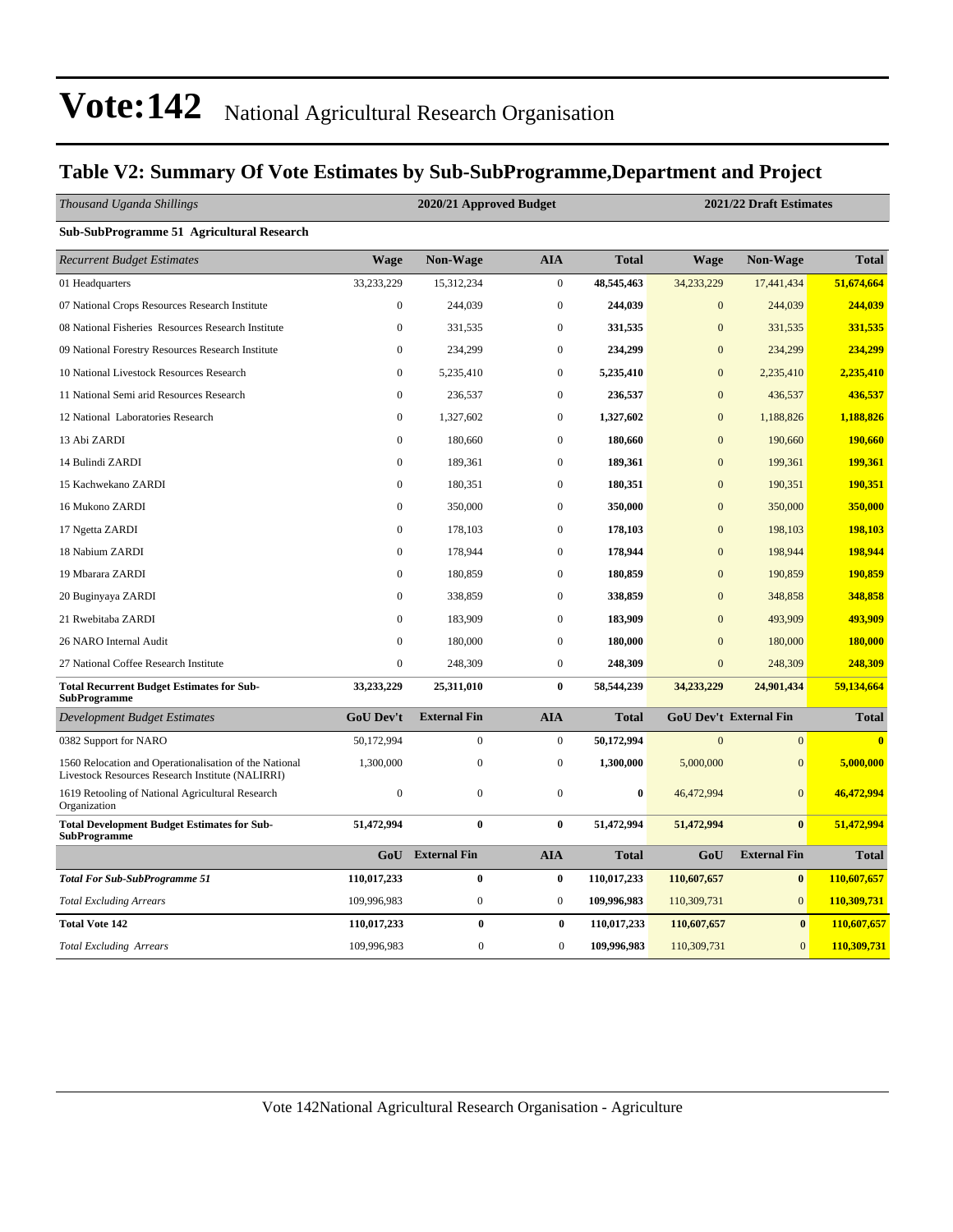#### **Table V3: Summary Vote Estimates by Item**

| Thousand Uganda Shillings                                   |            | 2020/21 Approved Budget |                  |              | 2021/22 Draft Estimates |                  |              |  |
|-------------------------------------------------------------|------------|-------------------------|------------------|--------------|-------------------------|------------------|--------------|--|
|                                                             | GoU        | External Fin            | AIA              | <b>Total</b> | GoU                     | External Fin     | <b>Total</b> |  |
| <b>Employees, Goods and Services (Outputs Provided)</b>     | 80,594,103 | $\bf{0}$                | $\bf{0}$         | 80,594,103   | 79,320,755              | $\pmb{0}$        | 79,320,755   |  |
| 211102 Contract Staff Salaries                              | 33,233,229 | $\bf{0}$                | 0                | 33,233,229   | 34,233,229              | $\bf{0}$         | 34,233,229   |  |
| 211103 Allowances (Inc. Casuals, Temporary)                 | 4,443,597  | $\bf{0}$                | $\boldsymbol{0}$ | 4,443,597    | 3,064,423               | $\bf{0}$         | 3,064,423    |  |
| 212101 Social Security Contributions                        | 3,323,323  | $\bf{0}$                | $\bf{0}$         | 3,323,323    | 3,423,323               | $\bf{0}$         | 3,423,323    |  |
| 213001 Medical expenses (To employees)                      | 300,000    | $\bf{0}$                | $\bf{0}$         | 300,000      | 1,000,000               | $\bf{0}$         | 1,000,000    |  |
| 213002 Incapacity, death benefits and funeral expenses      | 225,000    | $\bf{0}$                | $\bf{0}$         | 225,000      | 910,016                 | $\bf{0}$         | 910,016      |  |
| 213004 Gratuity Expenses                                    | 4,541,900  | $\bf{0}$                | $\bf{0}$         | 4,541,900    | 8,558,307               | $\bf{0}$         | 8,558,307    |  |
| 221001 Advertising and Public Relations                     | 1,134,336  | $\bf{0}$                | $\bf{0}$         | 1,134,336    | 787,131                 | $\bf{0}$         | 787,131      |  |
| 221002 Workshops and Seminars                               | 5,315,596  | $\bf{0}$                | $\bf{0}$         | 5,315,596    | 1,944,870               | $\bf{0}$         | 1,944,870    |  |
| 221003 Staff Training                                       | 869,765    | $\bf{0}$                | $\bf{0}$         | 869,765      | 862,473                 | $\bf{0}$         | 862,473      |  |
| 221004 Recruitment Expenses                                 | 110,000    | $\bf{0}$                | $\bf{0}$         | 110,000      | 90,000                  | $\bf{0}$         | 90,000       |  |
| 221006 Commissions and related charges                      | 54,879     | $\bf{0}$                | $\bf{0}$         | 54,879       | 86,010                  | $\bf{0}$         | 86,010       |  |
| 221007 Books, Periodicals & Newspapers                      | 89,739     | $\bf{0}$                | $\bf{0}$         | 89,739       | 63,346                  | $\bf{0}$         | 63,346       |  |
| 221008 Computer supplies and Information Technology<br>(TT) | 357,298    | $\bf{0}$                | $\bf{0}$         | 357,298      | 1,579,502               | $\bf{0}$         | 1,579,502    |  |
| 221009 Welfare and Entertainment                            | 549,898    | $\bf{0}$                | $\bf{0}$         | 549,898      | 494,590                 | $\bf{0}$         | 494,590      |  |
| 221011 Printing, Stationery, Photocopying and Binding       | 666,435    | $\bf{0}$                | $\bf{0}$         | 666,435      | 634,954                 | $\bf{0}$         | 634,954      |  |
| 221012 Small Office Equipment                               | 96,820     | $\bf{0}$                | $\bf{0}$         | 96,820       | 34,987                  | $\bf{0}$         | 34,987       |  |
| 221016 IFMS Recurrent costs                                 | 230,000    | $\bf{0}$                | $\bf{0}$         | 230,000      | 183,000                 | $\bf{0}$         | 183,000      |  |
| 221017 Subscriptions                                        | 80,045     | $\bf{0}$                | $\bf{0}$         | 80,045       | 66,877                  | $\bf{0}$         | 66,877       |  |
| 222001 Telecommunications                                   | 173,802    | $\bf{0}$                | $\bf{0}$         | 173,802      | 207,360                 | $\bf{0}$         | 207,360      |  |
| 222002 Postage and Courier                                  | 12,940     | $\bf{0}$                | $\bf{0}$         | 12,940       | 10,092                  | $\bf{0}$         | 10,092       |  |
| 222003 Information and communications technology<br>(ICT)   | 620,227    | $\bf{0}$                | $\bf{0}$         | 620,227      | 959,141                 | $\bf{0}$         | 959,141      |  |
| 223002 Rates                                                | 232,500    | $\bf{0}$                | $\bf{0}$         | 232,500      | 50,000                  | $\bf{0}$         | 50,000       |  |
| 223004 Guard and Security services                          | 441,201    | $\bf{0}$                | $\boldsymbol{0}$ | 441,201      | 298,962                 | $\bf{0}$         | 298,962      |  |
| 223005 Electricity                                          | 1,108,792  | $\bf{0}$                | $\bf{0}$         | 1,108,792    | 569,290                 | $\bf{0}$         | 569,290      |  |
| 223006 Water                                                | 95,214     | $\bf{0}$                | $\bf{0}$         | 95,214       | 107,415                 | $\bf{0}$         | 107,415      |  |
| 224001 Medical Supplies                                     | 2,351,105  | $\bf{0}$                | 0                | 2,351,105    | 1,453,076               | $\bf{0}$         | 1,453,076    |  |
| 224004 Cleaning and Sanitation                              | 395,712    | $\bf{0}$                | $\bf{0}$         | 395,712      | 277,997                 | $\bf{0}$         | 277,997      |  |
| 224005 Uniforms, Beddings and Protective Gear               | 173,130    | $\bf{0}$                | $\bf{0}$         | 173,130      | 89,551                  | $\boldsymbol{0}$ | 89,551       |  |
| 224006 Agricultural Supplies                                | 6,023,811  | $\bf{0}$                | $\bf{0}$         | 6,023,811    | 7,403,616               | $\boldsymbol{0}$ | 7,403,616    |  |
| 225001 Consultancy Services- Short term                     | 1,961,372  | $\bf{0}$                | $\boldsymbol{0}$ | 1,961,372    | 657,079                 | $\bf{0}$         | 657,079      |  |
| 226001 Insurances                                           | 120,092    | $\bf{0}$                | $\boldsymbol{0}$ | 120,092      | 125,994                 | $\bf{0}$         | 125,994      |  |
| 226002 Licenses                                             | 267,000    | $\bf{0}$                | $\boldsymbol{0}$ | 267,000      | 188,000                 | $\bf{0}$         | 188,000      |  |
| 227001 Travel inland                                        | 4,916,268  | $\bf{0}$                | 0                | 4,916,268    | 5,107,135               | $\bf{0}$         | 5,107,135    |  |
| 227002 Travel abroad                                        | 246,500    | $\bf{0}$                | 0                | 246,500      | 34,862                  | $\bf{0}$         | 34,862       |  |
| 227004 Fuel, Lubricants and Oils                            | 1,775,089  | $\bf{0}$                | 0                | 1,775,089    | 1,555,925               | $\bf{0}$         | 1,555,925    |  |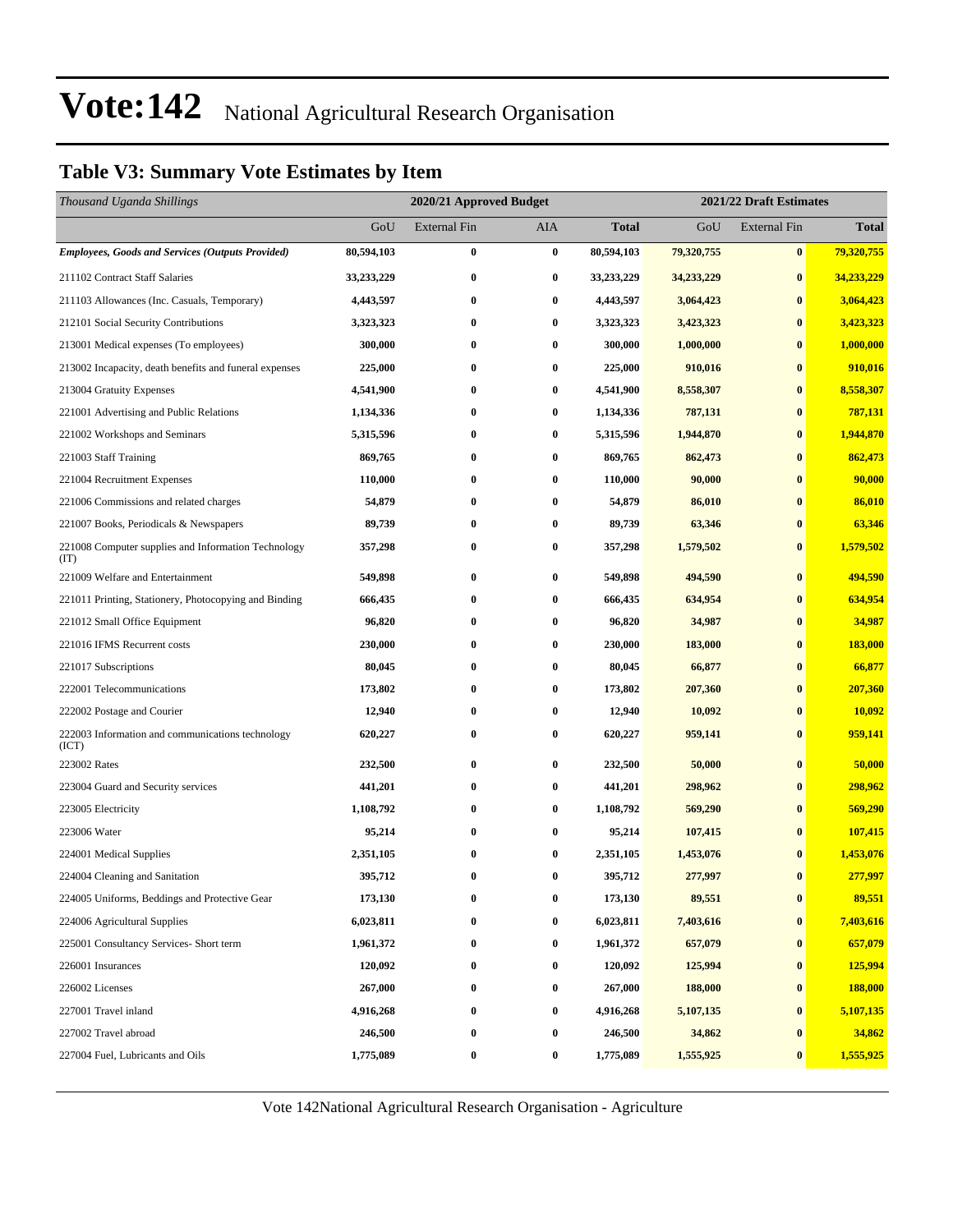| 228001 Maintenance - Civil                                         | 1,960,666   | $\bf{0}$       | $\bf{0}$       | 1,960,666   | 621,538      | $\bf{0}$       | 621,538                 |
|--------------------------------------------------------------------|-------------|----------------|----------------|-------------|--------------|----------------|-------------------------|
| 228002 Maintenance - Vehicles                                      | 1,087,462   | $\bf{0}$       | $\bf{0}$       | 1,087,462   | 873,888      | $\bf{0}$       | 873,888                 |
| 228003 Maintenance – Machinery, Equipment $\&$<br>Furniture        | 817,788     | $\bf{0}$       | $\bf{0}$       | 817,788     | 567,837      | $\bf{0}$       | 567,837                 |
| 228004 Maintenance - Other                                         | 141,573     | $\bf{0}$       | $\bf{0}$       | 141,573     | 43,360       | $\bf{0}$       | 43,360                  |
| 273102 Incapacity, death benefits and funeral expenses             | 50,000      | $\bf{0}$       | $\bf{0}$       | 50,000      | 101,600      | $\bf{0}$       | 101,600                 |
| <b>Grants, Transfers and Subsides (Outputs Funded)</b>             | 1,844,000   | $\bf{0}$       | $\bf{0}$       | 1,844,000   | 1,844,000    | $\bf{0}$       | 1,844,000               |
| 262201 Contributions to International Organisations<br>(Capital)   | 1,800,000   | $\bf{0}$       | $\bf{0}$       | 1,800,000   | 1,800,000    | $\bf{0}$       | 1,800,000               |
| 264101 Contributions to Autonomous Institutions                    | 44,000      | $\bf{0}$       | $\bf{0}$       | 44,000      | 44,000       | $\bf{0}$       | 44,000                  |
| <b>Investment</b> (Capital Purchases)                              | 27,558,880  | $\bf{0}$       | $\bf{0}$       | 27,558,880  | 29,144,976   | $\bf{0}$       | 29,144,976              |
| 281501 Environment Impact Assessment for Capital<br>Works          | 311,750     | $\bf{0}$       | $\bf{0}$       | 311,750     | $\bf{0}$     | $\bf{0}$       | $\overline{\mathbf{0}}$ |
| 281502 Feasibility Studies for Capital Works                       | 311,750     | $\bf{0}$       | $\bf{0}$       | 311,750     | $\bf{0}$     | $\bf{0}$       | $\overline{\mathbf{0}}$ |
| 281503 Engineering and Design Studies & Plans for<br>capital works | 431,750     | $\bf{0}$       | $\bf{0}$       | 431,750     | $\mathbf{0}$ | $\mathbf{0}$   | $\overline{\mathbf{0}}$ |
| 281504 Monitoring, Supervision & Appraisal of Capital<br>work      | 611,750     | $\bf{0}$       | $\bf{0}$       | 611,750     | 1,400,000    | $\bf{0}$       | 1,400,000               |
| 312101 Non-Residential Buildings                                   | 14,049,831  | $\bf{0}$       | $\bf{0}$       | 14,049,831  | 20,667,239   | $\bf{0}$       | 20,667,239              |
| 312102 Residential Buildings                                       | 433,000     | 0              | $\bf{0}$       | 433,000     | 1,894,003    | $\bf{0}$       | 1,894,003               |
| 312104 Other Structures                                            | 3,960,018   | 0              | $\bf{0}$       | 3,960,018   | 1,364,345    | $\bf{0}$       | 1,364,345               |
| 312202 Machinery and Equipment                                     | 1,880,249   | $\bf{0}$       | $\bf{0}$       | 1,880,249   | 2,305,389    | $\bf{0}$       | 2,305,389               |
| 312203 Furniture & Fixtures                                        | 91,422      | 0              | $\bf{0}$       | 91,422      | 200,500      | $\bf{0}$       | 200,500                 |
| 312213 ICT Equipment                                               | 447,360     | $\bf{0}$       | $\bf{0}$       | 447,360     | 113,500      | $\bf{0}$       | 113,500                 |
| 312214 Laboratory Equipments                                       | 5,030,000   | $\bf{0}$       | 0              | 5,030,000   | 1,200,000    | $\bf{0}$       | 1,200,000               |
| <b>Arrears</b>                                                     | 20,250      | $\bf{0}$       | $\bf{0}$       | 20,250      | 297,926      | $\bf{0}$       | 297,926                 |
| 321605 Domestic arrears (Budgeting)                                | 4,062       | $\bf{0}$       | $\bf{0}$       | 4,062       | $\bf{0}$     | $\bf{0}$       | $\mathbf{0}$            |
| 321607 Utility arrears (Budgeting)                                 | 16,188      | 0              | $\bf{0}$       | 16,188      | $\mathbf{0}$ | $\bf{0}$       | $\overline{\mathbf{0}}$ |
| 321613 Telephone arrears (Budgeting)                               | $\bf{0}$    | $\bf{0}$       | $\bf{0}$       | $\bf{0}$    | 137,926      | $\bf{0}$       | 137,926                 |
| 321614 Electricity arrears (Budgeting)                             | $\bf{0}$    | $\bf{0}$       | $\bf{0}$       | $\bf{0}$    | 160,000      | $\bf{0}$       | 160,000                 |
| <b>Grand Total Vote 142</b>                                        | 110,017,233 | $\bf{0}$       | $\bf{0}$       | 110,017,233 | 110,607,657  | $\bf{0}$       | 110,607,657             |
| <b>Total Excluding Arrears</b>                                     | 109,996,983 | $\overline{0}$ | $\overline{0}$ | 109,996,983 | 110,309,731  | $\overline{0}$ | 110,309,731             |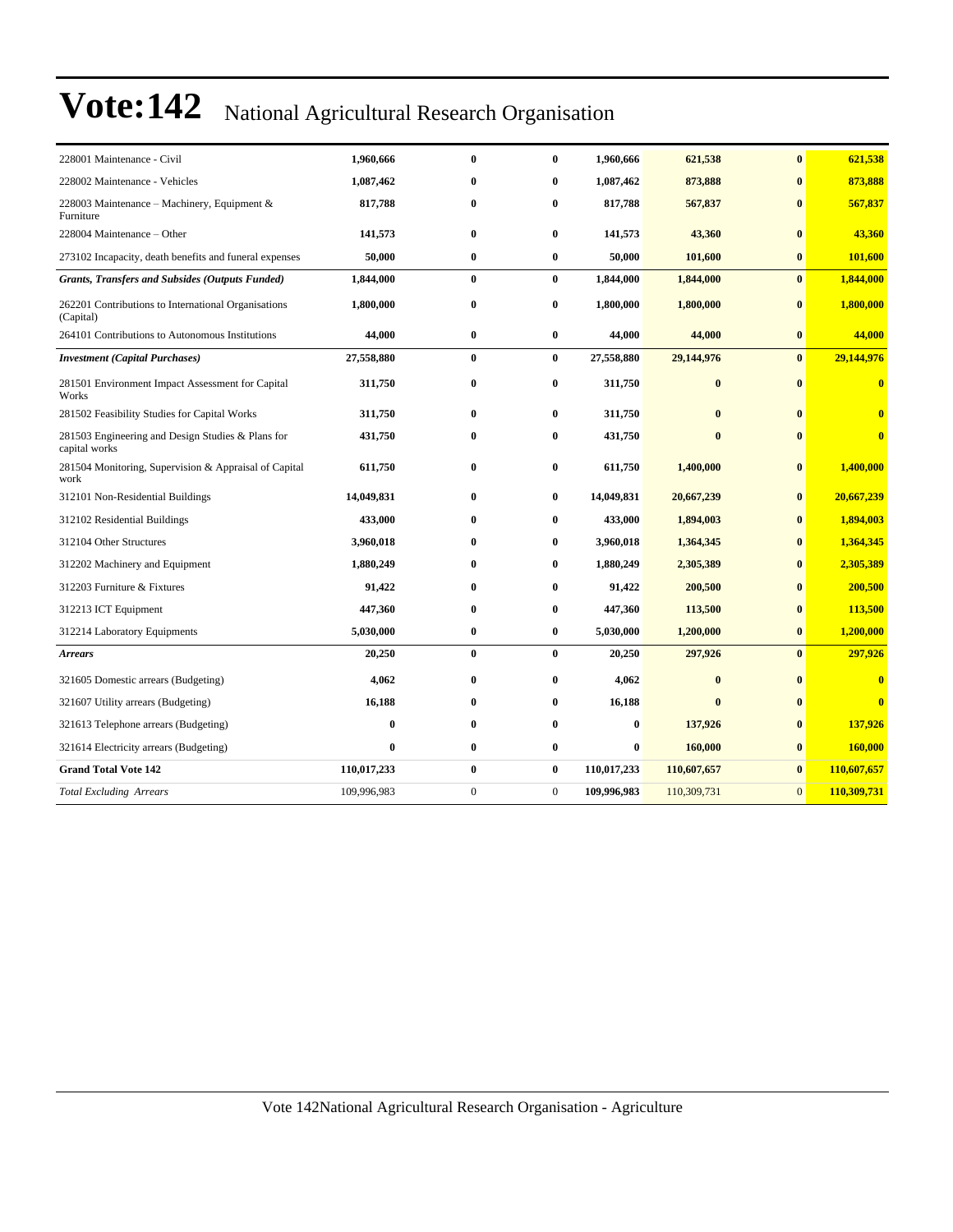#### **Table V4: Detailed Estimates by Sub-SubProgramme, Department,Project and Output and Item**

#### *Sub-SubProgrammme 51 Agricultural Research*

*Recurrent Budget Estimates*

#### **Department 01 Headquarters** *Thousand Uganda Shillings* **2020/21 Approved Budget 2021/22 Draft Estimates Outputs Provided** Wage Non Wage AIA **Total** Wage Non Wage **Total** *Budget Output 015101 Generation of agricultural technologies* 211103 Allowances (Inc. Casuals, Temporary) 0 0 0 **0** 0 18,000 **18,000** 221002 Workshops and Seminars 0 120,000 0 **120,000** 0 0 **0** 221006 Commissions and related charges 0 0 0 **0** 0 60,000 **60,000** 227001 Travel inland 0 31,500 0 **31,500** 0 127,500 **127,500** *Total Cost of Budget Output 01 0 151,500 0 151,500 0 205,500 205,500 Budget Output 015102 Research extension interface promoted and strengthened* 221001 Advertising and Public Relations 0 164,852 0 **164,852** 0 0 **0** 221002 Workshops and Seminars 0 16,500 0 **16,500** 0 0 **0** 221007 Books, Periodicals & Newspapers 0 0 0 **0** 0 7,686 **7,686** 221008 Computer supplies and Information Technology (IT) 0 4,000 0 **4,000** 0 0 **0** 221011 Printing, Stationery, Photocopying and Binding 0 0 0 **0** 0 100,000 **100,000** 221012 Small Office Equipment 0 0 0 **0** 0 4,000 **4,000** 222001 Telecommunications 0 0 0 **0** 0 100,000 **100,000** 222002 Postage and Courier 0 0 0 **0** 0 5,140 **5,140** 223005 Electricity 0 0 0 **0** 0 39,352 **39,352** 223006 Water 0 0 0 **0** 0 20,207 **20,207** 227001 Travel inland 0 11,000 0 **11,000** 0 31,500 **31,500** *Total Cost of Budget Output 02 0 196,352 0 196,352 0 307,885 307,885 Budget Output 015104 Agricultural research capacity strengthened*

| 211102 Contract Staff Salaries                           | 33,233,229   | $\mathbf{0}$ | $\mathbf{0}$ | 33,233,229 | 34,233,229   | $\mathbf{0}$ | 34,233,229   |
|----------------------------------------------------------|--------------|--------------|--------------|------------|--------------|--------------|--------------|
| 211103 Allowances (Inc. Casuals, Temporary)              | $\mathbf{0}$ | 1,434,669    | $\mathbf{0}$ | 1,434,669  | $\mathbf{0}$ | 117,762      | 117,762      |
| 212101 Social Security Contributions                     | $\bf{0}$     | 3,323,323    | $\mathbf{0}$ | 3,323,323  | $\mathbf{0}$ | 3,423,323    | 3,423,323    |
| 213001 Medical expenses (To employees)                   | $\mathbf{0}$ | 300,000      | $\mathbf{0}$ | 300,000    | $\mathbf{0}$ | 1,000,000    | 1,000,000    |
| 213002 Incapacity, death benefits and funeral expenses   | $\mathbf{0}$ | 225,000      | $\mathbf{0}$ | 225,000    | $\mathbf{0}$ | 900,000      | 900,000      |
| 213004 Gratuity Expenses                                 | $\mathbf{0}$ | 4,541,900    | $\mathbf{0}$ | 4,541,900  | $\mathbf{0}$ | 8,558,307    | 8,558,307    |
| 221001 Advertising and Public Relations                  | $\mathbf{0}$ | 52,735       | $\mathbf{0}$ | 52,735     | $\mathbf{0}$ | 6,000        | 6,000        |
| 221002 Workshops and Seminars                            | $\mathbf{0}$ | 209,118      | $\mathbf{0}$ | 209,118    | $\mathbf{0}$ | 18,194       | 18,194       |
| 221003 Staff Training                                    | $\mathbf{0}$ | 28,200       | $\mathbf{0}$ | 28,200     | $\mathbf{0}$ | $\Omega$     | $\mathbf{0}$ |
| 221006 Commissions and related charges                   | $\mathbf{0}$ | $\mathbf{0}$ | $\mathbf{0}$ | $\bf{0}$   | $\mathbf{0}$ | 24,000       | 24,000       |
| 221007 Books, Periodicals & Newspapers                   | $\mathbf{0}$ | 18,686       | $\mathbf{0}$ | 18,686     | $\mathbf{0}$ | $\mathbf{0}$ | $\mathbf{0}$ |
| 221008 Computer supplies and Information Technology (IT) | $\mathbf{0}$ | 42,610       | $\mathbf{0}$ | 42,610     | $\mathbf{0}$ | 5,953        | 5,953        |
|                                                          |              |              |              |            |              |              |              |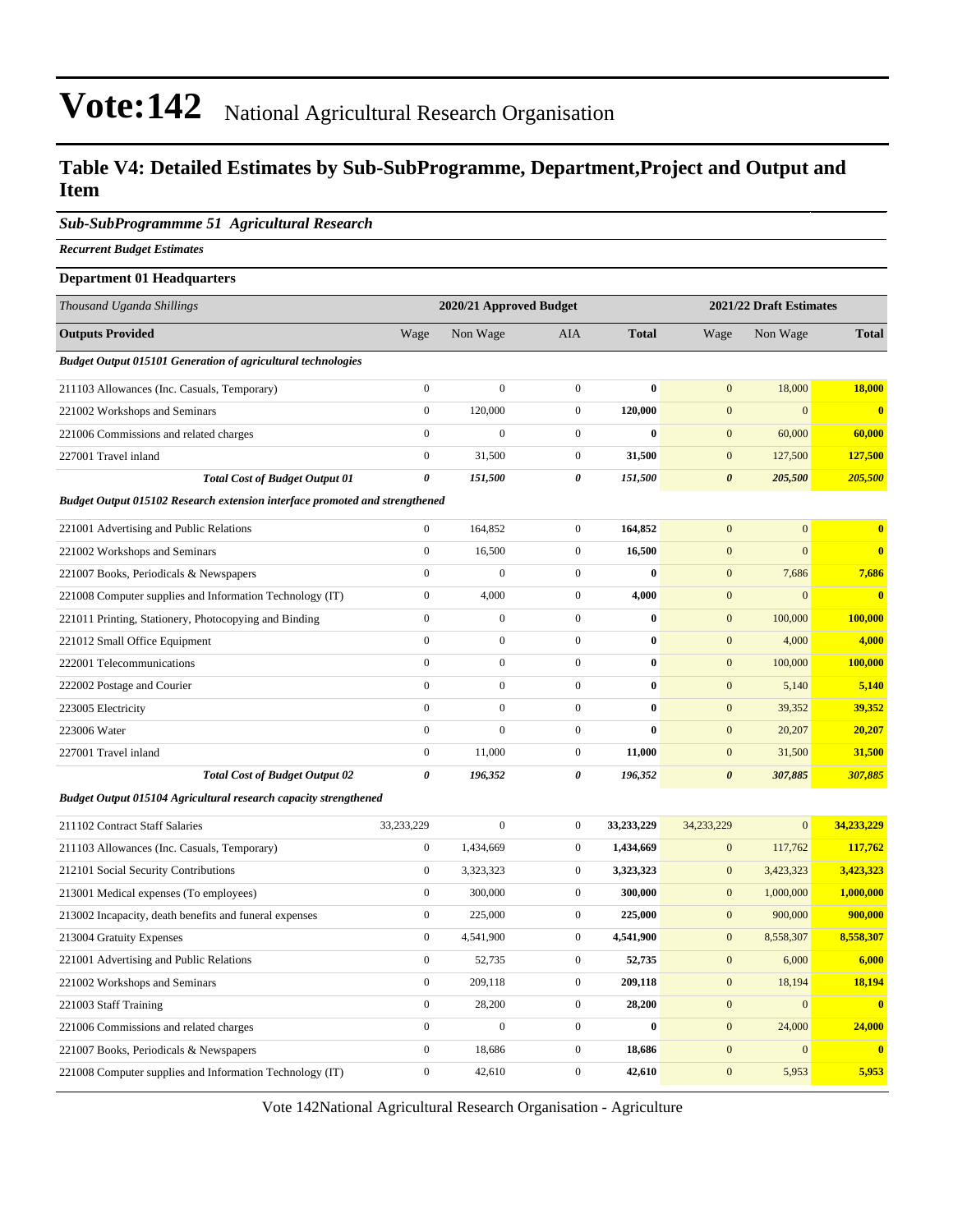| 221009 Welfare and Entertainment                                    | $\boldsymbol{0}$ | 343,898                 | $\mathbf{0}$     | 343,898      | $\mathbf{0}$          | 289,400                 | 289,400                 |
|---------------------------------------------------------------------|------------------|-------------------------|------------------|--------------|-----------------------|-------------------------|-------------------------|
| 221011 Printing, Stationery, Photocopying and Binding               | $\boldsymbol{0}$ | 146,335                 | $\boldsymbol{0}$ | 146,335      | $\mathbf{0}$          | 9,228                   | 9,228                   |
| 221012 Small Office Equipment                                       | $\boldsymbol{0}$ | 8,000                   | $\mathbf{0}$     | 8,000        | $\mathbf{0}$          | $\mathbf{0}$            | $\bf{0}$                |
| 221016 IFMS Recurrent costs                                         | $\mathbf{0}$     | 95,000                  | $\overline{0}$   | 95,000       | $\mathbf{0}$          | 93,000                  | 93,000                  |
| 222001 Telecommunications                                           | $\mathbf{0}$     | 109,110                 | $\mathbf{0}$     | 109,110      | $\boldsymbol{0}$      | 37,440                  | 37,440                  |
| 222002 Postage and Courier                                          | $\mathbf{0}$     | 5,140                   | $\mathbf{0}$     | 5,140        | $\mathbf{0}$          | $\mathbf{0}$            | $\overline{\mathbf{0}}$ |
| 222003 Information and communications technology (ICT)              | $\boldsymbol{0}$ | 53,430                  | $\mathbf{0}$     | 53,430       | $\mathbf{0}$          | 32,336                  | 32,336                  |
| 223004 Guard and Security services                                  | $\boldsymbol{0}$ | 138,563                 | $\mathbf{0}$     | 138,563      | $\mathbf{0}$          | 93,862                  | 93,862                  |
| 223005 Electricity                                                  | $\mathbf{0}$     | 506,517                 | $\mathbf{0}$     | 506,517      | $\mathbf{0}$          | 23,372                  | 23,372                  |
| 223006 Water                                                        | $\boldsymbol{0}$ | 24,314                  | $\mathbf{0}$     | 24,314       | $\boldsymbol{0}$      | 1,000                   | 1,000                   |
| 224001 Medical Supplies                                             | $\boldsymbol{0}$ | 92,957                  | $\mathbf{0}$     | 92,957       | $\mathbf{0}$          | 114,889                 | 114,889                 |
| 224004 Cleaning and Sanitation                                      | $\boldsymbol{0}$ | 141,150                 | $\mathbf{0}$     | 141,150      | $\mathbf{0}$          | 100,000                 | 100,000                 |
| 224005 Uniforms, Beddings and Protective Gear                       | $\boldsymbol{0}$ | 62,500                  | $\mathbf{0}$     | 62,500       | $\mathbf{0}$          | 50,000                  | 50,000                  |
| 224006 Agricultural Supplies                                        | $\boldsymbol{0}$ | 747,034                 | $\mathbf{0}$     | 747,034      | $\mathbf{0}$          | 486,869                 | 486,869                 |
| 225001 Consultancy Services- Short term                             | $\boldsymbol{0}$ | 19,407                  | $\mathbf{0}$     | 19,407       | $\boldsymbol{0}$      | $\overline{0}$          | $\bf{0}$                |
| 226001 Insurances                                                   | $\boldsymbol{0}$ | 100,316                 | $\mathbf{0}$     | 100,316      | $\mathbf{0}$          | 110,000                 | 110,000                 |
| 226002 Licenses                                                     | $\boldsymbol{0}$ | $\boldsymbol{0}$        | $\overline{0}$   | $\bf{0}$     | $\mathbf{0}$          | 20,000                  | 20,000                  |
| 227001 Travel inland                                                | $\boldsymbol{0}$ | 345,283                 | $\mathbf{0}$     | 345,283      | $\mathbf{0}$          | 226,280                 | 226,280                 |
| 227004 Fuel, Lubricants and Oils                                    | $\mathbf{0}$     | 459,362                 | $\mathbf{0}$     | 459,362      | $\mathbf{0}$          | 372,304                 | 372,304                 |
| 228001 Maintenance - Civil                                          | $\boldsymbol{0}$ | 813,848                 | $\mathbf{0}$     | 813,848      | $\mathbf{0}$          | 74,560                  | 74,560                  |
| 228002 Maintenance - Vehicles                                       | $\mathbf{0}$     | 341,040                 | $\mathbf{0}$     | 341,040      | $\mathbf{0}$          | 259,382                 | 259,382                 |
| 228003 Maintenance – Machinery, Equipment & Furniture               | $\boldsymbol{0}$ | 132,484                 | $\mathbf{0}$     | 132,484      | $\mathbf{0}$          | 87,663                  | 87,663                  |
| 228004 Maintenance - Other                                          | $\boldsymbol{0}$ | 77,453                  | $\mathbf{0}$     | 77,453       | $\mathbf{0}$          | 20,000                  | 20,000                  |
| 273102 Incapacity, death benefits and funeral expenses              | $\boldsymbol{0}$ | 25,000                  | $\mathbf{0}$     | 25,000       | $\mathbf{0}$          | 75,000                  | 75,000                  |
| <b>Total Cost of Budget Output 04</b>                               | 33,233,229       | 14,964,382              | 0                | 48,197,611   | 34,233,229            | 16,630,123              | 50,863,352              |
| <b>Total Cost Of Outputs Provided</b>                               | 33,233,229       | 15,312,234              | $\bf{0}$         | 48,545,463   | 34,233,229            | 17,143,508              | 51,376,737              |
| <b>Arrears</b>                                                      | Wage             | Non Wage                | <b>AIA</b>       | <b>Total</b> | Wage                  | Non Wage                | <b>Total</b>            |
| <b>Budget Output 015199 Arrears</b>                                 |                  |                         |                  |              |                       |                         |                         |
| 321613 Telephone arrears (Budgeting)                                | $\boldsymbol{0}$ | $\boldsymbol{0}$        | $\mathbf 0$      | $\bf{0}$     | $\mathbf{0}$          | 137,926                 | 137,926                 |
| 321614 Electricity arrears (Budgeting)                              | $\boldsymbol{0}$ | $\boldsymbol{0}$        | $\mathbf{0}$     | $\bf{0}$     | $\mathbf{0}$          | 160,000                 | 160,000                 |
| <b>Total Cost of Budget Output 99</b>                               | 0                | 0                       | 0                | 0            | $\boldsymbol{\theta}$ | 297,926                 | 297,926                 |
| <b>Total Cost Of Arrears</b>                                        | $\bf{0}$         | $\bf{0}$                | $\bf{0}$         | $\bf{0}$     | $\pmb{0}$             | 297,926                 | 297,926                 |
| <b>Total Cost for Department 01</b>                                 | 33,233,229       | 15,312,234              | $\bf{0}$         | 48,545,463   | 34,233,229            | 17,441,434              | 51,674,664              |
| <b>Total Excluding Arrears</b>                                      | 33,233,229       | 15,312,234              | $\boldsymbol{0}$ | 48,545,463   | 34,233,229            | 17,143,508              | 51,376,737              |
| <b>Department 07 National Crops Resources Research Institute</b>    |                  |                         |                  |              |                       |                         |                         |
| Thousand Uganda Shillings                                           |                  | 2020/21 Approved Budget |                  |              |                       | 2021/22 Draft Estimates |                         |
| <b>Outputs Provided</b>                                             | Wage             | Non Wage                | AIA              | <b>Total</b> | Wage                  | Non Wage                | <b>Total</b>            |
| <b>Budget Output 015101 Generation of agricultural technologies</b> |                  |                         |                  |              |                       |                         |                         |

211103 Allowances (Inc. Casuals, Temporary) 0 35,973 0 **35,973** 0 52,359 **52,359** *Total Cost of Budget Output 01 0 35,973 0 35,973 0 52,359 52,359*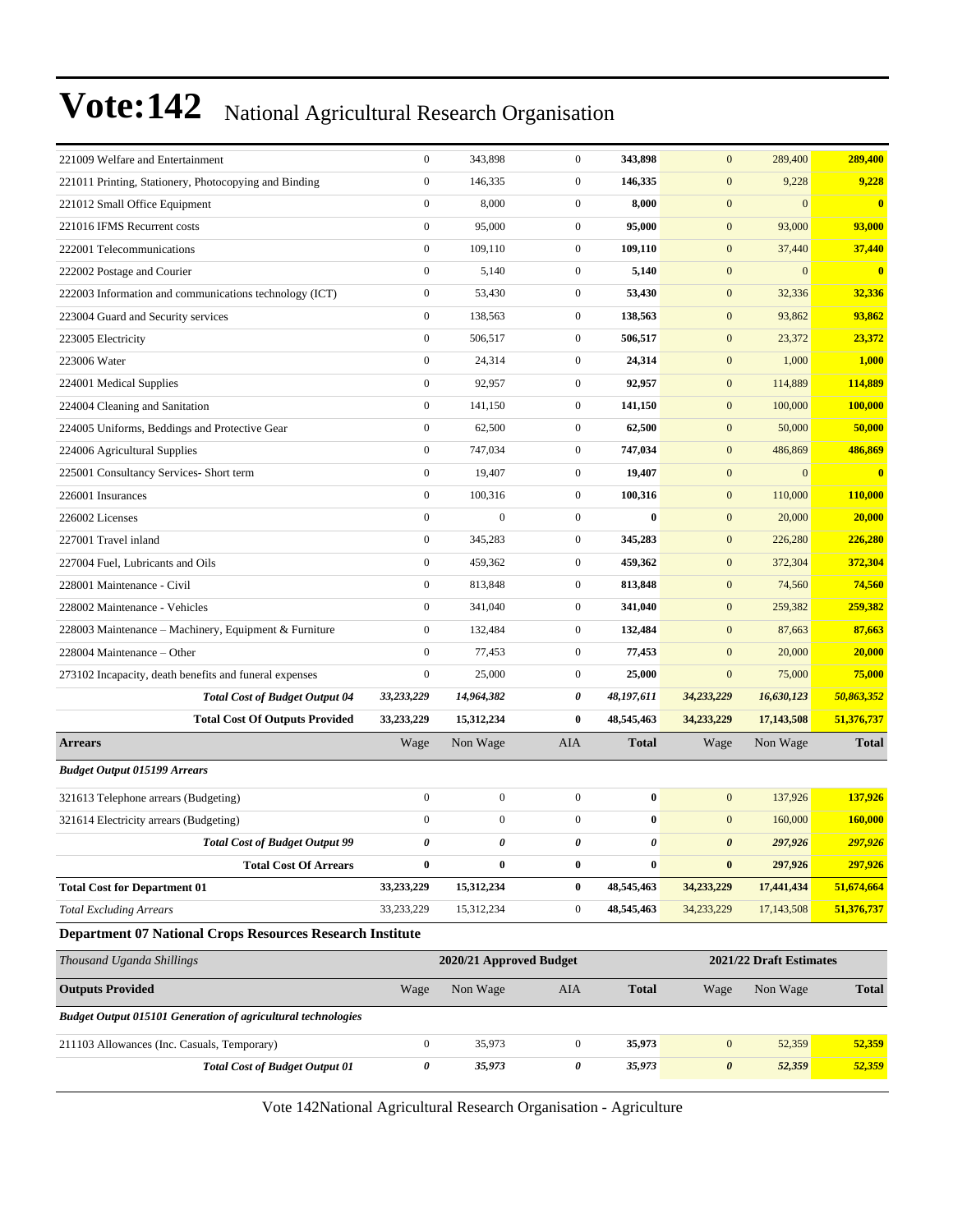| 227001 Travel inland                                                                         | $\boldsymbol{0}$                                                        | $\mathbf{0}$            | $\overline{0}$                   | $\bf{0}$              | $\mathbf{0}$                         | 6,400                   | 6,400                   |
|----------------------------------------------------------------------------------------------|-------------------------------------------------------------------------|-------------------------|----------------------------------|-----------------------|--------------------------------------|-------------------------|-------------------------|
| 224006 Agricultural Supplies                                                                 | $\boldsymbol{0}$                                                        | 15,500                  | $\overline{0}$                   | 15,500                | $\mathbf{0}$                         | 13,600                  | 13,600                  |
| 224001 Medical Supplies                                                                      | $\boldsymbol{0}$                                                        | 800                     | $\boldsymbol{0}$                 | 800                   | $\mathbf{0}$                         | $\mathbf{0}$            | $\overline{\mathbf{0}}$ |
| 211103 Allowances (Inc. Casuals, Temporary)                                                  | $\boldsymbol{0}$                                                        | 9,000                   | $\overline{0}$                   | 9,000                 | $\boldsymbol{0}$                     | 13,000                  | 13,000                  |
| <b>Budget Output 015101 Generation of agricultural technologies</b>                          |                                                                         |                         |                                  |                       |                                      |                         |                         |
| <b>Outputs Provided</b>                                                                      | Wage                                                                    | Non Wage                | AIA                              | <b>Total</b>          | Wage                                 | Non Wage                | <b>Total</b>            |
| Thousand Uganda Shillings                                                                    |                                                                         | 2020/21 Approved Budget |                                  |                       |                                      | 2021/22 Draft Estimates |                         |
| <b>Department 08 National Fisheries Resources Research Institute</b>                         |                                                                         |                         |                                  |                       |                                      |                         |                         |
| <b>Total Excluding Arrears</b>                                                               | $\mathbf{0}$                                                            | 227,851                 | $\mathbf{0}$                     | 227,851               | $\mathbf{0}$                         | 244,039                 | 244,039                 |
| <b>Total Cost for Department 07</b>                                                          | $\bf{0}$                                                                | 244,039                 | $\bf{0}$                         | 244,039               | $\bf{0}$                             | 244,039                 | 244,039                 |
| <b>Total Cost Of Arrears</b>                                                                 | $\bf{0}$                                                                | 16,188                  | $\bf{0}$                         | 16,188                | $\bf{0}$                             | $\bf{0}$                | $\bf{0}$                |
| <b>Total Cost of Budget Output 99</b>                                                        | 0                                                                       | 16,188                  | 0                                | 16,188                | $\boldsymbol{\theta}$                | $\boldsymbol{\theta}$   | $\boldsymbol{\theta}$   |
| 321607 Utility arrears (Budgeting)                                                           | $\boldsymbol{0}$                                                        | 16,188                  | $\mathbf{0}$                     | 16,188                | $\boldsymbol{0}$                     | $\boldsymbol{0}$        | $\bf{0}$                |
| <b>Budget Output 015199 Arrears</b>                                                          |                                                                         |                         |                                  |                       |                                      |                         |                         |
| <b>Arrears</b>                                                                               | Wage                                                                    | Non Wage                | AIA                              | <b>Total</b>          | Wage                                 | Non Wage                | <b>Total</b>            |
| <b>Total Cost Of Outputs Provided</b>                                                        | $\bf{0}$                                                                | 227,851                 | $\bf{0}$                         | 227,851               | $\bf{0}$                             | 244,039                 | 244,039                 |
| <b>Total Cost of Budget Output 04</b>                                                        | 0                                                                       | 191,878                 | 0                                | 191,878               | $\boldsymbol{\theta}$                | 183,680                 | 183,680                 |
| 228003 Maintenance - Machinery, Equipment & Furniture                                        | $\boldsymbol{0}$                                                        | 8,000                   | $\boldsymbol{0}$                 | 8,000                 | $\boldsymbol{0}$                     | 6,000                   | 6,000                   |
| 228002 Maintenance - Vehicles                                                                | $\boldsymbol{0}$                                                        | 20,000                  | $\mathbf{0}$                     | 20,000                | $\boldsymbol{0}$                     | 32,000                  | 32,000                  |
| 227004 Fuel, Lubricants and Oils                                                             | $\boldsymbol{0}$                                                        | 38,000                  | $\mathbf{0}$                     | 38,000                | $\boldsymbol{0}$                     | 30,000                  | 30,000                  |
| 227001 Travel inland                                                                         | $\boldsymbol{0}$                                                        | 10,361                  | $\boldsymbol{0}$                 | 10,361                | $\boldsymbol{0}$                     | 18,000                  | 18,000                  |
| 226001 Insurances                                                                            | $\boldsymbol{0}$                                                        | 1,280                   | $\mathbf{0}$                     | 1,280                 | $\boldsymbol{0}$                     | 1,280                   | 1,280                   |
| 224004 Cleaning and Sanitation                                                               | $\boldsymbol{0}$                                                        | 8,000                   | $\mathbf{0}$                     | 8,000                 | $\boldsymbol{0}$                     | 8,000                   | 8,000                   |
| 223005 Electricity                                                                           | $\boldsymbol{0}$                                                        | 30,000                  | $\mathbf{0}$                     | 30,000                | $\boldsymbol{0}$                     | 40,000                  | 40,000                  |
| 223004 Guard and Security services                                                           | $\boldsymbol{0}$                                                        | 10,000                  | $\mathbf{0}$                     | 10,000                | $\boldsymbol{0}$                     | 12,000                  | <b>12,000</b>           |
| 222001 Telecommunications                                                                    | $\boldsymbol{0}$                                                        | 4,000                   | $\boldsymbol{0}$                 | 4,000                 | $\mathbf{0}$                         | 8,000                   | 8,000                   |
| 221011 Printing, Stationery, Photocopying and Binding                                        | $\boldsymbol{0}$                                                        | 11,490                  | $\mathbf{0}$                     | 11,490                | $\boldsymbol{0}$                     | 10,000                  | 10,000                  |
| 221008 Computer supplies and Information Technology (IT)<br>221009 Welfare and Entertainment | $\boldsymbol{0}$                                                        | 6,200<br>6,000          | $\mathbf{0}$<br>$\boldsymbol{0}$ | 6,200<br>6,000        | $\boldsymbol{0}$<br>$\boldsymbol{0}$ | 6,400<br>8,000          | 6,400<br>8,000          |
| 221002 Workshops and Seminars                                                                | $\boldsymbol{0}$<br>$\boldsymbol{0}$                                    | 12,000                  | $\mathbf{0}$                     | 12,000                | $\boldsymbol{0}$                     | $\mathbf{0}$            | $\boldsymbol{0}$        |
| 221001 Advertising and Public Relations                                                      | $\boldsymbol{0}$                                                        | 12,000                  | $\boldsymbol{0}$                 | 12,000                | $\mathbf{0}$                         | $\mathbf{0}$            | $\bf{0}$                |
| 211103 Allowances (Inc. Casuals, Temporary)                                                  | $\boldsymbol{0}$                                                        | 14,547                  | $\mathbf{0}$                     | 14,547                | $\mathbf{0}$                         | 4,000                   | 4,000                   |
| Budget Output 015104 Agricultural research capacity strengthened                             |                                                                         |                         |                                  |                       |                                      |                         |                         |
| <b>Total Cost of Budget Output 02</b>                                                        | 0                                                                       | 0                       | $\theta$                         | $\boldsymbol{\theta}$ | $\boldsymbol{\theta}$                | 8,000                   | 8,000                   |
| 221002 Workshops and Seminars                                                                | $\mathbf{0}$                                                            | $\mathbf{0}$            | $\mathbf{0}$                     | $\bf{0}$              | $\mathbf{0}$                         | 4,000                   | 4,000                   |
| 221001 Advertising and Public Relations                                                      | $\mathbf{0}$                                                            | $\mathbf{0}$            | $\mathbf{0}$                     | $\bf{0}$              | $\mathbf{0}$                         | 4,000                   | 4,000                   |
|                                                                                              | ьшцен Ошрин 013102 Кезеагсп ехиепзют ишегјасе рготонеа апа зи епдиненеа |                         |                                  |                       |                                      |                         |                         |

*Budget Output 015102 Research extension interface promoted and strengthened*

Vote 142National Agricultural Research Organisation - Agriculture

227004 Fuel, Lubricants and Oils 0 8,000 0 **8,000** 0 7,000 **7,000**

*Total Cost of Budget Output 01 0 33,300 0 33,300 0 40,000 40,000*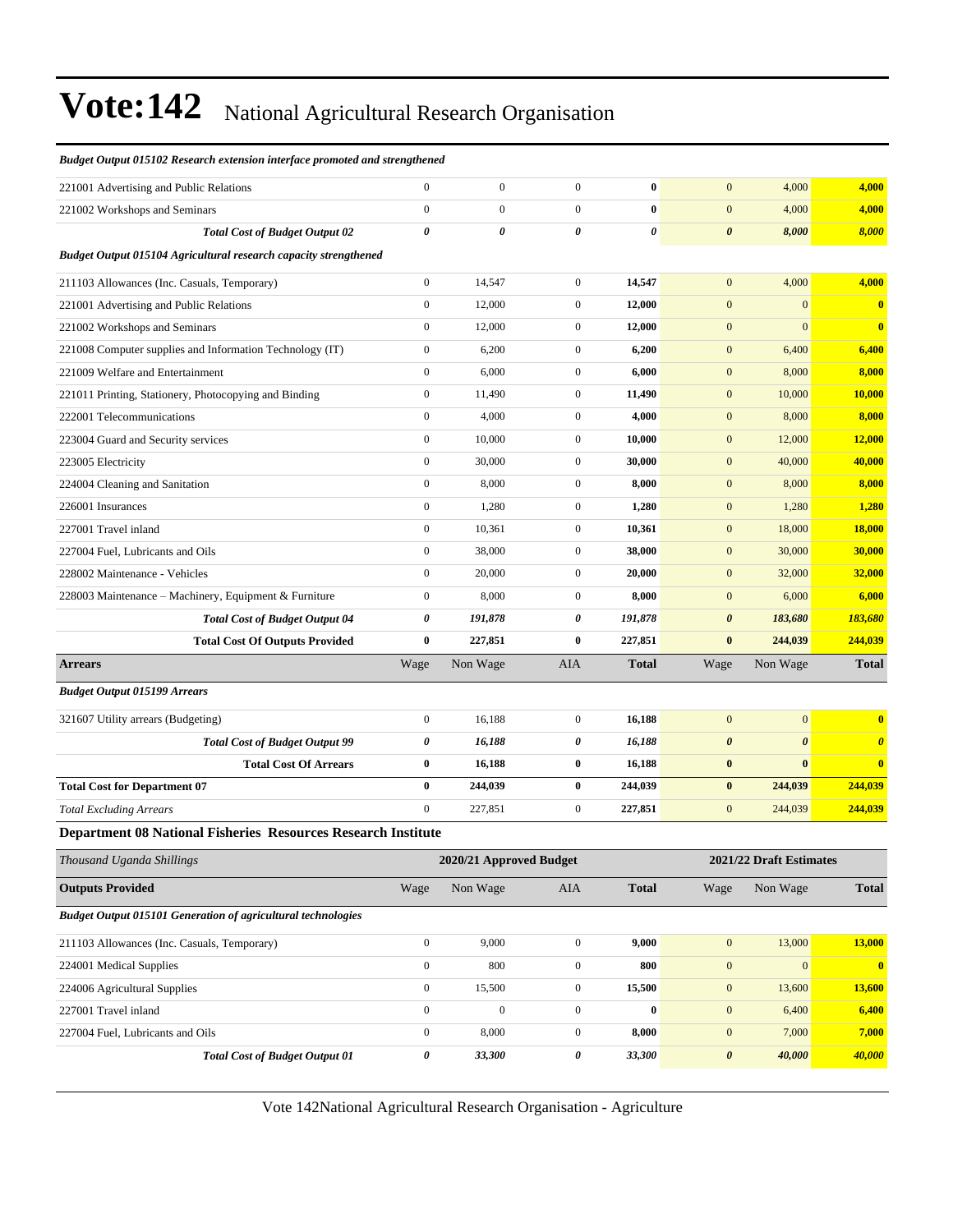#### *Budget Output 015102 Research extension interface promoted and strengthened*

| 221001 Advertising and Public Relations                          | $\mathbf{0}$          | 4,000            | $\overline{0}$   | 4,000    | $\mathbf{0}$<br>$\mathbf{0}$     | $\overline{\mathbf{0}}$ |
|------------------------------------------------------------------|-----------------------|------------------|------------------|----------|----------------------------------|-------------------------|
| 221002 Workshops and Seminars                                    | $\mathbf{0}$          | $\boldsymbol{0}$ | $\overline{0}$   | $\bf{0}$ | 14,000<br>$\mathbf{0}$           | 14,000                  |
| 221007 Books, Periodicals & Newspapers                           | $\mathbf{0}$          | 4,000            | $\overline{0}$   | 4,000    | $\mathbf{0}$<br>$\mathbf{0}$     | $\mathbf{0}$            |
| 221008 Computer supplies and Information Technology (IT)         | $\boldsymbol{0}$      | 8,000            | $\overline{0}$   | 8,000    | $\mathbf{0}$<br>$\mathbf{0}$     | $\mathbf{0}$            |
| 221011 Printing, Stationery, Photocopying and Binding            | $\boldsymbol{0}$      | 5,700            | $\overline{0}$   | 5,700    | $\mathbf{0}$<br>$\mathbf{0}$     | $\bf{0}$                |
| 222001 Telecommunications                                        | $\mathbf{0}$          | 4,000            | $\overline{0}$   | 4,000    | $\mathbf{0}$<br>$\mathbf{0}$     | $\bf{0}$                |
| 227001 Travel inland                                             | $\mathbf{0}$          | 8,000            | $\overline{0}$   | 8,000    | $\mathbf{0}$<br>$\mathbf{0}$     | $\bf{0}$                |
| 227004 Fuel, Lubricants and Oils                                 | $\boldsymbol{0}$      | 7,500            | $\overline{0}$   | 7,500    | $\overline{0}$<br>$\mathbf{0}$   | $\bf{0}$                |
| <b>Total Cost of Budget Output 02</b>                            | $\boldsymbol{\theta}$ | 41,200           | 0                | 41,200   | $\boldsymbol{\theta}$<br>14,000  | 14,000                  |
| Budget Output 015104 Agricultural research capacity strengthened |                       |                  |                  |          |                                  |                         |
| 211103 Allowances (Inc. Casuals, Temporary)                      | $\boldsymbol{0}$      | 40,200           | $\overline{0}$   | 40,200   | 40,000<br>$\boldsymbol{0}$       | 40,000                  |
| 221001 Advertising and Public Relations                          | $\boldsymbol{0}$      | 8,800            | $\boldsymbol{0}$ | 8,800    | $\mathbf{0}$<br>13,000           | 13,000                  |
| 221006 Commissions and related charges                           | $\boldsymbol{0}$      | 10,000           | $\overline{0}$   | 10,000   | $\mathbf{0}$<br>$\mathbf{0}$     | $\overline{\mathbf{0}}$ |
| 221007 Books, Periodicals & Newspapers                           | $\boldsymbol{0}$      | 4,400            | $\boldsymbol{0}$ | 4,400    | $\boldsymbol{0}$<br>7,200        | 7,200                   |
| 221008 Computer supplies and Information Technology (IT)         | $\mathbf{0}$          | 2,000            | $\overline{0}$   | 2,000    | $\mathbf{0}$<br>2,000            | 2,000                   |
| 221009 Welfare and Entertainment                                 | $\boldsymbol{0}$      | 15,800           | $\overline{0}$   | 15,800   | $\mathbf{0}$<br>9,800            | 9,800                   |
| 221011 Printing, Stationery, Photocopying and Binding            | $\boldsymbol{0}$      | 5,314            | $\mathbf{0}$     | 5,314    | $\mathbf{0}$<br>12,200           | 12,200                  |
| 222001 Telecommunications                                        | $\mathbf{0}$          | 4,000            | $\overline{0}$   | 4,000    | $\mathbf{0}$<br>6,000            | 6,000                   |
| 222003 Information and communications technology (ICT)           | $\mathbf{0}$          | 12,000           | $\overline{0}$   | 12,000   | $\mathbf{0}$<br>19,000           | <b>19,000</b>           |
| 223004 Guard and Security services                               | $\boldsymbol{0}$      | 12,000           | $\mathbf{0}$     | 12,000   | $\mathbf{0}$<br>17,200           | 17,200                  |
| 223005 Electricity                                               | $\mathbf{0}$          | 28,000           | $\overline{0}$   | 28,000   | $\mathbf{0}$<br>22,009           | 22,009                  |
| 223006 Water                                                     | $\mathbf{0}$          | 14,000           | $\overline{0}$   | 14,000   | $\mathbf{0}$<br>12,000           | 12,000                  |
| 224004 Cleaning and Sanitation                                   | $\boldsymbol{0}$      | 12,000           | $\overline{0}$   | 12,000   | $\mathbf{0}$<br>12,000           | 12,000                  |
| 226001 Insurances                                                | $\mathbf{0}$          | 3,680            | $\overline{0}$   | 3,680    | $\mathbf{0}$<br>1,600            | 1,600                   |
| 227001 Travel inland                                             | $\boldsymbol{0}$      | 9,621            | $\overline{0}$   | 9,621    | 27,000<br>$\mathbf{0}$           | 27,000                  |
| 227004 Fuel, Lubricants and Oils                                 | $\boldsymbol{0}$      | 20,420           | $\mathbf{0}$     | 20,420   | $\mathbf{0}$<br>24,936           | 24,936                  |
| 228001 Maintenance - Civil                                       | $\mathbf{0}$          | 10,000           | $\overline{0}$   | 10,000   | $\mathbf{0}$<br>10,000           | 10,000                  |
| 228002 Maintenance - Vehicles                                    | $\boldsymbol{0}$      | 28,000           | $\overline{0}$   | 28,000   | 26,000<br>$\mathbf{0}$           | 26,000                  |
| 228003 Maintenance – Machinery, Equipment & Furniture            | $\boldsymbol{0}$      | 16,800           | $\overline{0}$   | 16,800   | $\mathbf{0}$<br>15,590           | 15,590                  |
| <b>Total Cost of Budget Output 04</b>                            | $\boldsymbol{\theta}$ | 257,035          | 0                | 257,035  | $\boldsymbol{\theta}$<br>277,535 | 277,535                 |
| <b>Total Cost Of Outputs Provided</b>                            | $\bf{0}$              | 331,535          | $\bf{0}$         | 331,535  | $\bf{0}$<br>331,535              | 331,535                 |
| <b>Total Cost for Department 08</b>                              | $\bf{0}$              | 331,535          | $\bf{0}$         | 331,535  | 331,535<br>$\bf{0}$              | 331,535                 |
| <b>Total Excluding Arrears</b>                                   | $\mathbf{0}$          | 331,535          | $\overline{0}$   | 331,535  | $\overline{0}$<br>331.535        | 331,535                 |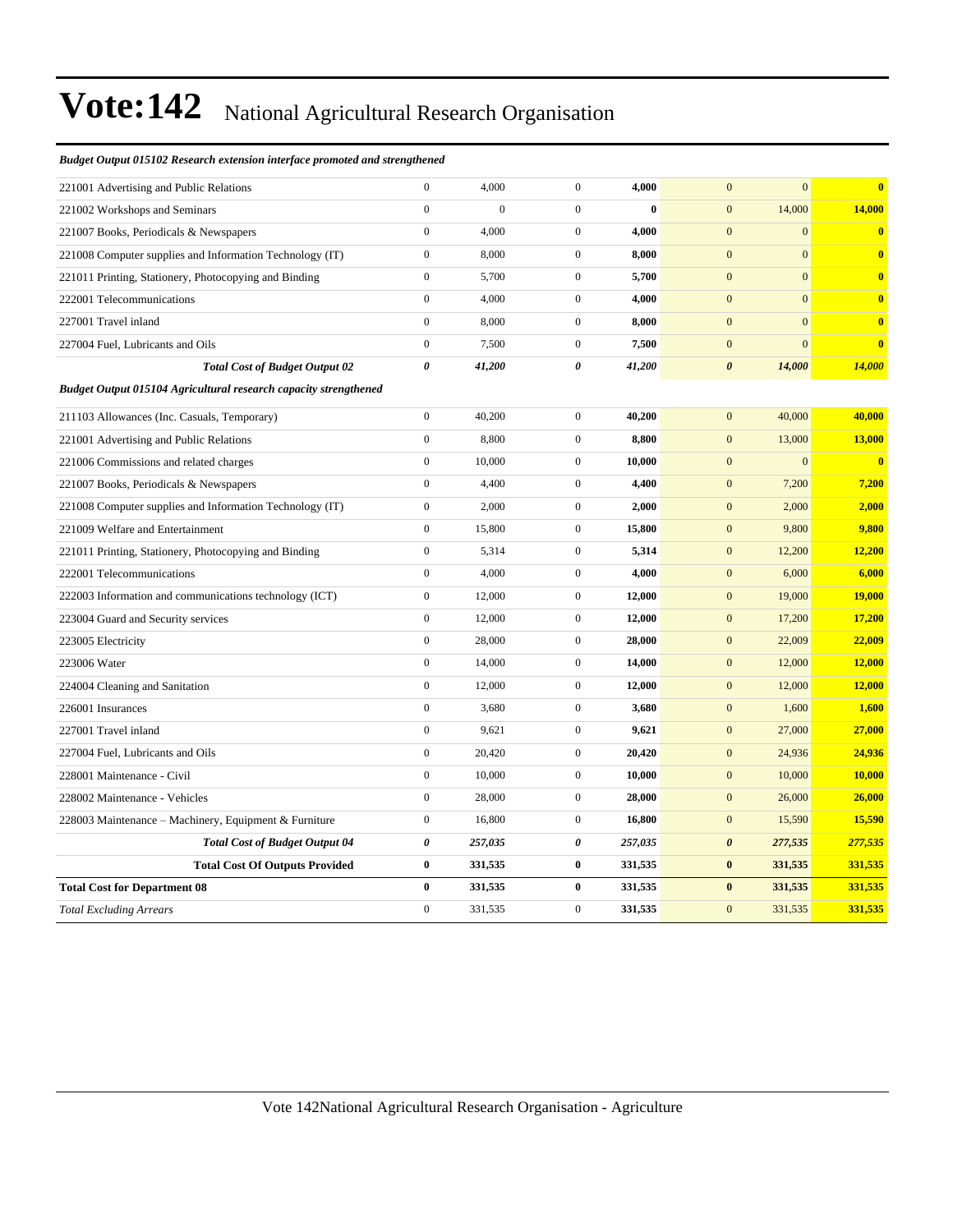#### **Department 09 National Forestry Resources Research Institute**

| Thousand Uganda Shillings                                                   | 2020/21 Approved Budget |                  |                  |              | 2021/22 Draft Estimates |                |               |  |
|-----------------------------------------------------------------------------|-------------------------|------------------|------------------|--------------|-------------------------|----------------|---------------|--|
| <b>Outputs Provided</b>                                                     | Wage                    | Non Wage         | <b>AIA</b>       | <b>Total</b> | Wage                    | Non Wage       | <b>Total</b>  |  |
| <b>Budget Output 015101 Generation of agricultural technologies</b>         |                         |                  |                  |              |                         |                |               |  |
| 221002 Workshops and Seminars                                               | $\boldsymbol{0}$        | 5,000            | $\overline{0}$   | 5,000        | $\mathbf{0}$            | 6,000          | 6,000         |  |
| 224006 Agricultural Supplies                                                | $\boldsymbol{0}$        | 2,000            | $\boldsymbol{0}$ | 2,000        | $\mathbf{0}$            | $\mathbf{0}$   | $\mathbf{0}$  |  |
| 227001 Travel inland                                                        | $\boldsymbol{0}$        | 1,000            | $\overline{0}$   | 1,000        | $\mathbf{0}$            | $\overline{0}$ | $\bf{0}$      |  |
| <b>Total Cost of Budget Output 01</b>                                       | $\pmb{\theta}$          | 8,000            | 0                | 8,000        | $\boldsymbol{\theta}$   | 6,000          | 6,000         |  |
| Budget Output 015102 Research extension interface promoted and strengthened |                         |                  |                  |              |                         |                |               |  |
| 221001 Advertising and Public Relations                                     | $\boldsymbol{0}$        | 8,480            | $\overline{0}$   | 8,480        | $\mathbf{0}$            | 3,000          | 3,000         |  |
| 221007 Books, Periodicals & Newspapers                                      | $\boldsymbol{0}$        | 1,992            | $\overline{0}$   | 1,992        | $\boldsymbol{0}$        | 2,400          | 2,400         |  |
| 221008 Computer supplies and Information Technology (IT)                    | $\boldsymbol{0}$        | 9,000            | $\overline{0}$   | 9,000        | $\boldsymbol{0}$        | 5,000          | 5,000         |  |
| <b>Total Cost of Budget Output 02</b>                                       | 0                       | 19,472           | 0                | 19,472       | $\boldsymbol{\theta}$   | 10,400         | 10,400        |  |
| <b>Budget Output 015104 Agricultural research capacity strengthened</b>     |                         |                  |                  |              |                         |                |               |  |
| 211103 Allowances (Inc. Casuals, Temporary)                                 | $\boldsymbol{0}$        | 18,000           | $\boldsymbol{0}$ | 18,000       | $\boldsymbol{0}$        | 20,000         | 20,000        |  |
| 221002 Workshops and Seminars                                               | $\boldsymbol{0}$        | 10,000           | $\boldsymbol{0}$ | 10,000       | $\boldsymbol{0}$        | 4,000          | 4,000         |  |
| 221003 Staff Training                                                       | $\overline{0}$          | $\boldsymbol{0}$ | $\boldsymbol{0}$ | $\bf{0}$     | $\boldsymbol{0}$        | 4,000          | 4,000         |  |
| 221009 Welfare and Entertainment                                            | $\overline{0}$          | 7,000            | $\overline{0}$   | 7,000        | $\mathbf{0}$            | 6,000          | 6,000         |  |
| 221011 Printing, Stationery, Photocopying and Binding                       | $\boldsymbol{0}$        | 7,899            | $\boldsymbol{0}$ | 7,899        | $\mathbf{0}$            | 10,000         | 10,000        |  |
| 222001 Telecommunications                                                   | $\boldsymbol{0}$        | 2,000            | $\overline{0}$   | 2,000        | $\boldsymbol{0}$        | 2,000          | 2,000         |  |
| 222002 Postage and Courier                                                  | $\boldsymbol{0}$        | 1,000            | $\overline{0}$   | 1,000        | $\mathbf{0}$            | 800            | 800           |  |
| 222003 Information and communications technology (ICT)                      | $\boldsymbol{0}$        | 4,000            | $\overline{0}$   | 4,000        | $\mathbf{0}$            | 18,855         | 18,855        |  |
| 223004 Guard and Security services                                          | $\boldsymbol{0}$        | 18,000           | $\overline{0}$   | 18,000       | $\boldsymbol{0}$        | 20,000         | 20,000        |  |
| 223005 Electricity                                                          | $\boldsymbol{0}$        | 41,208           | $\boldsymbol{0}$ | 41,208       | $\boldsymbol{0}$        | 36,000         | 36,000        |  |
| 224004 Cleaning and Sanitation                                              | $\overline{0}$          | 20,000           | $\boldsymbol{0}$ | 20,000       | $\boldsymbol{0}$        | 18,000         | <b>18,000</b> |  |
| 224005 Uniforms, Beddings and Protective Gear                               | $\boldsymbol{0}$        | 2,000            | $\boldsymbol{0}$ | 2,000        | $\mathbf{0}$            | 2,000          | 2,000         |  |
| 227001 Travel inland                                                        | $\boldsymbol{0}$        | 7,400            | $\overline{0}$   | 7,400        | $\mathbf{0}$            | 16,000         | 16,000        |  |
| 227004 Fuel, Lubricants and Oils                                            | $\mathbf{0}$            | 28,320           | $\overline{0}$   | 28,320       | $\boldsymbol{0}$        | 26,500         | 26,500        |  |
| 228001 Maintenance - Civil                                                  | $\boldsymbol{0}$        | 10,000           | $\overline{0}$   | 10,000       | $\boldsymbol{0}$        | 9,000          | 9,000         |  |
| 228002 Maintenance - Vehicles                                               | $\boldsymbol{0}$        | 20,000           | $\boldsymbol{0}$ | 20,000       | $\boldsymbol{0}$        | 17,744         | 17,744        |  |
| 228003 Maintenance – Machinery, Equipment & Furniture                       | $\boldsymbol{0}$        | 10,000           | $\overline{0}$   | 10,000       | $\boldsymbol{0}$        | 7,000          | 7,000         |  |
| <b>Total Cost of Budget Output 04</b>                                       | 0                       | 206,827          | 0                | 206,827      | $\boldsymbol{\theta}$   | 217,899        | 217,899       |  |
| <b>Total Cost Of Outputs Provided</b>                                       | 0                       | 234,299          | $\bf{0}$         | 234,299      | $\bf{0}$                | 234,299        | 234,299       |  |
| <b>Total Cost for Department 09</b>                                         | $\bf{0}$                | 234,299          | $\bf{0}$         | 234,299      | $\bf{0}$                | 234,299        | 234,299       |  |
| <b>Total Excluding Arrears</b>                                              | $\mathbf{0}$            | 234,299          | $\overline{0}$   | 234,299      | $\mathbf{0}$            | 234,299        | 234,299       |  |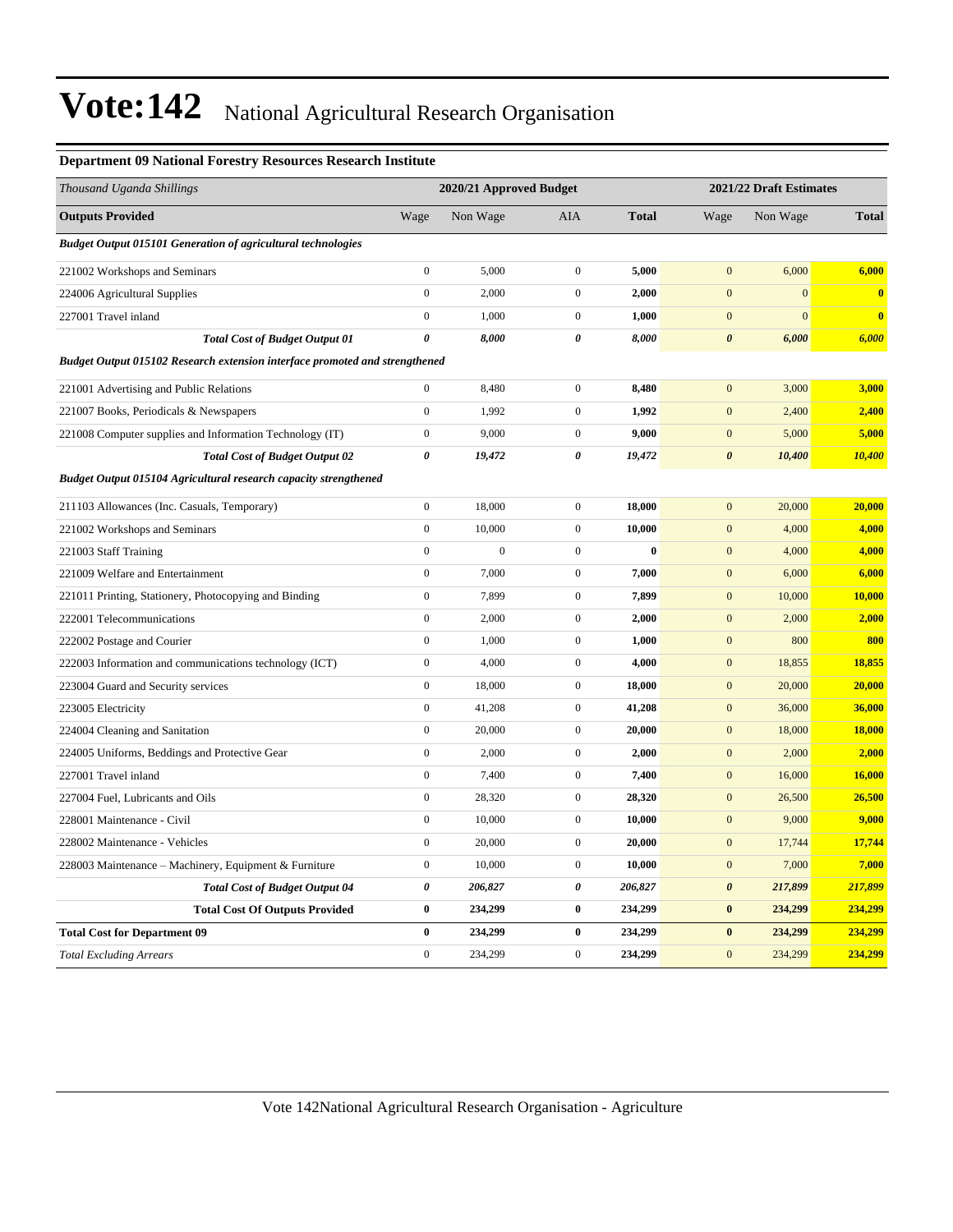#### **Department 10 National Livestock Resources Research**

| Thousand Uganda Shillings                                               | 2020/21 Approved Budget |                  |                  |              |                       | 2021/22 Draft Estimates |                |  |
|-------------------------------------------------------------------------|-------------------------|------------------|------------------|--------------|-----------------------|-------------------------|----------------|--|
| <b>Outputs Provided</b>                                                 | Wage                    | Non Wage         | AIA              | <b>Total</b> | Wage                  | Non Wage                | <b>Total</b>   |  |
| <b>Budget Output 015101 Generation of agricultural technologies</b>     |                         |                  |                  |              |                       |                         |                |  |
| 211103 Allowances (Inc. Casuals, Temporary)                             | $\boldsymbol{0}$        | $\mathbf{0}$     | $\boldsymbol{0}$ | $\bf{0}$     | $\mathbf{0}$          | 172,612                 | 172,612        |  |
| 221002 Workshops and Seminars                                           | $\boldsymbol{0}$        | 677,886          | $\boldsymbol{0}$ | 677,886      | $\mathbf{0}$          | 113,000                 | 113,000        |  |
| 221003 Staff Training                                                   | $\boldsymbol{0}$        | $\boldsymbol{0}$ | $\boldsymbol{0}$ | $\bf{0}$     | $\mathbf{0}$          | 80,000                  | 80,000         |  |
| 221006 Commissions and related charges                                  | $\boldsymbol{0}$        | 11,979           | $\boldsymbol{0}$ | 11,979       | $\mathbf{0}$          | $\boldsymbol{0}$        | $\bf{0}$       |  |
| 221017 Subscriptions                                                    | $\boldsymbol{0}$        | 30,045           | $\boldsymbol{0}$ | 30,045       | $\mathbf{0}$          | 21,603                  | 21,603         |  |
| 222003 Information and communications technology (ICT)                  | $\boldsymbol{0}$        | $\mathbf{0}$     | $\boldsymbol{0}$ | $\bf{0}$     | $\mathbf{0}$          | 78,000                  | 78,000         |  |
| 223004 Guard and Security services                                      | $\boldsymbol{0}$        | 80,000           | $\boldsymbol{0}$ | 80,000       | $\mathbf{0}$          | 16,000                  | 16,000         |  |
| 223005 Electricity                                                      | $\boldsymbol{0}$        | 130,499          | $\boldsymbol{0}$ | 130,499      | $\mathbf{0}$          | 144,739                 | 144,739        |  |
| 224001 Medical Supplies                                                 | $\boldsymbol{0}$        | 1,090,100        | $\boldsymbol{0}$ | 1,090,100    | $\mathbf{0}$          | 337,000                 | 337,000        |  |
| 224004 Cleaning and Sanitation                                          | $\boldsymbol{0}$        | 93,937           | $\boldsymbol{0}$ | 93,937       | $\mathbf{0}$          | 37,316                  | 37,316         |  |
| 224005 Uniforms, Beddings and Protective Gear                           | $\boldsymbol{0}$        | 91,230           | $\boldsymbol{0}$ | 91,230       | $\mathbf{0}$          | 30,780                  | 30,780         |  |
| 224006 Agricultural Supplies                                            | $\boldsymbol{0}$        | 1,136,348        | $\boldsymbol{0}$ | 1,136,348    | $\mathbf{0}$          | 329,950                 | 329,950        |  |
| 225001 Consultancy Services- Short term                                 | $\boldsymbol{0}$        | 832,983          | $\boldsymbol{0}$ | 832,983      | $\mathbf{0}$          | 50,000                  | 50,000         |  |
| 227001 Travel inland                                                    | $\boldsymbol{0}$        | $\boldsymbol{0}$ | $\boldsymbol{0}$ | $\bf{0}$     | $\mathbf{0}$          | 92,000                  | 92,000         |  |
| 227004 Fuel, Lubricants and Oils                                        | $\boldsymbol{0}$        | $\overline{0}$   | $\boldsymbol{0}$ | $\bf{0}$     | $\mathbf{0}$          | 120,000                 | <b>120,000</b> |  |
| 228001 Maintenance - Civil                                              | $\boldsymbol{0}$        | 455,000          | $\boldsymbol{0}$ | 455,000      | $\mathbf{0}$          | 80,000                  | 80,000         |  |
| 228002 Maintenance - Vehicles                                           | $\boldsymbol{0}$        | 189,993          | $\boldsymbol{0}$ | 189,993      | $\mathbf{0}$          | 140,000                 | 140,000        |  |
| 228003 Maintenance – Machinery, Equipment & Furniture                   | $\boldsymbol{0}$        | 180,000          | $\boldsymbol{0}$ | 180,000      | $\mathbf{0}$          | 157,000                 | 157,000        |  |
| <b>Total Cost of Budget Output 01</b>                                   | 0                       | 5,000,000        | 0                | 5,000,000    | $\boldsymbol{\theta}$ | 2,000,000               | 2,000,000      |  |
| <b>Budget Output 015104 Agricultural research capacity strengthened</b> |                         |                  |                  |              |                       |                         |                |  |
| 211103 Allowances (Inc. Casuals, Temporary)                             | $\boldsymbol{0}$        | 107,000          | $\boldsymbol{0}$ | 107,000      | $\mathbf{0}$          | 74,000                  | 74,000         |  |
| 221001 Advertising and Public Relations                                 | $\boldsymbol{0}$        | 12,000           | $\boldsymbol{0}$ | 12,000       | $\mathbf{0}$          | 7,500                   | 7,500          |  |
| 221002 Workshops and Seminars                                           | $\boldsymbol{0}$        | 6,400            | $\boldsymbol{0}$ | 6,400        | $\mathbf{0}$          | 6,400                   | 6,400          |  |
| 221007 Books, Periodicals & Newspapers                                  | $\boldsymbol{0}$        | 1,000            | $\boldsymbol{0}$ | 1,000        | $\mathbf{0}$          | 1,000                   | 1,000          |  |
| 221008 Computer supplies and Information Technology (IT)                | $\boldsymbol{0}$        | 10,000           | $\boldsymbol{0}$ | 10,000       | $\mathbf{0}$          | 10,000                  | 10,000         |  |
| 221009 Welfare and Entertainment                                        | $\boldsymbol{0}$        | 20,000           | $\boldsymbol{0}$ | 20,000       | $\mathbf{0}$          | 15,000                  | <b>15,000</b>  |  |
| 221011 Printing, Stationery, Photocopying and Binding                   | $\overline{0}$          | 11,490           | $\mathbf{0}$     | 11,490       | $\mathbf{0}$          | 16,000                  | 16,000         |  |
| 221012 Small Office Equipment                                           | $\mathbf{0}$            | 4,320            | $\boldsymbol{0}$ | 4,320        | $\boldsymbol{0}$      | 4,320                   | 4,320          |  |
| 222001 Telecommunications                                               | $\boldsymbol{0}$        | $\boldsymbol{0}$ | $\boldsymbol{0}$ | $\bf{0}$     | $\mathbf{0}$          | 4,000                   | 4,000          |  |
| 223005 Electricity                                                      | $\overline{0}$          | 6,000            | $\boldsymbol{0}$ | 6,000        | $\mathbf{0}$          | 6,000                   | 6,000          |  |
| 224004 Cleaning and Sanitation                                          | $\boldsymbol{0}$        | 12,000           | $\boldsymbol{0}$ | 12,000       | $\mathbf{0}$          | 9,000                   | 9,000          |  |
| 226001 Insurances                                                       | $\boldsymbol{0}$        | 1,280            | $\boldsymbol{0}$ | 1,280        | $\boldsymbol{0}$      | 1,280                   | 1,280          |  |
| 227001 Travel inland                                                    | $\mathbf{0}$            | 5,920            | $\boldsymbol{0}$ | 5,920        | $\mathbf{0}$          | 10,660                  | 10,660         |  |
| 227004 Fuel, Lubricants and Oils                                        | $\boldsymbol{0}$        | 20,000           | $\boldsymbol{0}$ | 20,000       | $\mathbf{0}$          | 20,000                  | 20,000         |  |
| 228001 Maintenance - Civil                                              | $\boldsymbol{0}$        | $\boldsymbol{0}$ | $\boldsymbol{0}$ | $\bf{0}$     | $\mathbf{0}$          | 5,550                   | 5,550          |  |
| 228002 Maintenance - Vehicles                                           | $\boldsymbol{0}$        | 18,000           | $\boldsymbol{0}$ | 18,000       | $\boldsymbol{0}$      | 18,000                  | <b>18,000</b>  |  |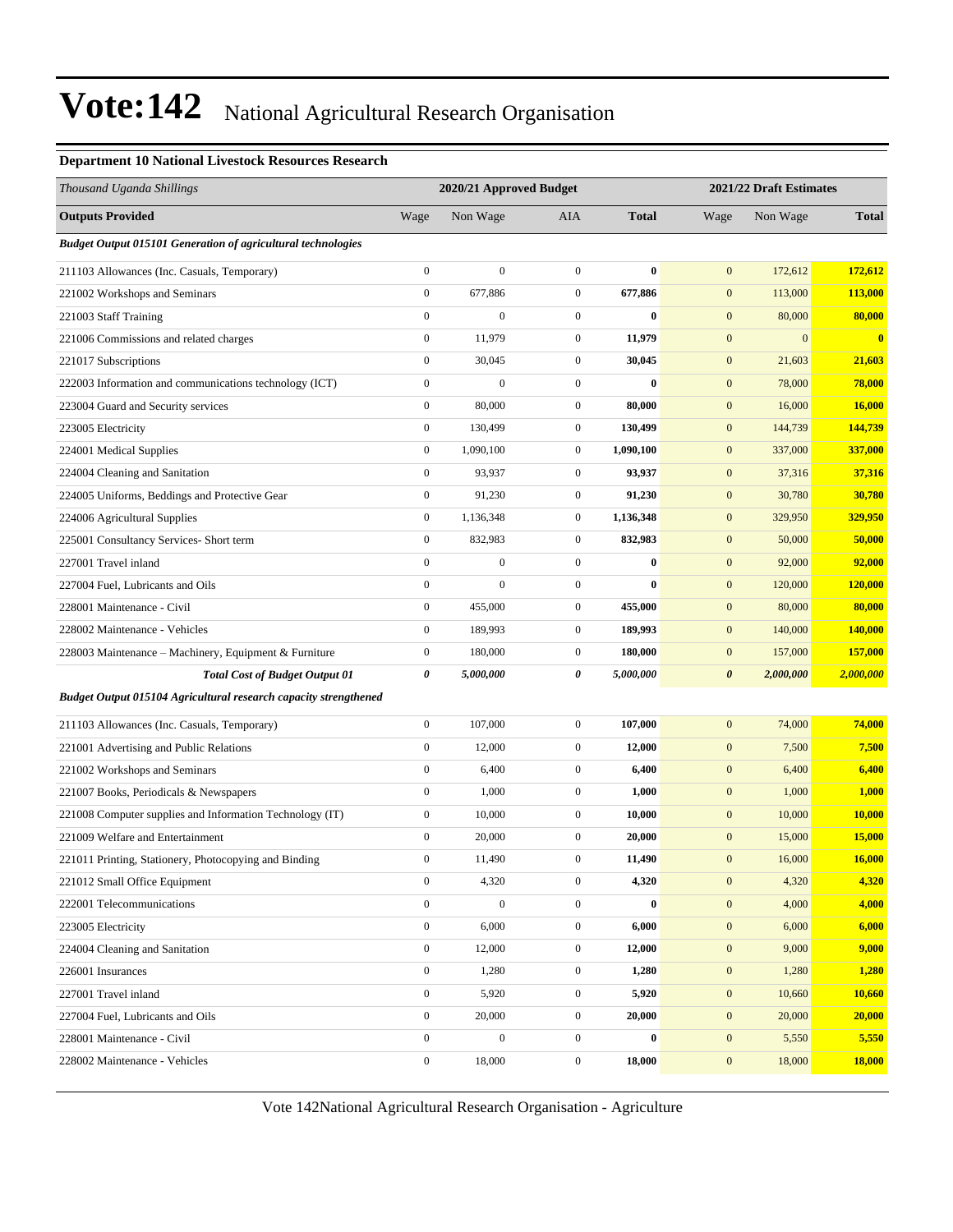| 228003 Maintenance - Machinery, Equipment & Furniture               | $\boldsymbol{0}$      | $\boldsymbol{0}$        | $\boldsymbol{0}$ | $\bf{0}$     | $\mathbf{0}$     | 6,700                   | 6,700                   |  |  |
|---------------------------------------------------------------------|-----------------------|-------------------------|------------------|--------------|------------------|-------------------------|-------------------------|--|--|
| 273102 Incapacity, death benefits and funeral expenses              | $\boldsymbol{0}$      | $\mathbf{0}$            | $\boldsymbol{0}$ | $\bf{0}$     | $\mathbf{0}$     | 20,000                  | 20,000                  |  |  |
| <b>Total Cost of Budget Output 04</b>                               | $\boldsymbol{\theta}$ | 235,410                 | 0                | 235,410      | $\pmb{\theta}$   | 235,410                 | 235,410                 |  |  |
| <b>Total Cost Of Outputs Provided</b>                               | $\bf{0}$              | 5,235,410               | $\bf{0}$         | 5,235,410    | $\bf{0}$         | 2,235,410               | 2,235,410               |  |  |
| <b>Total Cost for Department 10</b>                                 | $\bf{0}$              | 5,235,410               | $\bf{0}$         | 5,235,410    | $\bf{0}$         | 2,235,410               | 2,235,410               |  |  |
| <b>Total Excluding Arrears</b>                                      | $\mathbf{0}$          | 5,235,410               | $\boldsymbol{0}$ | 5,235,410    | $\mathbf{0}$     | 2,235,410               | 2,235,410               |  |  |
| Department 11 National Semi arid Resources Research                 |                       |                         |                  |              |                  |                         |                         |  |  |
| Thousand Uganda Shillings                                           |                       | 2020/21 Approved Budget |                  |              |                  | 2021/22 Draft Estimates |                         |  |  |
| <b>Outputs Provided</b>                                             | Wage                  | Non Wage                | <b>AIA</b>       | <b>Total</b> | Wage             | Non Wage                | <b>Total</b>            |  |  |
| <b>Budget Output 015101 Generation of agricultural technologies</b> |                       |                         |                  |              |                  |                         |                         |  |  |
| 211103 Allowances (Inc. Casuals, Temporary)                         | $\boldsymbol{0}$      | $\boldsymbol{0}$        | $\boldsymbol{0}$ | $\bf{0}$     | $\mathbf{0}$     | 36,553                  | 36,553                  |  |  |
| 221002 Workshops and Seminars                                       | $\boldsymbol{0}$      | $\boldsymbol{0}$        | $\boldsymbol{0}$ | $\bf{0}$     | $\boldsymbol{0}$ | 20,830                  | 20,830                  |  |  |
| 224006 Agricultural Supplies                                        | $\boldsymbol{0}$      | $\boldsymbol{0}$        | $\boldsymbol{0}$ | $\bf{0}$     | $\mathbf{0}$     | 41,956                  | 41,956                  |  |  |
| 227001 Travel inland                                                | $\boldsymbol{0}$      | 30,000                  | $\boldsymbol{0}$ | 30,000       | $\boldsymbol{0}$ | 93,405                  | 93,405                  |  |  |
| 227004 Fuel, Lubricants and Oils                                    | $\boldsymbol{0}$      | 10,000                  | $\boldsymbol{0}$ | 10,000       | $\boldsymbol{0}$ | 39,256                  | 39,256                  |  |  |
| <b>Total Cost of Budget Output 01</b>                               | $\boldsymbol{\theta}$ | 40,000                  | 0                | 40,000       | $\pmb{\theta}$   | 232,000                 | 232,000                 |  |  |
| Budget Output 015104 Agricultural research capacity strengthened    |                       |                         |                  |              |                  |                         |                         |  |  |
| 211103 Allowances (Inc. Casuals, Temporary)                         | $\boldsymbol{0}$      | 20,000                  | $\boldsymbol{0}$ | 20,000       | $\boldsymbol{0}$ | 27,337                  | 27,337                  |  |  |
| 213002 Incapacity, death benefits and funeral expenses              | $\boldsymbol{0}$      | $\boldsymbol{0}$        | $\boldsymbol{0}$ | $\bf{0}$     | $\mathbf{0}$     | 8,000                   | 8,000                   |  |  |
| 221001 Advertising and Public Relations                             | $\boldsymbol{0}$      | 8,000                   | $\boldsymbol{0}$ | 8,000        | $\boldsymbol{0}$ | 8,000                   | 8,000                   |  |  |
| 221002 Workshops and Seminars                                       | $\boldsymbol{0}$      | 24,000                  | $\boldsymbol{0}$ | 24,000       | $\boldsymbol{0}$ | 16,000                  | 16,000                  |  |  |
| 221007 Books, Periodicals & Newspapers                              | $\boldsymbol{0}$      | 4,800                   | $\boldsymbol{0}$ | 4,800        | $\boldsymbol{0}$ | 6,000                   | 6,000                   |  |  |
| 221008 Computer supplies and Information Technology (IT)            | $\boldsymbol{0}$      | $\boldsymbol{0}$        | $\boldsymbol{0}$ | $\bf{0}$     | $\boldsymbol{0}$ | 16,000                  | 16,000                  |  |  |
| 221009 Welfare and Entertainment                                    | $\boldsymbol{0}$      | 16,000                  | $\mathbf{0}$     | 16,000       | $\mathbf{0}$     | 12,000                  | 12,000                  |  |  |
| 221011 Printing, Stationery, Photocopying and Binding               | $\boldsymbol{0}$      | 8,617                   | $\boldsymbol{0}$ | 8,617        | $\mathbf{0}$     | 14,000                  | 14,000                  |  |  |
| 222001 Telecommunications                                           | $\boldsymbol{0}$      | 4,000                   | $\mathbf{0}$     | 4,000        | $\mathbf{0}$     | 4,000                   | 4,000                   |  |  |
| 222003 Information and communications technology (ICT)              | $\boldsymbol{0}$      | 28,000                  | $\overline{0}$   | 28,000       | $\mathbf{0}$     | $\Omega$                | $\overline{\mathbf{0}}$ |  |  |
| 223004 Guard and Security services                                  | $\boldsymbol{0}$      | 12,000                  | $\boldsymbol{0}$ | 12,000       | $\boldsymbol{0}$ | 12,000                  | 12,000                  |  |  |
| 223005 Electricity                                                  | $\mathbf{0}$          | 20,000                  | $\boldsymbol{0}$ | 20,000       | $\boldsymbol{0}$ | 20,000                  | 20,000                  |  |  |
| 223006 Water                                                        | $\boldsymbol{0}$      | $\boldsymbol{0}$        | $\overline{0}$   | $\bf{0}$     | $\mathbf{0}$     | 4,000                   | 4,000                   |  |  |
| 224004 Cleaning and Sanitation                                      | $\boldsymbol{0}$      | 8,000                   | 0                | 8,000        | $\mathbf{0}$     | 12,000                  | 12,000                  |  |  |
| 226001 Insurances                                                   | $\boldsymbol{0}$      | 1,200                   | $\mathbf{0}$     | 1,200        | $\boldsymbol{0}$ | 1,200                   | 1,200                   |  |  |
| 227001 Travel inland                                                | $\boldsymbol{0}$      | 5,920                   | $\mathbf{0}$     | 5,920        | $\boldsymbol{0}$ | 16,000                  | 16,000                  |  |  |
| 227004 Fuel, Lubricants and Oils                                    | $\boldsymbol{0}$      | 12,000                  | $\boldsymbol{0}$ | 12,000       | $\boldsymbol{0}$ | 12,000                  | 12,000                  |  |  |
| 228002 Maintenance - Vehicles                                       | $\mathbf{0}$          | 16,000                  | $\overline{0}$   | 16,000       | $\mathbf{0}$     | 16,000                  | 16,000                  |  |  |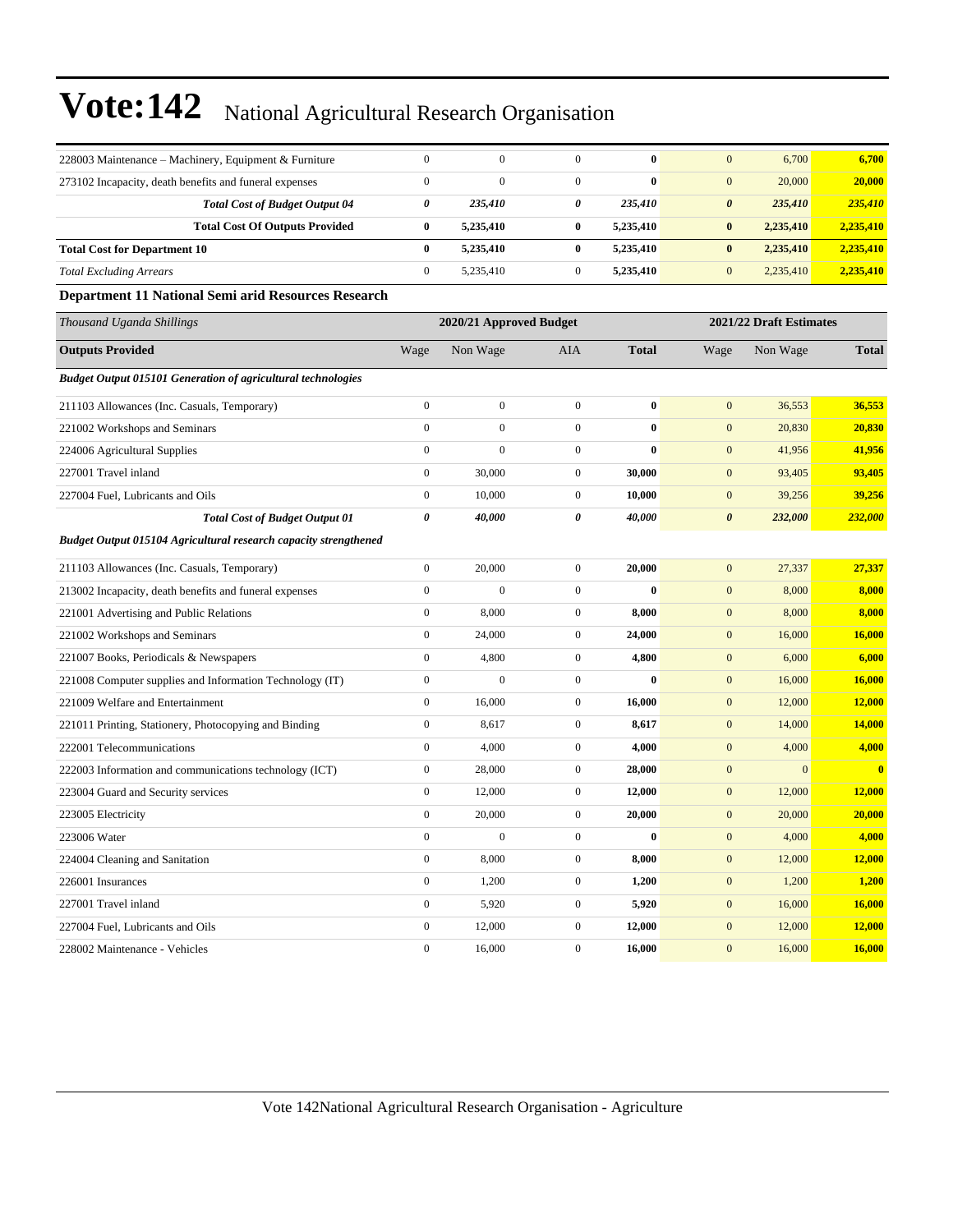| 273102 Incapacity, death benefits and funeral expenses                      | $\boldsymbol{0}$      | 8,000                   | $\boldsymbol{0}$        | 8,000        | $\mathbf{0}$          | $\mathbf{0}$ | $\bf{0}$      |
|-----------------------------------------------------------------------------|-----------------------|-------------------------|-------------------------|--------------|-----------------------|--------------|---------------|
| <b>Total Cost of Budget Output 04</b>                                       | $\pmb{\theta}$        | 196,537                 | 0                       | 196,537      | $\boldsymbol{\theta}$ | 204,537      | 204,537       |
| <b>Total Cost Of Outputs Provided</b>                                       | $\bf{0}$              | 236,537                 | $\bf{0}$                | 236,537      | $\pmb{0}$             | 436,537      | 436,537       |
| <b>Total Cost for Department 11</b>                                         | $\bf{0}$              | 236,537                 | $\bf{0}$                | 236,537      | $\pmb{0}$             | 436,537      | 436,537       |
| <b>Total Excluding Arrears</b>                                              | $\mathbf{0}$          | 236,537                 | $\boldsymbol{0}$        | 236,537      | $\boldsymbol{0}$      | 436,537      | 436,537       |
| <b>Department 12 National Laboratories Research</b>                         |                       |                         |                         |              |                       |              |               |
| Thousand Uganda Shillings                                                   |                       | 2020/21 Approved Budget | 2021/22 Draft Estimates |              |                       |              |               |
| <b>Outputs Provided</b>                                                     | Wage                  | Non Wage                | <b>AIA</b>              | <b>Total</b> | Wage                  | Non Wage     | <b>Total</b>  |
| <b>Budget Output 015101 Generation of agricultural technologies</b>         |                       |                         |                         |              |                       |              |               |
| 211103 Allowances (Inc. Casuals, Temporary)                                 | $\boldsymbol{0}$      | 66,300                  | $\boldsymbol{0}$        | 66,300       | $\mathbf{0}$          | 72,634       | 72,634        |
| 221002 Workshops and Seminars                                               | $\mathbf{0}$          | $\boldsymbol{0}$        | $\boldsymbol{0}$        | $\bf{0}$     | $\boldsymbol{0}$      | 5,633        | 5,633         |
| 221009 Welfare and Entertainment                                            | $\mathbf{0}$          | $\boldsymbol{0}$        | $\boldsymbol{0}$        | $\bf{0}$     | $\boldsymbol{0}$      | 1,300        | 1,300         |
| 221011 Printing, Stationery, Photocopying and Binding                       | $\boldsymbol{0}$      | $\boldsymbol{0}$        | $\boldsymbol{0}$        | $\bf{0}$     | $\boldsymbol{0}$      | 5,700        | 5,700         |
| 222001 Telecommunications                                                   | $\mathbf{0}$          | 5,000                   | $\boldsymbol{0}$        | 5,000        | $\boldsymbol{0}$      | 1,000        | 1,000         |
| 223005 Electricity                                                          | $\boldsymbol{0}$      | 15,000                  | $\boldsymbol{0}$        | 15,000       | $\mathbf{0}$          | 15,534       | 15,534        |
| 223006 Water                                                                | $\boldsymbol{0}$      | 8,500                   | $\boldsymbol{0}$        | 8,500        | $\boldsymbol{0}$      | $\mathbf{0}$ | $\bf{0}$      |
| 224004 Cleaning and Sanitation                                              | $\boldsymbol{0}$      | $\boldsymbol{0}$        | $\boldsymbol{0}$        | $\bf{0}$     | $\boldsymbol{0}$      | 1,500        | 1,500         |
| 224006 Agricultural Supplies                                                | $\boldsymbol{0}$      | 174,000                 | $\boldsymbol{0}$        | 174,000      | $\boldsymbol{0}$      | 204,483      | 204,483       |
| 227001 Travel inland                                                        | $\mathbf{0}$          | 141,600                 | $\boldsymbol{0}$        | 141,600      | $\boldsymbol{0}$      | 100,850      | 100,850       |
| 227004 Fuel, Lubricants and Oils                                            | $\boldsymbol{0}$      | 5,000                   | $\boldsymbol{0}$        | 5,000        | $\boldsymbol{0}$      | 9,286        | 9,286         |
| 228002 Maintenance - Vehicles                                               | $\mathbf{0}$          | $\boldsymbol{0}$        | $\boldsymbol{0}$        | $\bf{0}$     | $\boldsymbol{0}$      | 1,200        | 1,200         |
| 228003 Maintenance - Machinery, Equipment & Furniture                       | $\boldsymbol{0}$      | 3,000                   | $\boldsymbol{0}$        | 3,000        | $\boldsymbol{0}$      | 3,000        | 3,000         |
| <b>Total Cost of Budget Output 01</b>                                       | $\boldsymbol{\theta}$ | 418,400                 | 0                       | 418,400      | $\boldsymbol{\theta}$ | 422,120      | 422,120       |
| Budget Output 015102 Research extension interface promoted and strengthened |                       |                         |                         |              |                       |              |               |
| 211103 Allowances (Inc. Casuals, Temporary)                                 | $\mathbf{0}$          | 50,000                  | $\boldsymbol{0}$        | 50,000       | $\boldsymbol{0}$      | 16,000       | 16,000        |
| 221002 Workshops and Seminars                                               | $\boldsymbol{0}$      | 47,300                  | $\boldsymbol{0}$        | 47,300       | $\boldsymbol{0}$      | 30,000       | 30,000        |
| 221011 Printing, Stationery, Photocopying and Binding                       | $\boldsymbol{0}$      | 9,000                   | $\boldsymbol{0}$        | 9,000        | $\boldsymbol{0}$      | 14,200       | <b>14,200</b> |
| 224006 Agricultural Supplies                                                | $\boldsymbol{0}$      | 300,000                 | $\boldsymbol{0}$        | 300,000      | $\boldsymbol{0}$      | 204,000      | 204,000       |
| 227001 Travel inland                                                        | $\boldsymbol{0}$      | 84,800                  | $\boldsymbol{0}$        | 84,800       | $\mathbf{0}$          | 40,000       | 40,000        |
| <b>Total Cost of Budget Output 02</b>                                       | $\boldsymbol{\theta}$ | 491,100                 | 0                       | 491,100      | $\boldsymbol{\theta}$ | 304,200      | 304,200       |
| <b>Budget Output 015104 Agricultural research capacity strengthened</b>     |                       |                         |                         |              |                       |              |               |
| 211103 Allowances (Inc. Casuals, Temporary)                                 | $\boldsymbol{0}$      | 74,240                  | $\boldsymbol{0}$        | 74,240       | $\mathbf{0}$          | 89,940       | 89,940        |
| 221001 Advertising and Public Relations                                     | $\boldsymbol{0}$      | $\boldsymbol{0}$        | $\boldsymbol{0}$        | $\pmb{0}$    | $\boldsymbol{0}$      | 18,600       | 18,600        |
| 221002 Workshops and Seminars                                               | $\boldsymbol{0}$      | 58,200                  | $\boldsymbol{0}$        | 58,200       | $\boldsymbol{0}$      | 14,000       | 14,000        |
| 221003 Staff Training                                                       | $\boldsymbol{0}$      | 14,000                  | $\boldsymbol{0}$        | 14,000       | $\mathbf{0}$          | 11,000       | 11,000        |
| 221007 Books, Periodicals & Newspapers                                      | $\boldsymbol{0}$      | 4,800                   | $\boldsymbol{0}$        | 4,800        | $\boldsymbol{0}$      | 4,800        | 4,800         |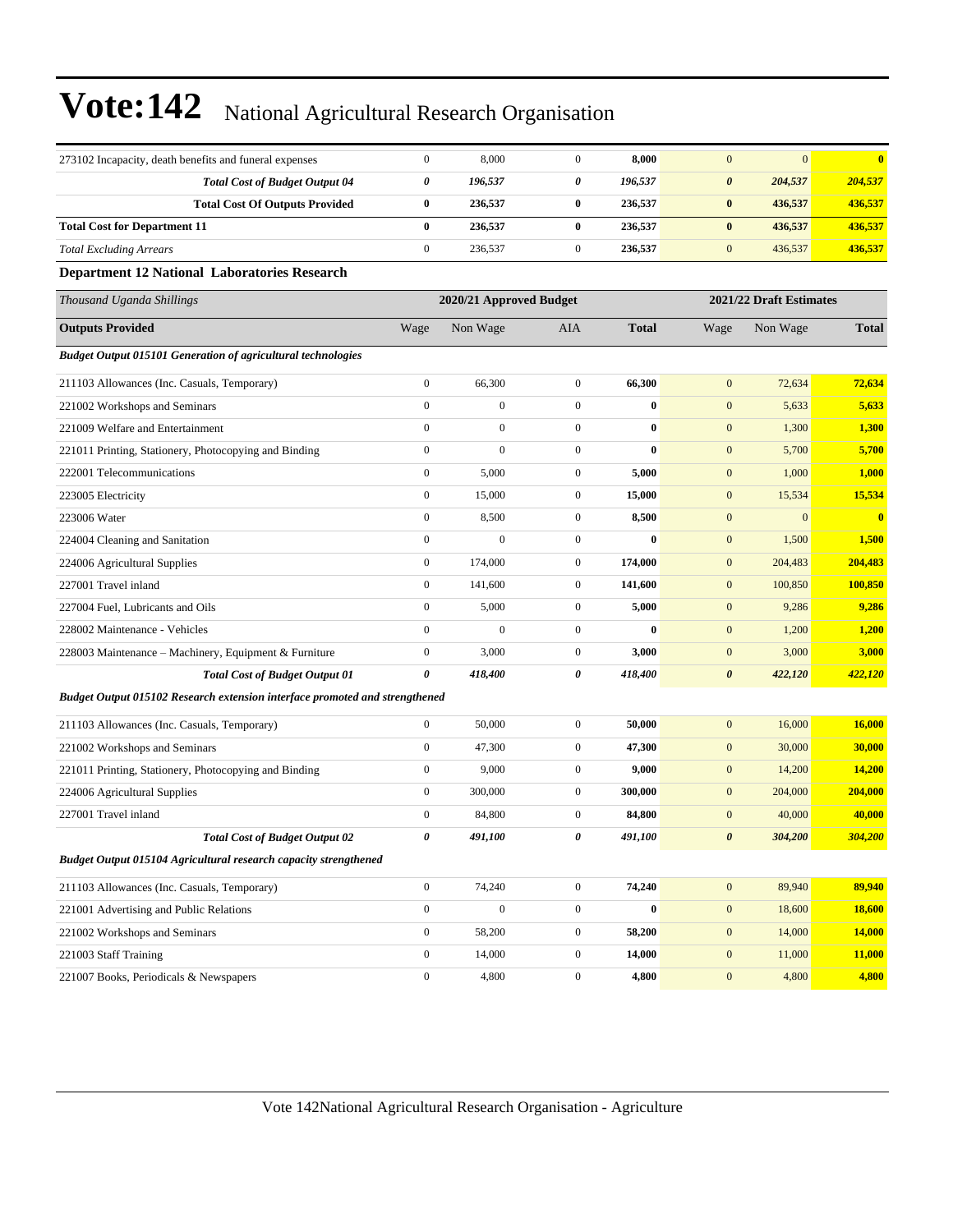| 221008 Computer supplies and Information Technology (IT)            | $\mathbf{0}$          | 14,400                  | $\mathbf{0}$     | 14,400       | $\overline{0}$        | 22,000                  | 22,000                |
|---------------------------------------------------------------------|-----------------------|-------------------------|------------------|--------------|-----------------------|-------------------------|-----------------------|
| 221009 Welfare and Entertainment                                    | $\mathbf{0}$          | 16,200                  | $\boldsymbol{0}$ | 16,200       | $\mathbf{0}$          | 18,785                  | 18,785                |
| 221011 Printing, Stationery, Photocopying and Binding               | $\mathbf{0}$          | 16,926                  | $\mathbf{0}$     | 16,926       | $\mathbf{0}$          | 18,000                  | 18,000                |
| 221012 Small Office Equipment                                       | $\overline{0}$        | 3,000                   | $\boldsymbol{0}$ | 3,000        | $\mathbf{0}$          | 5,000                   | 5,000                 |
| 222001 Telecommunications                                           | $\mathbf{0}$          | 3,600                   | $\mathbf{0}$     | 3,600        | $\overline{0}$        | 3,600                   | 3,600                 |
| 222002 Postage and Courier                                          | $\overline{0}$        | 500                     | $\mathbf{0}$     | 500          | $\mathbf{0}$          | 504                     | 504                   |
| 223004 Guard and Security services                                  | $\overline{0}$        | 25,080                  | $\mathbf{0}$     | 25,080       | $\overline{0}$        | 37,580                  | 37,580                |
| 223005 Electricity                                                  | $\mathbf{0}$          | 31,000                  | $\boldsymbol{0}$ | 31,000       | $\mathbf{0}$          | 45,600                  | 45,600                |
| 224004 Cleaning and Sanitation                                      | $\mathbf{0}$          | 20,500                  | $\mathbf{0}$     | 20,500       | $\overline{0}$        | $\Omega$                | $\bf{0}$              |
| 227001 Travel inland                                                | $\mathbf{0}$          | 12,576                  | $\mathbf{0}$     | 12,576       | $\mathbf{0}$          | 47,500                  | 47,500                |
| 227004 Fuel, Lubricants and Oils                                    | $\boldsymbol{0}$      | 62,000                  | $\mathbf{0}$     | 62,000       | $\mathbf{0}$          | 56,800                  | 56,800                |
| 228001 Maintenance - Civil                                          | $\mathbf{0}$          | $\mathbf{0}$            | $\mathbf{0}$     | $\bf{0}$     | $\mathbf{0}$          | 9,000                   | 9,000                 |
| 228002 Maintenance - Vehicles                                       | $\boldsymbol{0}$      | 45,800                  | $\mathbf{0}$     | 45,800       | $\mathbf{0}$          | 41,800                  | 41,800                |
| 228003 Maintenance - Machinery, Equipment & Furniture               | $\mathbf{0}$          | 8,780                   | $\mathbf{0}$     | 8,780        | $\mathbf{0}$          | 11,497                  | 11,497                |
| 228004 Maintenance - Other                                          | $\boldsymbol{0}$      | 6,500                   | $\mathbf{0}$     | 6,500        | $\mathbf{0}$          | 6,500                   | 6,500                 |
| <b>Total Cost of Budget Output 04</b>                               | 0                     | 418,102                 | 0                | 418,102      | $\boldsymbol{\theta}$ | 462,506                 | 462,506               |
| <b>Total Cost Of Outputs Provided</b>                               | $\bf{0}$              | 1,327,602               | $\bf{0}$         | 1,327,602    | $\bf{0}$              | 1,188,826               | 1,188,826             |
| <b>Total Cost for Department 12</b>                                 | $\mathbf{0}$          | 1,327,602               | $\bf{0}$         | 1,327,602    | $\bf{0}$              | 1,188,826               | 1,188,826             |
| <b>Total Excluding Arrears</b>                                      | $\mathbf{0}$          | 1,327,602               | $\mathbf{0}$     | 1,327,602    | $\mathbf{0}$          | 1,188,826               | 1,188,826             |
| Department 13 Abi ZARDI                                             |                       |                         |                  |              |                       |                         |                       |
| Thousand Uganda Shillings                                           |                       | 2020/21 Approved Budget |                  |              |                       | 2021/22 Draft Estimates |                       |
| <b>Outputs Provided</b>                                             | Wage                  | Non Wage                | <b>AIA</b>       | <b>Total</b> | Wage                  | Non Wage                | <b>Total</b>          |
| <b>Budget Output 015101 Generation of agricultural technologies</b> |                       |                         |                  |              |                       |                         |                       |
| 221006 Commissions and related charges                              | $\mathbf{0}$          | 8,700                   | $\mathbf{0}$     | 8,700        | $\overline{0}$        | $\overline{0}$          | $\bf{0}$              |
| 222001 Telecommunications                                           | $\overline{0}$        | 800                     | $\mathbf{0}$     | 800          | $\mathbf{0}$          | $\overline{0}$          | $\bf{0}$              |
| 224006 Agricultural Supplies                                        | $\mathbf{0}$          | 22,000                  | $\overline{0}$   | 22,000       | $\mathbf{0}$          | $\overline{0}$          | $\mathbf{0}$          |
| 227001 Travel inland                                                | $\mathbf{0}$          | 25,000                  | $\mathbf{0}$     | 25,000       | $\mathbf{0}$          | $\overline{0}$          | $\bf{0}$              |
| 228003 Maintenance - Machinery, Equipment & Furniture               | $\overline{0}$        | 25,000                  | $\mathbf{0}$     | 25,000       | $\overline{0}$        | $\Omega$                | $\mathbf{0}$          |
| <b>Total Cost of Budget Output 01</b>                               | $\boldsymbol{\theta}$ | 81,500                  | 0                | 81,500       | $\boldsymbol{\theta}$ | $\boldsymbol{\theta}$   | $\boldsymbol{\theta}$ |

*Budget Output 015102 Research extension interface promoted and strengthened*

| 221001 Advertising and Public Relations                          | $\Omega$     | 7.000  | $\Omega$ | 7.000  | 12,000<br>$\mathbf{0}$          | 12,000       |
|------------------------------------------------------------------|--------------|--------|----------|--------|---------------------------------|--------------|
| 221002 Workshops and Seminars                                    | $\mathbf{0}$ | 25,000 | 0        | 25,000 | $\mathbf{0}$<br>$\Omega$        | $\mathbf{0}$ |
| 221008 Computer supplies and Information Technology (IT)         | $\Omega$     | 5,000  | 0        | 5,000  | 8,000<br>$\mathbf{0}$           | 8,000        |
| 221011 Printing, Stationery, Photocopying and Binding            |              | 2,000  | 0        | 2,000  | 8,000<br>$\mathbf{0}$           | 8.000        |
| <b>Total Cost of Budget Output 02</b>                            | 0            | 39,000 | 0        | 39,000 | 28,000<br>$\boldsymbol{\theta}$ | 28,000       |
| Budget Output 015104 Agricultural research capacity strengthened |              |        |          |        |                                 |              |
| 211103 Allowances (Inc. Casuals, Temporary)                      | $\Omega$     | 9,000  | $\Omega$ | 9.000  | 32,000<br>$\mathbf{0}$          | 32,000       |
| 221002 Workshops and Seminars                                    | $\Omega$     | 1,200  | 0        | 1.200  | 4.000<br>$\mathbf{0}$           | 4.000        |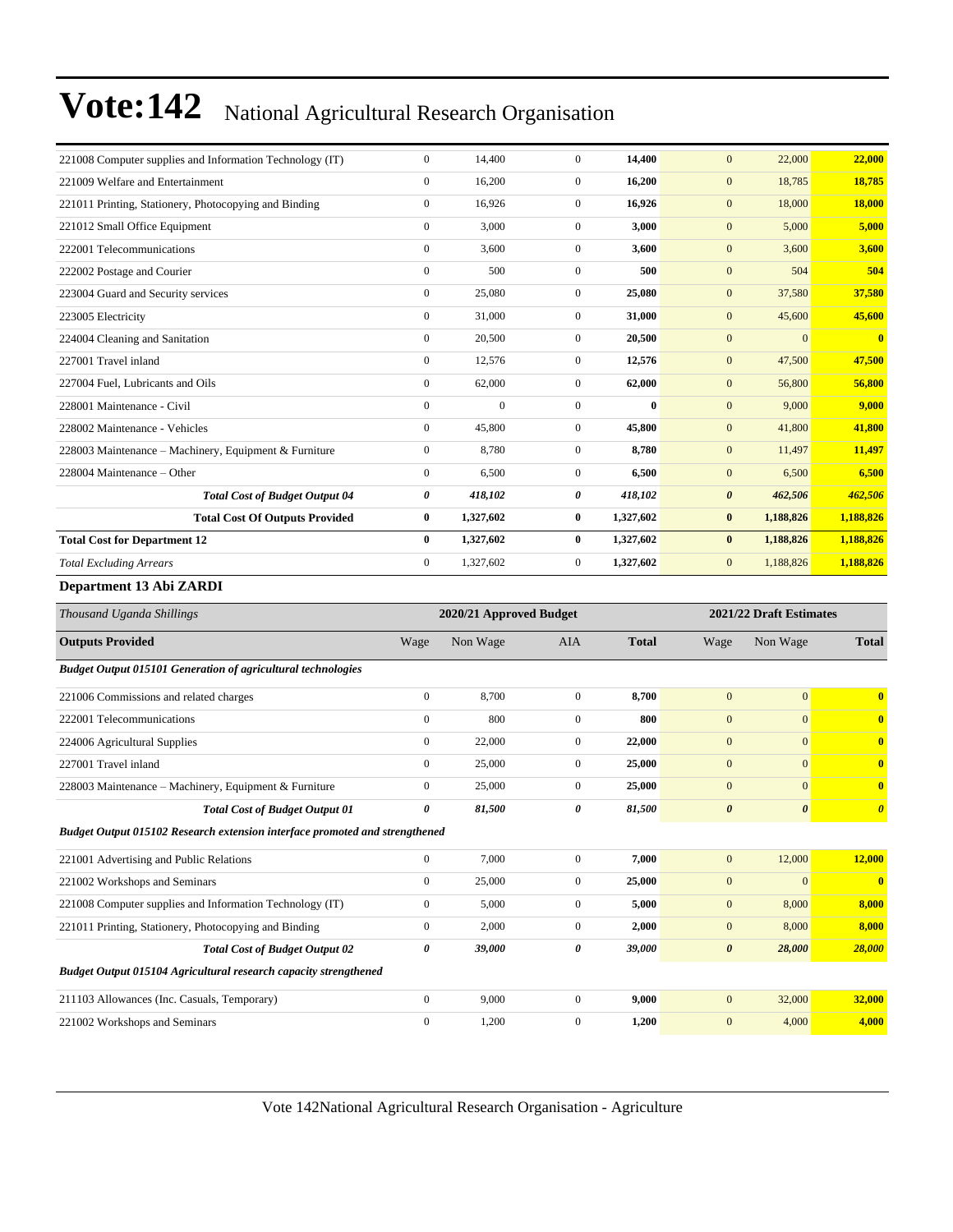| 221008 Computer supplies and Information Technology (IT) | $\mathbf{0}$ | 4,000        | $\Omega$       | 4.000    | 4,000<br>$\Omega$                | 4.000                    |
|----------------------------------------------------------|--------------|--------------|----------------|----------|----------------------------------|--------------------------|
| 221009 Welfare and Entertainment                         | $\mathbf{0}$ | 4.000        | $\mathbf{0}$   | 4.000    | $\mathbf{0}$                     | $\mathbf{0}$<br>$\bf{0}$ |
| 221011 Printing, Stationery, Photocopying and Binding    | $\mathbf{0}$ | $\mathbf{0}$ | $\mathbf{0}$   | 0        | 8,000<br>$\mathbf{0}$            | 8.000                    |
| 222001 Telecommunications                                | $\mathbf{0}$ | 800          | $\Omega$       | 800      | 16,000<br>$\mathbf{0}$           | 16,000                   |
| 223004 Guard and Security services                       | $\mathbf{0}$ | 6,000        | $\Omega$       | 6,000    | $\overline{0}$<br>6,000          | 6.000                    |
| 223005 Electricity                                       | $\mathbf{0}$ | 2,000        | $\mathbf{0}$   | 2,000    | $\mathbf{0}$<br>15,500           | 15,500                   |
| 223006 Water                                             | $\mathbf{0}$ | 400          | $\mathbf{0}$   | 400      | $\mathbf{0}$<br>6,000            | 6,000                    |
| 224004 Cleaning and Sanitation                           | $\mathbf{0}$ | 4,000        | $\overline{0}$ | 4,000    | $\mathbf{0}$<br>6,000            | 6,000                    |
| 224006 Agricultural Supplies                             | $\mathbf{0}$ | $\mathbf{0}$ | $\Omega$       | $\bf{0}$ | $\overline{0}$<br>12,000         | 12,000                   |
| 226001 Insurances                                        | $\mathbf{0}$ | 400          | $\overline{0}$ | 400      | $\mathbf{0}$<br>1,729            | 1,729                    |
| 227001 Travel inland                                     | $\mathbf{0}$ | 6,660        | $\overline{0}$ | 6,660    | $\mathbf{0}$<br>24,000           | 24,000                   |
| 227004 Fuel, Lubricants and Oils                         | $\mathbf{0}$ | 6,000        | $\overline{0}$ | 6,000    | 12,000<br>$\mathbf{0}$           | 12,000                   |
| 228001 Maintenance - Civil                               | $\mathbf{0}$ | 1,000        | $\overline{0}$ | 1.000    | $\overline{0}$<br>10,000         | 10,000                   |
| 228002 Maintenance - Vehicles                            | $\mathbf{0}$ | 11,000       | $\mathbf{0}$   | 11,000   | $\overline{0}$<br>5,431          | 5,431                    |
| 228003 Maintenance – Machinery, Equipment & Furniture    | $\mathbf{0}$ | 1.700        | $\mathbf{0}$   | 1,700    | $\mathbf{0}$                     | $\Omega$<br>$\mathbf{0}$ |
| 273102 Incapacity, death benefits and funeral expenses   | $\mathbf{0}$ | 2,000        | $\overline{0}$ | 2,000    | $\boldsymbol{0}$                 | $\Omega$<br>$\mathbf{0}$ |
| <b>Total Cost of Budget Output 04</b>                    | 0            | 60,160       | 0              | 60,160   | $\boldsymbol{\theta}$<br>162,660 | 162,660                  |
| <b>Total Cost Of Outputs Provided</b>                    | $\bf{0}$     | 180,660      | $\bf{0}$       | 180,660  | $\bf{0}$<br>190,660              | 190,660                  |
| <b>Total Cost for Department 13</b>                      | $\bf{0}$     | 180,660      | $\bf{0}$       | 180,660  | $\bf{0}$<br>190,660              | 190.660                  |
| <b>Total Excluding Arrears</b>                           | $\mathbf{0}$ | 180,660      | $\overline{0}$ | 180,660  | $\boldsymbol{0}$<br>190,660      | 190,660                  |
| Department 14 Bulindi ZARDI                              |              |              |                |          |                                  |                          |

| Thousand Uganda Shillings                                                   | 2020/21 Approved Budget |              |                |              | 2021/22 Draft Estimates |                       |                         |
|-----------------------------------------------------------------------------|-------------------------|--------------|----------------|--------------|-------------------------|-----------------------|-------------------------|
| <b>Outputs Provided</b>                                                     | Wage                    | Non Wage     | <b>AIA</b>     | <b>Total</b> | Wage                    | Non Wage              | <b>Total</b>            |
| <b>Budget Output 015101 Generation of agricultural technologies</b>         |                         |              |                |              |                         |                       |                         |
| 211103 Allowances (Inc. Casuals, Temporary)                                 | $\overline{0}$          | 10,000       | $\Omega$       | 10,000       | $\overline{0}$          | $\mathbf{0}$          | $\overline{\mathbf{0}}$ |
| 221002 Workshops and Seminars                                               | $\overline{0}$          | 9,000        | $\Omega$       | 9,000        | $\mathbf{0}$            | $\mathbf{0}$          | $\mathbf{0}$            |
| 222001 Telecommunications                                                   | $\overline{0}$          | 5,000        | $\overline{0}$ | 5,000        | $\mathbf{0}$            | $\mathbf{0}$          | $\bf{0}$                |
| 223004 Guard and Security services                                          | $\overline{0}$          | 10,000       | $\overline{0}$ | 10,000       | $\mathbf{0}$            | $\mathbf{0}$          | $\mathbf{0}$            |
| 223005 Electricity                                                          | $\overline{0}$          | 10,000       | $\overline{0}$ | 10,000       | $\mathbf{0}$            | $\mathbf{0}$          | $\mathbf{0}$            |
| 227001 Travel inland                                                        | $\overline{0}$          | 4,600        | $\overline{0}$ | 4,600        | $\mathbf{0}$            | $\mathbf{0}$          | $\mathbf{0}$            |
| <b>Total Cost of Budget Output 01</b>                                       | 0                       | 48,600       | 0              | 48,600       | $\boldsymbol{\theta}$   | $\boldsymbol{\theta}$ | $\boldsymbol{\theta}$   |
| Budget Output 015102 Research extension interface promoted and strengthened |                         |              |                |              |                         |                       |                         |
| 221001 Advertising and Public Relations                                     | $\overline{0}$          | 14,000       | $\Omega$       | 14,000       | $\overline{0}$          | $\overline{0}$        | $\overline{\mathbf{0}}$ |
| 224001 Medical Supplies                                                     | $\mathbf{0}$            | $\mathbf{0}$ | $\mathbf{0}$   | $\bf{0}$     | $\mathbf{0}$            | 4,000                 | 4,000                   |
| 224006 Agricultural Supplies                                                | $\mathbf{0}$            | $\mathbf{0}$ | $\mathbf{0}$   | $\bf{0}$     | $\mathbf{0}$            | 6,000                 | 6,000                   |
| <b>Total Cost of Budget Output 02</b>                                       | 0                       | 14,000       | 0              | 14,000       | $\boldsymbol{\theta}$   | 10,000                | 10,000                  |
| <b>Budget Output 015104 Agricultural research capacity strengthened</b>     |                         |              |                |              |                         |                       |                         |
| 211103 Allowances (Inc. Casuals, Temporary)                                 | $\Omega$                | $\mathbf{0}$ | $\Omega$       | $\bf{0}$     | $\overline{0}$          | 19,000                | 19,000                  |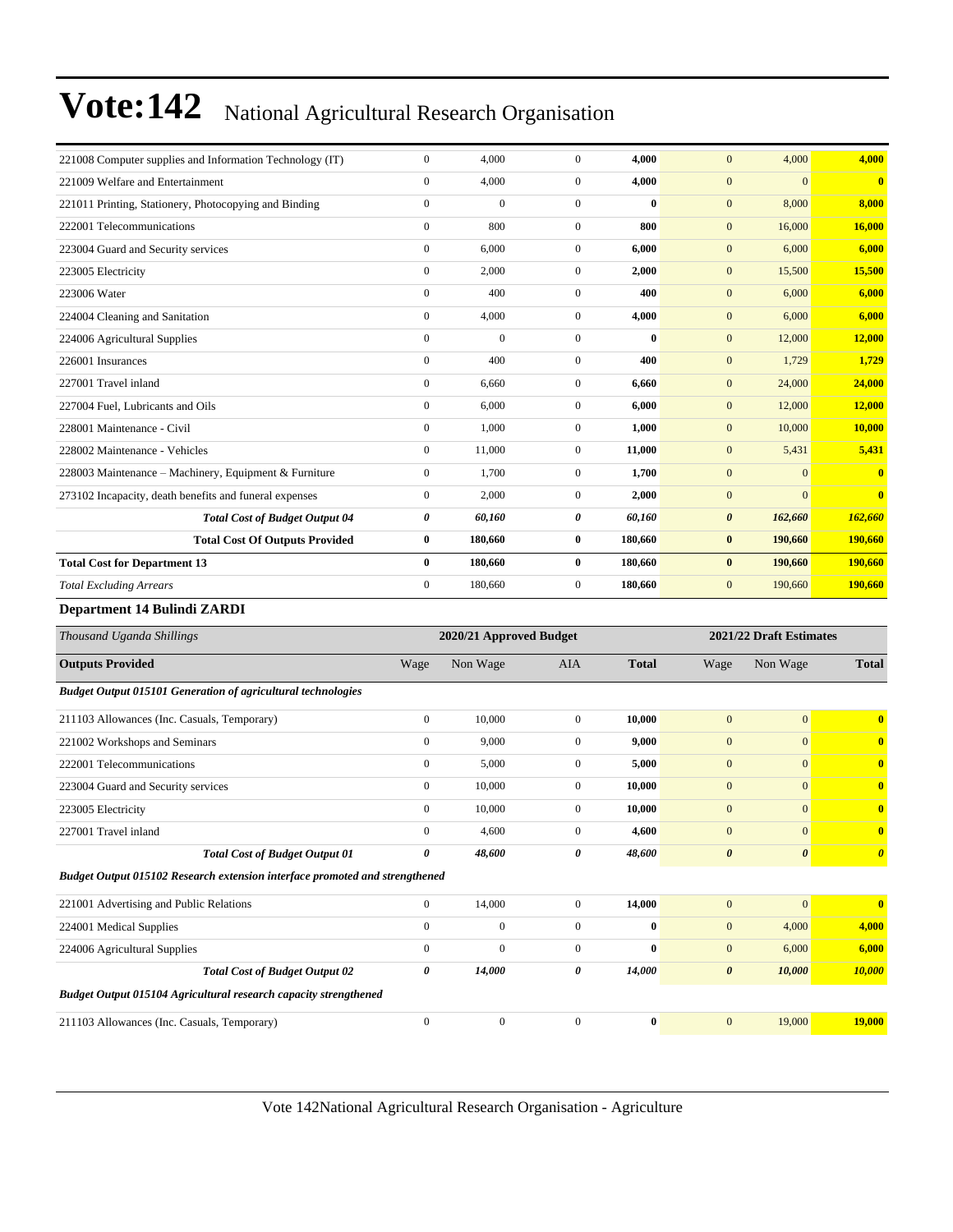| 221001 Advertising and Public Relations                             | $\boldsymbol{0}$ | $\boldsymbol{0}$        | $\boldsymbol{0}$ | $\bf{0}$         | $\mathbf{0}$          | 15,000                  | 15,000                |
|---------------------------------------------------------------------|------------------|-------------------------|------------------|------------------|-----------------------|-------------------------|-----------------------|
| 221002 Workshops and Seminars                                       | $\boldsymbol{0}$ | 9,000                   | $\boldsymbol{0}$ | 9,000            | $\boldsymbol{0}$      | 10,000                  | 10,000                |
| 221007 Books, Periodicals & Newspapers                              | $\mathbf{0}$     | $\mathbf{0}$            | $\boldsymbol{0}$ | $\bf{0}$         | $\mathbf{0}$          | 1,400                   | 1,400                 |
| 221008 Computer supplies and Information Technology (IT)            | $\boldsymbol{0}$ | $\mathbf{0}$            | $\boldsymbol{0}$ | $\bf{0}$         | $\mathbf{0}$          | 20,000                  | 20,000                |
| 221009 Welfare and Entertainment                                    | $\mathbf{0}$     | 9,000                   | $\boldsymbol{0}$ | 9,000            | $\mathbf{0}$          | 10,000                  | 10,000                |
| 221011 Printing, Stationery, Photocopying and Binding               | $\boldsymbol{0}$ | 3,591                   | $\mathbf{0}$     | 3,591            | $\mathbf{0}$          | 10,000                  | 10,000                |
| 221012 Small Office Equipment                                       | $\boldsymbol{0}$ | $\boldsymbol{0}$        | $\mathbf{0}$     | $\bf{0}$         | $\boldsymbol{0}$      | 10,000                  | 10,000                |
| 222001 Telecommunications                                           | $\boldsymbol{0}$ | 2,000                   | $\boldsymbol{0}$ | 2,000            | $\boldsymbol{0}$      | $\overline{0}$          | $\bf{0}$              |
| 222002 Postage and Courier                                          | $\boldsymbol{0}$ | 100                     | $\boldsymbol{0}$ | 100              | $\mathbf{0}$          | $\overline{0}$          | $\bf{0}$              |
| 223004 Guard and Security services                                  | $\mathbf{0}$     | 7,000                   | $\boldsymbol{0}$ | 7,000            | $\mathbf{0}$          | $\Omega$                | $\bf{0}$              |
| 223005 Electricity                                                  | $\boldsymbol{0}$ | 32,000                  | $\mathbf{0}$     | 32,000           | $\mathbf{0}$          | 30,000                  | 30,000                |
| 224001 Medical Supplies                                             | $\mathbf{0}$     | $\boldsymbol{0}$        | $\mathbf{0}$     | $\bf{0}$         | $\boldsymbol{0}$      | 4,000                   | 4,000                 |
| 224004 Cleaning and Sanitation                                      | $\boldsymbol{0}$ | 8,000                   | $\mathbf{0}$     | 8,000            | $\mathbf{0}$          | $\overline{0}$          | $\bf{0}$              |
| 224005 Uniforms, Beddings and Protective Gear                       | $\boldsymbol{0}$ | 11,000                  | $\mathbf{0}$     | 11,000           | $\mathbf{0}$          | $\overline{0}$          | $\bf{0}$              |
| 224006 Agricultural Supplies                                        | $\mathbf{0}$     | $\boldsymbol{0}$        | $\boldsymbol{0}$ | $\bf{0}$         | $\boldsymbol{0}$      | 5,046                   | 5,046                 |
| 226001 Insurances                                                   | $\boldsymbol{0}$ | 1,280                   | $\mathbf{0}$     | 1,280            | $\mathbf{0}$          | 2,000                   | 2,000                 |
| 227001 Travel inland                                                | $\boldsymbol{0}$ | 3,108                   | $\mathbf{0}$     | 3,108            | $\boldsymbol{0}$      | 13,000                  | 13,000                |
| 227004 Fuel, Lubricants and Oils                                    | $\boldsymbol{0}$ | 7,000                   | $\boldsymbol{0}$ | 7,000            | $\mathbf{0}$          | 14,915                  | 14,915                |
| 228002 Maintenance - Vehicles                                       | $\boldsymbol{0}$ | 27,000                  | $\mathbf{0}$     | 27,000           | $\mathbf{0}$          | 25,000                  | 25,000                |
| 228003 Maintenance - Machinery, Equipment & Furniture               | $\mathbf{0}$     | 1,000                   | $\mathbf{0}$     | 1,000            | $\mathbf{0}$          | $\mathbf{0}$            | $\bf{0}$              |
| 228004 Maintenance – Other                                          | $\boldsymbol{0}$ | 620                     | $\mathbf{0}$     | 620              | $\mathbf{0}$          | $\overline{0}$          | $\bf{0}$              |
| 273102 Incapacity, death benefits and funeral expenses              | $\boldsymbol{0}$ | 1,000                   | $\mathbf{0}$     | 1,000            | $\boldsymbol{0}$      | $\overline{0}$          | $\bf{0}$              |
| <b>Total Cost of Budget Output 04</b>                               | 0                | 122,699                 | 0                | 122,699          | $\boldsymbol{\theta}$ | 189,361                 | 189,361               |
| <b>Total Cost Of Outputs Provided</b>                               | $\bf{0}$         | 185,299                 | $\bf{0}$         | 185,299          | $\bf{0}$              | 199,361                 | 199,361               |
| <b>Arrears</b>                                                      | Wage             | Non Wage                | <b>AIA</b>       | <b>Total</b>     | Wage                  | Non Wage                | <b>Total</b>          |
| <b>Budget Output 015199 Arrears</b>                                 |                  |                         |                  |                  |                       |                         |                       |
| 321605 Domestic arrears (Budgeting)                                 | $\boldsymbol{0}$ | 4,062                   | $\mathbf{0}$     | 4,062            | $\mathbf{0}$          | $\overline{0}$          | $\bf{0}$              |
| <b>Total Cost of Budget Output 99</b>                               | 0                | 4,062                   | 0                | 4,062            | $\boldsymbol{\theta}$ | $\boldsymbol{\theta}$   | $\boldsymbol{\theta}$ |
| <b>Total Cost Of Arrears</b>                                        | $\bf{0}$         | 4,062                   | $\bf{0}$         | 4,062            | $\bf{0}$              | $\bf{0}$                | $\bf{0}$              |
| <b>Total Cost for Department 14</b>                                 | $\bf{0}$         | 189,361                 | $\bf{0}$         | 189,361          | $\bf{0}$              | 199,361                 | 199,361               |
| <b>Total Excluding Arrears</b>                                      | $\mathbf{0}$     | 185,299                 | 0                | 185,299          | $\mathbf{0}$          | 199,361                 | 199,361               |
| Department 15 Kachwekano ZARDI                                      |                  |                         |                  |                  |                       |                         |                       |
| Thousand Uganda Shillings                                           |                  | 2020/21 Approved Budget |                  |                  |                       | 2021/22 Draft Estimates |                       |
| <b>Outputs Provided</b>                                             | Wage             | Non Wage                | AIA              | <b>Total</b>     | Wage                  | Non Wage                | <b>Total</b>          |
| <b>Budget Output 015101 Generation of agricultural technologies</b> |                  |                         |                  |                  |                       |                         |                       |
| 211103 Allowances (Inc. Casuals, Temporary)                         | $\boldsymbol{0}$ | $\boldsymbol{0}$        | $\boldsymbol{0}$ | $\boldsymbol{0}$ | $\boldsymbol{0}$      | 9,300                   | 9,300                 |
| 221011 Printing, Stationery, Photocopying and Binding               | $\boldsymbol{0}$ | 1,200                   | $\boldsymbol{0}$ | 1,200            | $\boldsymbol{0}$      | $\mathbf{0}$            | $\bullet$             |
| 224001 Medical Supplies                                             | $\boldsymbol{0}$ | 20,000                  | $\boldsymbol{0}$ | 20,000           | $\boldsymbol{0}$      | 20,216                  | 20,216                |
| 227001 Travel inland                                                | $\boldsymbol{0}$ | 17,050                  | $\boldsymbol{0}$ | 17,050           | $\boldsymbol{0}$      | 10,820                  | 10,820                |
|                                                                     |                  |                         |                  |                  |                       |                         |                       |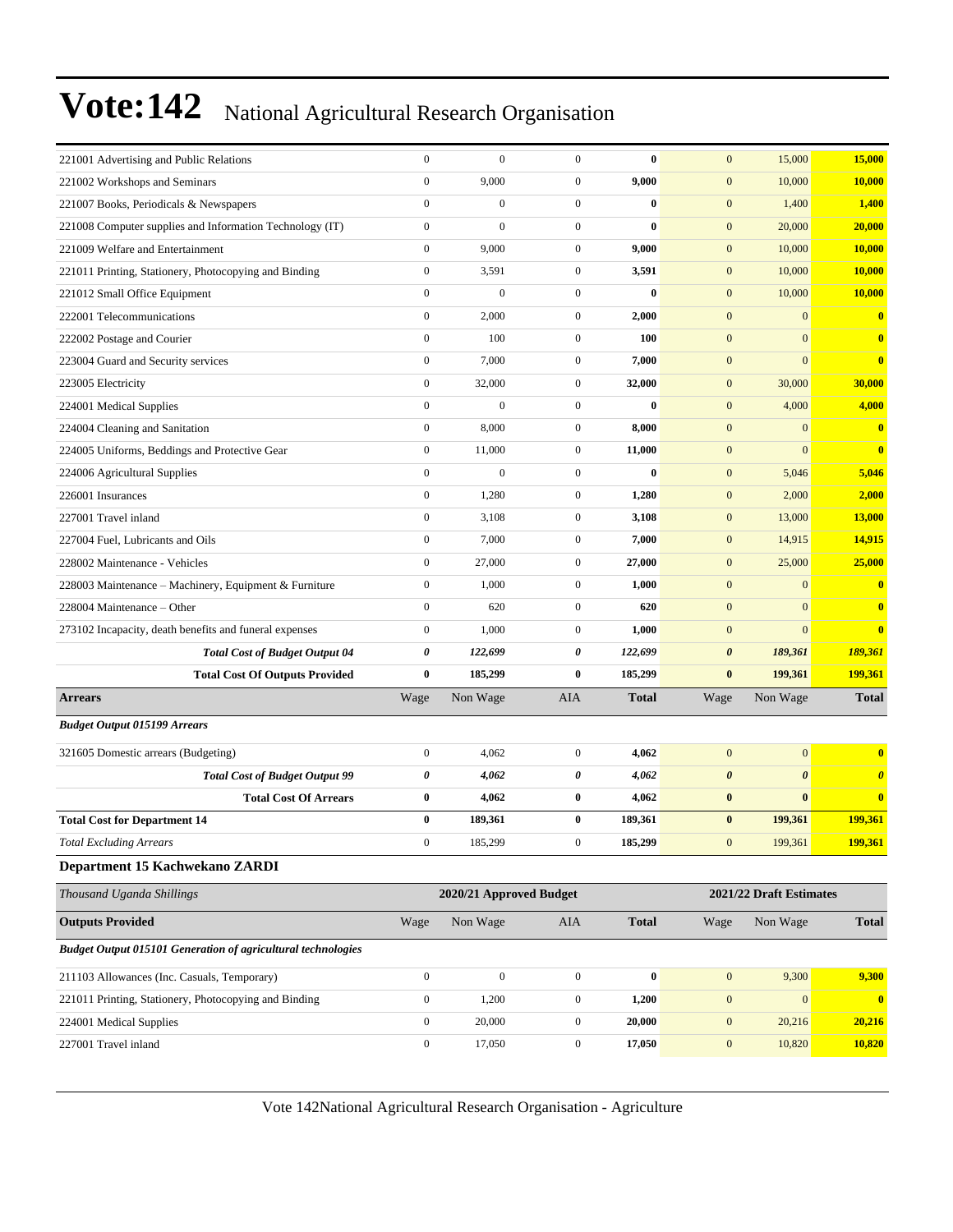| 227004 Fuel, Lubricants and Oils                                            | $\boldsymbol{0}$ | 2,160            | $\mathbf{0}$     | 2,160    | $\mathbf{0}$<br>4,464            | 4,464                   |
|-----------------------------------------------------------------------------|------------------|------------------|------------------|----------|----------------------------------|-------------------------|
| <b>Total Cost of Budget Output 01</b>                                       | 0                | 40,410           | 0                | 40,410   | $\boldsymbol{\theta}$<br>44,800  | 44,800                  |
| Budget Output 015102 Research extension interface promoted and strengthened |                  |                  |                  |          |                                  |                         |
| 221001 Advertising and Public Relations                                     | $\boldsymbol{0}$ | 11,100           | $\boldsymbol{0}$ | 11,100   | $\overline{0}$<br>6,000          | 6,000                   |
| 221011 Printing, Stationery, Photocopying and Binding                       | $\boldsymbol{0}$ | 3,800            | $\boldsymbol{0}$ | 3,800    | $\mathbf{0}$<br>$\mathbf{0}$     | $\bf{0}$                |
| 224001 Medical Supplies                                                     | $\boldsymbol{0}$ | 5,500            | $\boldsymbol{0}$ | 5,500    | $\overline{0}$<br>$\overline{0}$ | $\overline{\mathbf{0}}$ |
| 224006 Agricultural Supplies                                                | $\boldsymbol{0}$ | 3,500            | $\boldsymbol{0}$ | 3,500    | $\mathbf{0}$<br>2,000            | 2,000                   |
| 227001 Travel inland                                                        | $\boldsymbol{0}$ | 19,500           | $\boldsymbol{0}$ | 19,500   | $\mathbf{0}$<br>$\mathbf{0}$     | $\overline{\mathbf{0}}$ |
| 227004 Fuel, Lubricants and Oils                                            | $\overline{0}$   | 1,600            | $\mathbf{0}$     | 1,600    | $\overline{0}$<br>$\overline{0}$ | $\overline{\mathbf{0}}$ |
| <b>Total Cost of Budget Output 02</b>                                       | 0                | 45,000           | 0                | 45,000   | $\boldsymbol{\theta}$<br>8,000   | 8,000                   |
| <b>Budget Output 015104 Agricultural research capacity strengthened</b>     |                  |                  |                  |          |                                  |                         |
| 211103 Allowances (Inc. Casuals, Temporary)                                 | $\boldsymbol{0}$ | 9,000            | $\mathbf{0}$     | 9,000    | 18,940<br>$\mathbf{0}$           | 18,940                  |
| 221001 Advertising and Public Relations                                     | $\boldsymbol{0}$ | $\boldsymbol{0}$ | $\boldsymbol{0}$ | $\bf{0}$ | 4,000<br>$\mathbf{0}$            | 4,000                   |
| 221002 Workshops and Seminars                                               | $\mathbf{0}$     | 4,000            | $\boldsymbol{0}$ | 4,000    | $\mathbf{0}$<br>8,000            | 8,000                   |
| 221007 Books, Periodicals & Newspapers                                      | $\boldsymbol{0}$ | 1,095            | $\boldsymbol{0}$ | 1,095    | $\mathbf{0}$<br>1,460            | 1,460                   |
| 221008 Computer supplies and Information Technology (IT)                    | $\boldsymbol{0}$ | $\boldsymbol{0}$ | $\boldsymbol{0}$ | $\bf{0}$ | $\boldsymbol{0}$<br>7,140        | 7,140                   |
| 221009 Welfare and Entertainment                                            | $\boldsymbol{0}$ | 9,000            | $\boldsymbol{0}$ | 9,000    | $\mathbf{0}$<br>12,000           | 12,000                  |
| 221011 Printing, Stationery, Photocopying and Binding                       | $\overline{0}$   | 4,254            | $\boldsymbol{0}$ | 4,254    | 6,000<br>$\mathbf{0}$            | 6,000                   |
| 221012 Small Office Equipment                                               | $\overline{0}$   | $\boldsymbol{0}$ | $\boldsymbol{0}$ | $\bf{0}$ | $\mathbf{0}$<br>2,000            | 2,000                   |
| 222001 Telecommunications                                                   | $\boldsymbol{0}$ | 2,553            | $\boldsymbol{0}$ | 2,553    | $\mathbf{0}$<br>1,600            | 1,600                   |
| 222003 Information and communications technology (ICT)                      | $\boldsymbol{0}$ | 5,197            | $\boldsymbol{0}$ | 5,197    | $\mathbf{0}$<br>$\mathbf{0}$     | $\mathbf{0}$            |
| 223004 Guard and Security services                                          | $\overline{0}$   | 4,000            | $\boldsymbol{0}$ | 4,000    | $\mathbf{0}$<br>$\mathbf{0}$     | $\bf{0}$                |
| 223005 Electricity                                                          | $\boldsymbol{0}$ | 8,500            | $\boldsymbol{0}$ | 8,500    | $\mathbf{0}$<br>15,000           | 15,000                  |
| 223006 Water                                                                | $\boldsymbol{0}$ | 5,000            | $\boldsymbol{0}$ | 5,000    | $\mathbf{0}$<br>5,000            | 5,000                   |
| 224004 Cleaning and Sanitation                                              | $\overline{0}$   | 6,606            | $\boldsymbol{0}$ | 6,606    | $\mathbf{0}$<br>18,000           | 18,000                  |
| 226001 Insurances                                                           | $\boldsymbol{0}$ | 1,000            | $\boldsymbol{0}$ | 1,000    | $\mathbf{0}$<br>1,000            | 1,000                   |
| 227001 Travel inland                                                        | $\overline{0}$   | 5,861            | $\boldsymbol{0}$ | 5,861    | $\mathbf{0}$<br>10,411           | 10,411                  |
| 227004 Fuel, Lubricants and Oils                                            | $\overline{0}$   | 12,080           | $\mathbf{0}$     | 12,080   | $\mathbf{0}$<br>15,000           | 15,000                  |
| 228001 Maintenance - Civil                                                  | $\overline{0}$   | 4,495            | $\mathbf{0}$     | 4,495    | $\mathbf{0}$<br>$\mathbf{0}$     | $\overline{\mathbf{0}}$ |
| 228002 Maintenance - Vehicles                                               | $\overline{0}$   | 7,800            | $\mathbf{0}$     | 7,800    | $\mathbf{0}$<br>12,000           | 12,000                  |
| 228003 Maintenance – Machinery, Equipment & Furniture                       | $\overline{0}$   | 4,500            | $\boldsymbol{0}$ | 4,500    | $\mathbf{0}$<br>$\mathbf{0}$     | $\mathbf{0}$            |
| <b>Total Cost of Budget Output 04</b>                                       | 0                | 94,941           | 0                | 94,941   | $\boldsymbol{\theta}$<br>137,551 | 137,551                 |
| <b>Total Cost Of Outputs Provided</b>                                       | $\bf{0}$         | 180,351          | $\bf{0}$         | 180,351  | 190,351<br>$\bf{0}$              | 190,351                 |
| <b>Total Cost for Department 15</b>                                         | $\bf{0}$         | 180,351          | $\pmb{0}$        | 180,351  | $\bf{0}$<br>190,351              | 190,351                 |
| <b>Total Excluding Arrears</b>                                              | $\overline{0}$   | 180,351          | $\mathbf{0}$     | 180,351  | $\overline{0}$<br>190,351        | 190,351                 |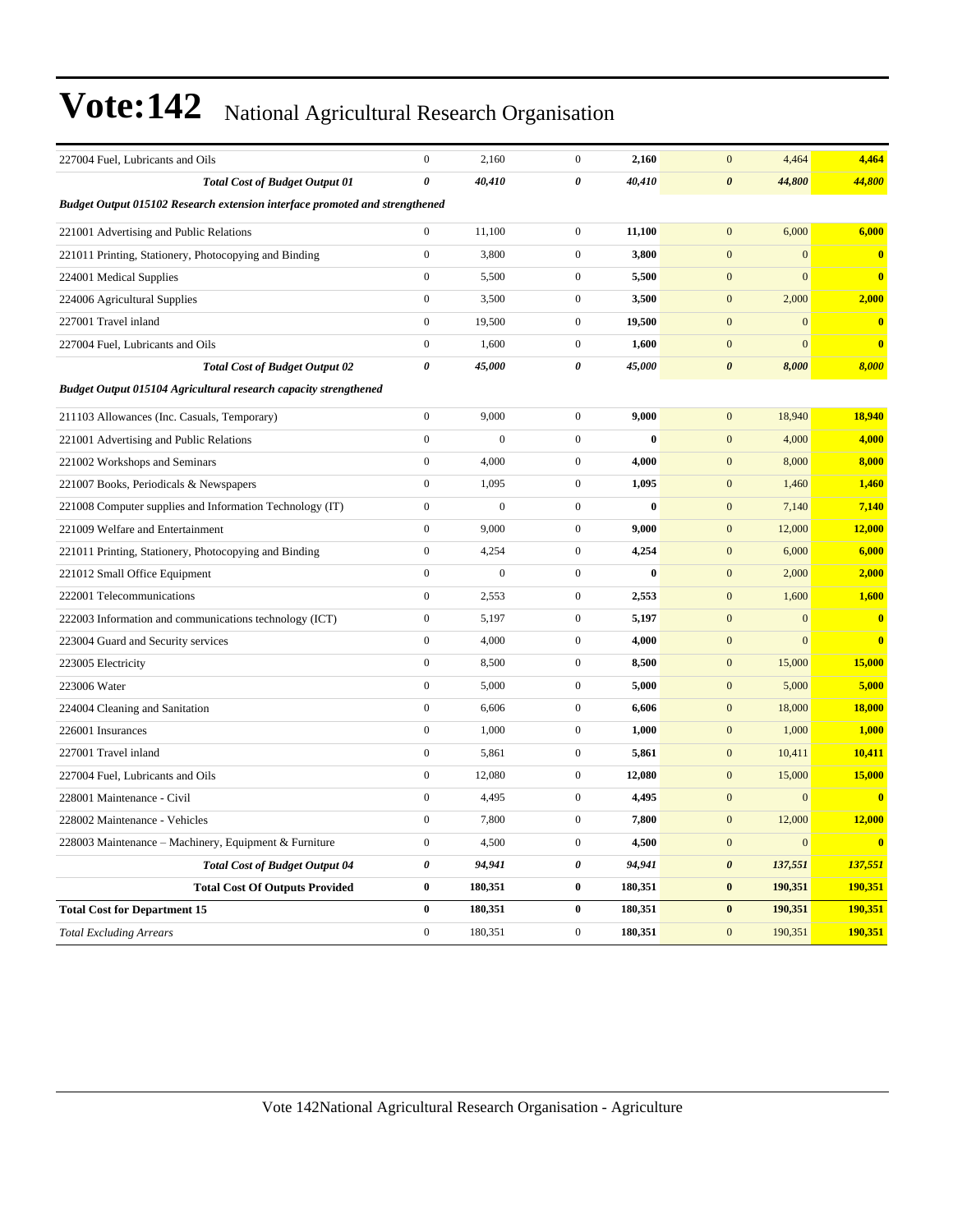#### **Department 16 Mukono ZARDI**

| Thousand Uganda Shillings                                                   |                       | 2020/21 Approved Budget |                  |              |                       | 2021/22 Draft Estimates |              |
|-----------------------------------------------------------------------------|-----------------------|-------------------------|------------------|--------------|-----------------------|-------------------------|--------------|
| <b>Outputs Provided</b>                                                     | Wage                  | Non Wage                | <b>AIA</b>       | <b>Total</b> | Wage                  | Non Wage                | <b>Total</b> |
| <b>Budget Output 015101 Generation of agricultural technologies</b>         |                       |                         |                  |              |                       |                         |              |
| 221011 Printing, Stationery, Photocopying and Binding                       | $\boldsymbol{0}$      | 14,000                  | $\mathbf{0}$     | 14,000       | $\boldsymbol{0}$      | 14,000                  | 14,000       |
| 222001 Telecommunications                                                   | $\boldsymbol{0}$      | 5,000                   | $\boldsymbol{0}$ | 5,000        | $\mathbf{0}$          | 5,000                   | 5,000        |
| 223004 Guard and Security services                                          | $\boldsymbol{0}$      | 25,000                  | $\boldsymbol{0}$ | 25,000       | $\mathbf{0}$          | 32,000                  | 32,000       |
| 223005 Electricity                                                          | $\boldsymbol{0}$      | 50,000                  | 0                | 50,000       | $\mathbf{0}$          | 50,000                  | 50,000       |
| 223006 Water                                                                | $\boldsymbol{0}$      | 6,000                   | $\boldsymbol{0}$ | 6,000        | $\boldsymbol{0}$      | 6,000                   | 6,000        |
| 224001 Medical Supplies                                                     | $\boldsymbol{0}$      | 10,000                  | $\boldsymbol{0}$ | 10,000       | $\mathbf{0}$          | $\overline{0}$          | $\bf{0}$     |
| 224006 Agricultural Supplies                                                | $\boldsymbol{0}$      | $\mathbf{0}$            | $\boldsymbol{0}$ | $\bf{0}$     | $\mathbf{0}$          | 25,000                  | 25,000       |
| 227001 Travel inland                                                        | $\boldsymbol{0}$      | 24,000                  | $\boldsymbol{0}$ | 24,000       | $\mathbf{0}$          | 8,000                   | 8,000        |
| 227004 Fuel, Lubricants and Oils                                            | $\boldsymbol{0}$      | 30,000                  | $\boldsymbol{0}$ | 30,000       | $\mathbf{0}$          | 30,000                  | 30,000       |
| <b>Total Cost of Budget Output 01</b>                                       | $\boldsymbol{\theta}$ | 164,000                 | 0                | 164,000      | $\boldsymbol{\theta}$ | 170,000                 | 170,000      |
| Budget Output 015102 Research extension interface promoted and strengthened |                       |                         |                  |              |                       |                         |              |
| 211103 Allowances (Inc. Casuals, Temporary)                                 | $\boldsymbol{0}$      | $\boldsymbol{0}$        | $\boldsymbol{0}$ | $\bf{0}$     | $\mathbf{0}$          | 4,000                   | 4,000        |
| 224006 Agricultural Supplies                                                | $\boldsymbol{0}$      | $\boldsymbol{0}$        | $\boldsymbol{0}$ | $\bf{0}$     | $\mathbf{0}$          | 6,000                   | 6,000        |
| <b>Total Cost of Budget Output 02</b>                                       | $\boldsymbol{\theta}$ | $\theta$                | 0                | 0            | $\boldsymbol{\theta}$ | 10,000                  | 10,000       |
| <b>Budget Output 015104 Agricultural research capacity strengthened</b>     |                       |                         |                  |              |                       |                         |              |
| 211103 Allowances (Inc. Casuals, Temporary)                                 | $\boldsymbol{0}$      | 30,000                  | $\boldsymbol{0}$ | 30,000       | $\mathbf{0}$          | 16,000                  | 16,000       |
| 221001 Advertising and Public Relations                                     | $\boldsymbol{0}$      | 12,000                  | $\boldsymbol{0}$ | 12,000       | $\boldsymbol{0}$      | 10,000                  | 10,000       |
| 221002 Workshops and Seminars                                               | $\boldsymbol{0}$      | $\boldsymbol{0}$        | $\boldsymbol{0}$ | $\bf{0}$     | $\mathbf{0}$          | 5,000                   | 5,000        |
| 221003 Staff Training                                                       | $\boldsymbol{0}$      | 0                       | $\boldsymbol{0}$ | $\bf{0}$     | $\mathbf{0}$          | 3,000                   | 3,000        |
| 221007 Books, Periodicals & Newspapers                                      | $\boldsymbol{0}$      | 10,000                  | $\boldsymbol{0}$ | 10,000       | $\mathbf{0}$          | 4,000                   | 4,000        |
| 221008 Computer supplies and Information Technology (IT)                    | $\boldsymbol{0}$      | 20,799                  | 0                | 20,799       | $\mathbf{0}$          | 16,798                  | 16,798       |
| 221009 Welfare and Entertainment                                            | $\boldsymbol{0}$      | 10,000                  | $\boldsymbol{0}$ | 10,000       | $\boldsymbol{0}$      | 12,000                  | 12,000       |
| 221011 Printing, Stationery, Photocopying and Binding                       | $\boldsymbol{0}$      | $\mathbf{0}$            | $\boldsymbol{0}$ | $\bf{0}$     | $\mathbf{0}$          | 4,000                   | 4,000        |
| 222002 Postage and Courier                                                  | $\boldsymbol{0}$      | 3,000                   | $\boldsymbol{0}$ | 3,000        | $\mathbf{0}$          | 3,000                   | 3,000        |
| 224004 Cleaning and Sanitation                                              | $\boldsymbol{0}$      | 28,871                  | $\boldsymbol{0}$ | 28,871       | $\mathbf{0}$          | 23,869                  | 23,869       |
| 226001 Insurances                                                           | $\boldsymbol{0}$      | 1,400                   | $\boldsymbol{0}$ | 1,400        | $\mathbf{0}$          | 1,400                   | 1,400        |
| 228001 Maintenance - Civil                                                  | $\boldsymbol{0}$      | 25,930                  | 0                | 25,930       | $\mathbf{0}$          | 25,933                  | 25,933       |
| 228002 Maintenance - Vehicles                                               | $\boldsymbol{0}$      | 25,000                  | $\boldsymbol{0}$ | 25,000       | $\mathbf{0}$          | 26,000                  | 26,000       |
| 228003 Maintenance - Machinery, Equipment & Furniture                       | $\boldsymbol{0}$      | 11,000                  | $\boldsymbol{0}$ | 11,000       | $\mathbf{0}$          | 11,000                  | 11,000       |
| 228004 Maintenance - Other                                                  | $\boldsymbol{0}$      | 5,000                   | $\boldsymbol{0}$ | 5,000        | $\boldsymbol{0}$      | 5,000                   | 5,000        |
| 273102 Incapacity, death benefits and funeral expenses                      | $\boldsymbol{0}$      | 3,000                   | $\boldsymbol{0}$ | 3,000        | $\boldsymbol{0}$      | 3,000                   | 3,000        |
| <b>Total Cost of Budget Output 04</b>                                       | 0                     | 186,000                 | 0                | 186,000      | $\pmb{\theta}$        | 170,000                 | 170,000      |
| <b>Total Cost Of Outputs Provided</b>                                       | $\bf{0}$              | 350,000                 | 0                | 350,000      | $\bf{0}$              | 350,000                 | 350,000      |
| <b>Total Cost for Department 16</b>                                         | $\bf{0}$              | 350,000                 | 0                | 350,000      | $\bf{0}$              | 350,000                 | 350,000      |
| <b>Total Excluding Arrears</b>                                              | $\boldsymbol{0}$      | 350,000                 | $\boldsymbol{0}$ | 350,000      | $\boldsymbol{0}$      | 350,000                 | 350,000      |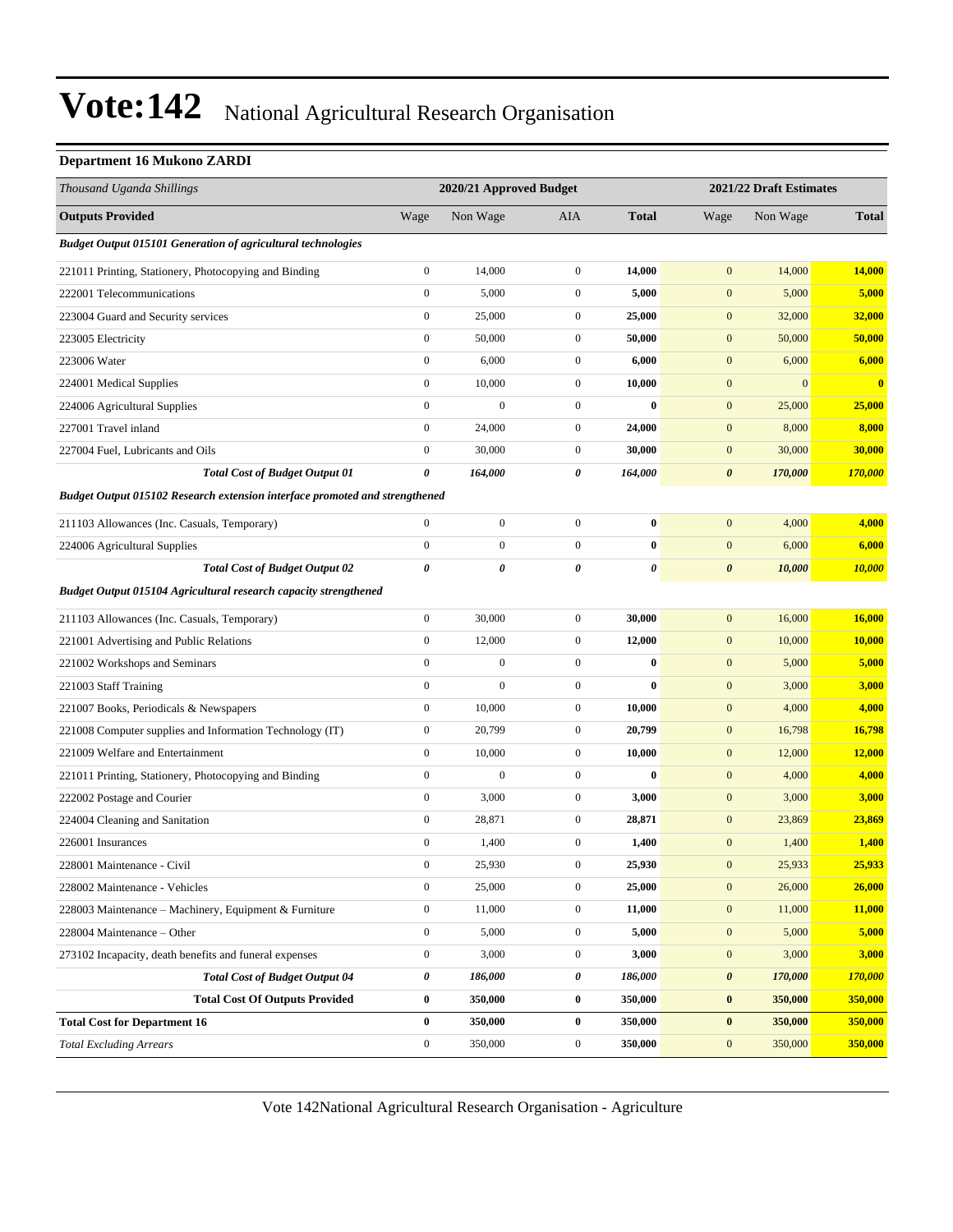#### **Department 17 Ngetta ZARDI**

| Thousand Uganda Shillings                                                   |                  | 2020/21 Approved Budget |                  |              |                       | 2021/22 Draft Estimates |                         |
|-----------------------------------------------------------------------------|------------------|-------------------------|------------------|--------------|-----------------------|-------------------------|-------------------------|
| <b>Outputs Provided</b>                                                     | Wage             | Non Wage                | AIA              | <b>Total</b> | Wage                  | Non Wage                | <b>Total</b>            |
| <b>Budget Output 015101 Generation of agricultural technologies</b>         |                  |                         |                  |              |                       |                         |                         |
| 211103 Allowances (Inc. Casuals, Temporary)                                 | $\boldsymbol{0}$ | 9,877                   | $\overline{0}$   | 9,877        | $\boldsymbol{0}$      | 12,093                  | 12,093                  |
| 221001 Advertising and Public Relations                                     | $\boldsymbol{0}$ | 1,130                   | $\mathbf{0}$     | 1,130        | $\boldsymbol{0}$      | 5,180                   | 5,180                   |
| 221002 Workshops and Seminars                                               | $\boldsymbol{0}$ | 13,778                  | $\mathbf{0}$     | 13,778       | $\mathbf{0}$          | 4,824                   | 4,824                   |
| 221007 Books, Periodicals & Newspapers                                      | $\boldsymbol{0}$ | 726                     | $\boldsymbol{0}$ | 726          | $\mathbf{0}$          | $\boldsymbol{0}$        | $\overline{\mathbf{0}}$ |
| 221011 Printing, Stationery, Photocopying and Binding                       | $\boldsymbol{0}$ | 935                     | $\mathbf{0}$     | 935          | $\mathbf{0}$          | 305                     | 305                     |
| 222001 Telecommunications                                                   | $\boldsymbol{0}$ | $\mathbf{0}$            | $\overline{0}$   | $\bf{0}$     | $\mathbf{0}$          | 1,720                   | 1,720                   |
| 223005 Electricity                                                          | $\boldsymbol{0}$ | 4,800                   | $\mathbf{0}$     | 4,800        | $\boldsymbol{0}$      | $\mathbf{0}$            | $\overline{\mathbf{0}}$ |
| 224001 Medical Supplies                                                     | $\boldsymbol{0}$ | 5,095                   | $\mathbf{0}$     | 5,095        | $\mathbf{0}$          | 6,268                   | 6,268                   |
| 224006 Agricultural Supplies                                                | $\boldsymbol{0}$ | 7,584                   | $\boldsymbol{0}$ | 7,584        | $\boldsymbol{0}$      | 22,703                  | 22,703                  |
| 227001 Travel inland                                                        | $\boldsymbol{0}$ | 42,207                  | $\mathbf{0}$     | 42,207       | $\mathbf{0}$          | 20,392                  | 20,392                  |
| 227004 Fuel, Lubricants and Oils                                            | $\boldsymbol{0}$ | 2,200                   | $\mathbf{0}$     | 2,200        | $\boldsymbol{0}$      | $\boldsymbol{0}$        | $\bf{0}$                |
| <b>Total Cost of Budget Output 01</b>                                       | 0                | 88,332                  | 0                | 88,332       | $\boldsymbol{\theta}$ | 73,485                  | 73,485                  |
| Budget Output 015102 Research extension interface promoted and strengthened |                  |                         |                  |              |                       |                         |                         |
| 211103 Allowances (Inc. Casuals, Temporary)                                 | $\boldsymbol{0}$ | 4,880                   | $\overline{0}$   | 4,880        | $\mathbf{0}$          | $\boldsymbol{0}$        | $\overline{\mathbf{0}}$ |
| 221001 Advertising and Public Relations                                     | $\boldsymbol{0}$ | $\boldsymbol{0}$        | $\overline{0}$   | $\bf{0}$     | $\mathbf{0}$          | 1,999                   | 1,999                   |
| 221002 Workshops and Seminars                                               | $\boldsymbol{0}$ | 900                     | $\mathbf{0}$     | 900          | $\mathbf{0}$          | $\mathbf{0}$            | $\overline{\mathbf{0}}$ |
| 221008 Computer supplies and Information Technology (IT)                    | $\boldsymbol{0}$ | $\boldsymbol{0}$        | $\boldsymbol{0}$ | $\bf{0}$     | $\mathbf{0}$          | 6,000                   | 6,000                   |
| 221011 Printing, Stationery, Photocopying and Binding                       | $\boldsymbol{0}$ | 700                     | $\overline{0}$   | 700          | $\boldsymbol{0}$      | $\mathbf{0}$            | $\overline{\mathbf{0}}$ |
| 224006 Agricultural Supplies                                                | $\boldsymbol{0}$ | 5,060                   | $\mathbf{0}$     | 5,060        | $\mathbf{0}$          | 14,911                  | 14,911                  |
| 227001 Travel inland                                                        | $\boldsymbol{0}$ | 7,200                   | $\boldsymbol{0}$ | 7,200        | $\mathbf{0}$          | $\mathbf{0}$            | $\bf{0}$                |
| 227004 Fuel, Lubricants and Oils                                            | $\boldsymbol{0}$ | 3,560                   | $\mathbf{0}$     | 3,560        | $\mathbf{0}$          | $\boldsymbol{0}$        | $\bf{0}$                |
| <b>Total Cost of Budget Output 02</b>                                       | 0                | 22,300                  | 0                | 22,300       | $\boldsymbol{\theta}$ | 22,910                  | 22,910                  |
| <b>Budget Output 015104 Agricultural research capacity strengthened</b>     |                  |                         |                  |              |                       |                         |                         |
| 211103 Allowances (Inc. Casuals, Temporary)                                 | $\boldsymbol{0}$ | 3,840                   | $\boldsymbol{0}$ | 3,840        | $\boldsymbol{0}$      | 3,140                   | 3,140                   |
| 221008 Computer supplies and Information Technology (IT)                    | $\boldsymbol{0}$ | $\mathbf{0}$            | $\overline{0}$   | $\bf{0}$     | $\mathbf{0}$          | 10,200                  | <b>10,200</b>           |
| 221011 Printing, Stationery, Photocopying and Binding                       | $\boldsymbol{0}$ | 3,303                   | $\mathbf{0}$     | 3,303        | $\mathbf{0}$          | 5,000                   | 5,000                   |
| 222001 Telecommunications                                                   | $\mathbf{0}$     | $\boldsymbol{0}$        | $\boldsymbol{0}$ | $\bf{0}$     | $\boldsymbol{0}$      | 1,000                   | 1.000                   |
| 223004 Guard and Security services                                          | $\boldsymbol{0}$ | 16,000                  | $\mathbf{0}$     | 16,000       | $\mathbf{0}$          | 18,000                  | <b>18,000</b>           |
| 223005 Electricity                                                          | $\boldsymbol{0}$ | 5,200                   | $\boldsymbol{0}$ | 5,200        | $\boldsymbol{0}$      | 6,860                   | 6,860                   |
| 223006 Water                                                                | $\boldsymbol{0}$ | 4,000                   | $\boldsymbol{0}$ | 4,000        | $\mathbf{0}$          | 7,708                   | 7,708                   |
| 224004 Cleaning and Sanitation                                              | $\boldsymbol{0}$ | 2,128                   | $\boldsymbol{0}$ | 2,128        | $\mathbf{0}$          | 5,000                   | 5,000                   |
| 227001 Travel inland                                                        | $\boldsymbol{0}$ | 7,400                   | $\boldsymbol{0}$ | 7,400        | $\boldsymbol{0}$      | 12,800                  | 12,800                  |
| 227004 Fuel, Lubricants and Oils                                            | $\boldsymbol{0}$ | 8,000                   | $\boldsymbol{0}$ | 8,000        | $\mathbf{0}$          | 16,000                  | 16,000                  |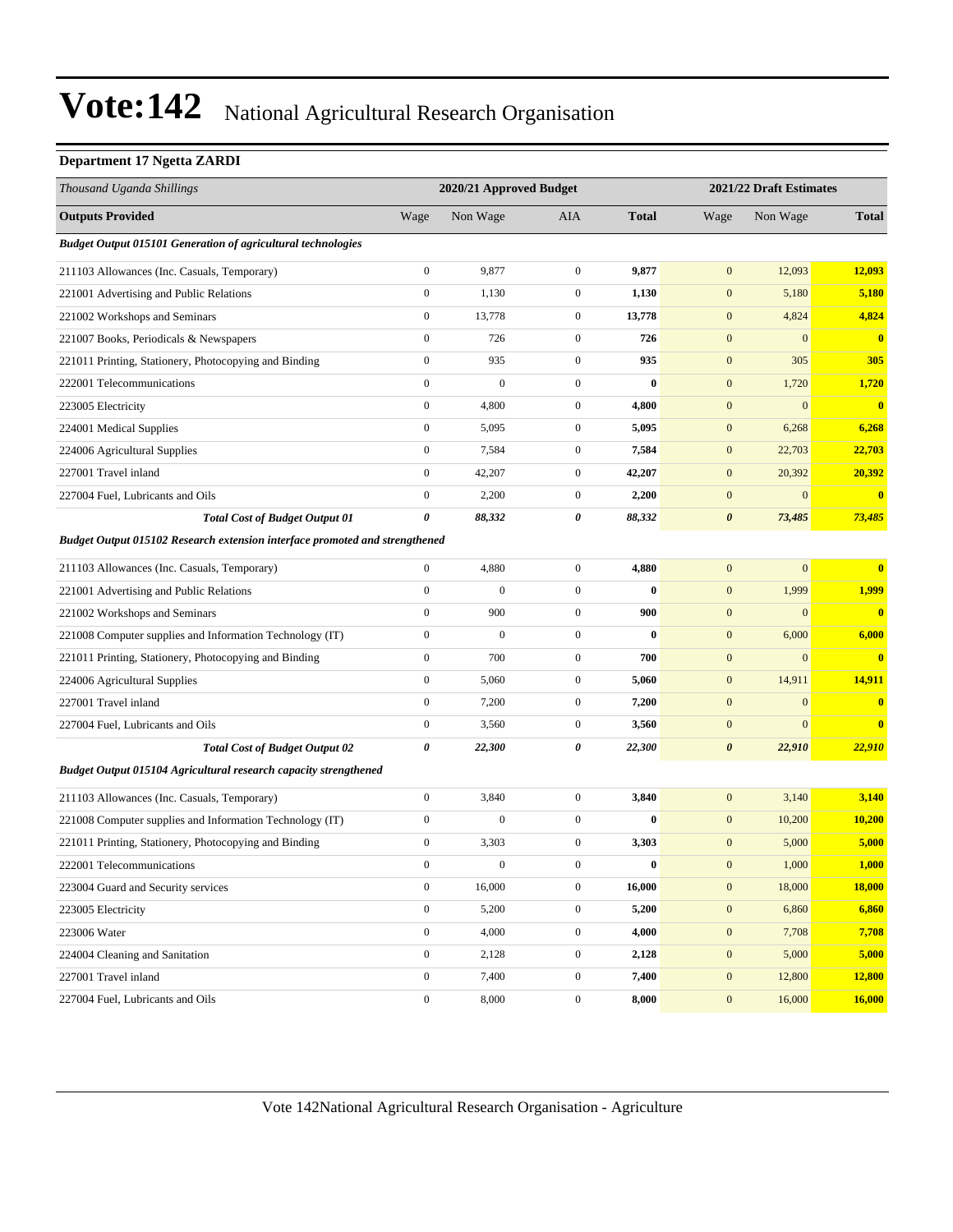| 228002 Maintenance - Vehicles                                               | $\boldsymbol{0}$ | 17,600                  | $\mathbf{0}$     | 17,600           | $\mathbf{0}$          | 16,000                  | 16,000       |
|-----------------------------------------------------------------------------|------------------|-------------------------|------------------|------------------|-----------------------|-------------------------|--------------|
| <b>Total Cost of Budget Output 04</b>                                       | 0                | 67,471                  | 0                | 67,471           | $\boldsymbol{\theta}$ | 101,708                 | 101,708      |
| <b>Total Cost Of Outputs Provided</b>                                       | $\bf{0}$         | 178,103                 | 0                | 178,103          | $\bf{0}$              | 198,103                 | 198,103      |
| <b>Total Cost for Department 17</b>                                         | $\bf{0}$         | 178,103                 | 0                | 178,103          | $\bf{0}$              | 198,103                 | 198,103      |
| <b>Total Excluding Arrears</b>                                              | $\boldsymbol{0}$ | 178,103                 | $\boldsymbol{0}$ | 178,103          | $\boldsymbol{0}$      | 198,103                 | 198,103      |
| <b>Department 18 Nabium ZARDI</b>                                           |                  |                         |                  |                  |                       |                         |              |
| Thousand Uganda Shillings                                                   |                  | 2020/21 Approved Budget |                  |                  |                       | 2021/22 Draft Estimates |              |
| <b>Outputs Provided</b>                                                     | Wage             | Non Wage                | AIA              | <b>Total</b>     | Wage                  | Non Wage                | <b>Total</b> |
| <b>Budget Output 015101 Generation of agricultural technologies</b>         |                  |                         |                  |                  |                       |                         |              |
| 211103 Allowances (Inc. Casuals, Temporary)                                 | $\boldsymbol{0}$ | 8,400                   | $\boldsymbol{0}$ | 8,400            | $\mathbf{0}$          | 17,450                  | 17,450       |
| 221001 Advertising and Public Relations                                     | $\boldsymbol{0}$ | $\boldsymbol{0}$        | $\boldsymbol{0}$ | $\bf{0}$         | $\mathbf{0}$          | 652                     | 652          |
| 221002 Workshops and Seminars                                               | $\boldsymbol{0}$ | $\boldsymbol{0}$        | $\boldsymbol{0}$ | $\bf{0}$         | $\mathbf{0}$          | 2,300                   | 2,300        |
| 221008 Computer supplies and Information Technology (IT)                    | $\boldsymbol{0}$ | $\boldsymbol{0}$        | $\boldsymbol{0}$ | $\bf{0}$         | $\mathbf{0}$          | 2,850                   | 2,850        |
| 221011 Printing, Stationery, Photocopying and Binding                       | $\boldsymbol{0}$ | 2,400                   | $\boldsymbol{0}$ | 2,400            | $\mathbf{0}$          | 1,300                   | 1,300        |
| 224001 Medical Supplies                                                     | $\boldsymbol{0}$ | $\mathbf{0}$            | $\boldsymbol{0}$ | $\bf{0}$         | $\mathbf{0}$          | 6,950                   | 6,950        |
| 224006 Agricultural Supplies                                                | $\boldsymbol{0}$ | 12,920                  | $\boldsymbol{0}$ | 12,920           | $\mathbf{0}$          | 18,750                  | 18,750       |
| 227001 Travel inland                                                        | $\boldsymbol{0}$ | 10,560                  | $\boldsymbol{0}$ | 10,560           | $\mathbf{0}$          | 10,652                  | 10,652       |
| 227004 Fuel, Lubricants and Oils                                            | $\boldsymbol{0}$ | 6,480                   | $\boldsymbol{0}$ | 6,480            | $\mathbf{0}$          | 5,000                   | 5,000        |
| 228002 Maintenance - Vehicles                                               | $\boldsymbol{0}$ | $\boldsymbol{0}$        | $\boldsymbol{0}$ | $\bf{0}$         | $\mathbf{0}$          | 3,850                   | 3,850        |
| <b>Total Cost of Budget Output 01</b>                                       | $\pmb{\theta}$   | 40,760                  | 0                | 40,760           | $\boldsymbol{\theta}$ | 69,754                  | 69,754       |
| Budget Output 015102 Research extension interface promoted and strengthened |                  |                         |                  |                  |                       |                         |              |
| 211103 Allowances (Inc. Casuals, Temporary)                                 | $\boldsymbol{0}$ | $\boldsymbol{0}$        | $\boldsymbol{0}$ | $\bf{0}$         | $\mathbf{0}$          | 2,100                   | 2,100        |
| 221001 Advertising and Public Relations                                     | $\boldsymbol{0}$ | $\boldsymbol{0}$        | $\boldsymbol{0}$ | $\bf{0}$         | $\mathbf{0}$          | 600                     | 600          |
| 221002 Workshops and Seminars                                               | $\mathbf{0}$     | $\boldsymbol{0}$        | $\boldsymbol{0}$ | $\bf{0}$         | $\mathbf{0}$          | 1,547                   | 1,547        |
| 221003 Staff Training                                                       | $\mathbf{0}$     | $\boldsymbol{0}$        | $\boldsymbol{0}$ | $\bf{0}$         | $\boldsymbol{0}$      | 400                     | 400          |
| 221008 Computer supplies and Information Technology (IT)                    | $\boldsymbol{0}$ | $\boldsymbol{0}$        | $\boldsymbol{0}$ | $\bf{0}$         | $\mathbf{0}$          | 600                     | 600          |
| 221011 Printing, Stationery, Photocopying and Binding                       | $\boldsymbol{0}$ | $\boldsymbol{0}$        | $\boldsymbol{0}$ | $\bf{0}$         | $\mathbf{0}$          | 600                     | 600          |
| 224001 Medical Supplies                                                     | $\mathbf{0}$     | $\overline{0}$          | $\boldsymbol{0}$ | $\bf{0}$         | $\mathbf{0}$          | 1,500                   | 1,500        |
| 224006 Agricultural Supplies                                                | $\mathbf{0}$     | $\boldsymbol{0}$        | $\boldsymbol{0}$ | $\bf{0}$         | $\mathbf{0}$          | 2,500                   | 2,500        |
| 227001 Travel inland                                                        | $\Omega$         | $\mathbf{0}$            | $\Omega$         | $\bf{0}$         | $\mathbf{0}$          | 1,200                   | 1,200        |
| 227004 Fuel, Lubricants and Oils                                            | $\boldsymbol{0}$ | $\boldsymbol{0}$        | $\mathbf{0}$     | $\bf{0}$         | $\mathbf{0}$          | 600                     | 600          |
| 228002 Maintenance - Vehicles                                               | $\mathbf{0}$     | $\boldsymbol{0}$        | $\boldsymbol{0}$ | $\boldsymbol{0}$ | $\boldsymbol{0}$      | 800                     | 800          |
| <b>Total Cost of Budget Output 02</b>                                       | 0                | 0                       | 0                | 0                | $\pmb{\theta}$        | 12,447                  | 12,447       |
| <b>Budget Output 015104 Agricultural research capacity strengthened</b>     |                  |                         |                  |                  |                       |                         |              |
| 211103 Allowances (Inc. Casuals, Temporary)                                 | $\mathbf{0}$     | 33,920                  | $\mathbf{0}$     | 33,920           | $\mathbf{0}$          | 16,000                  | 16,000       |
| 221001 Advertising and Public Relations                                     | $\boldsymbol{0}$ | 4,000                   | $\boldsymbol{0}$ | 4,000            | $\mathbf{0}$          | 1,600                   | 1,600        |
| 221002 Workshops and Seminars                                               | $\boldsymbol{0}$ | 12,000                  | $\boldsymbol{0}$ | 12,000           | $\boldsymbol{0}$      | 9,103                   | 9,103        |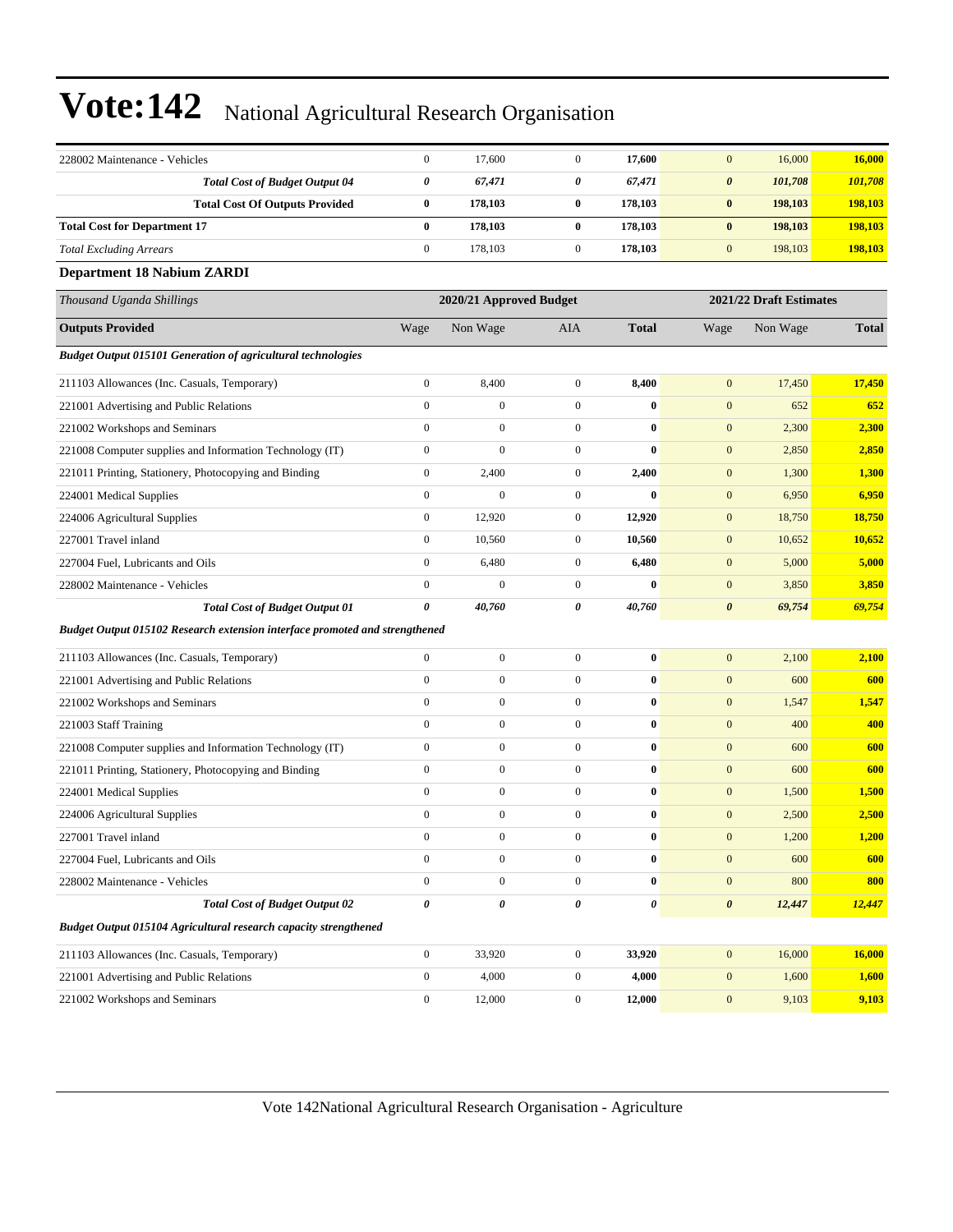| 221007 Books, Periodicals & Newspapers                              | $\mathbf{0}$     | 1,440                   | $\boldsymbol{0}$ | 1,440        | $\mathbf{0}$          | 1,000                   | 1,000        |
|---------------------------------------------------------------------|------------------|-------------------------|------------------|--------------|-----------------------|-------------------------|--------------|
| 221009 Welfare and Entertainment                                    | $\mathbf{0}$     | 4,000                   | $\boldsymbol{0}$ | 4,000        | $\mathbf{0}$          | 3,000                   | 3,000        |
| 221011 Printing, Stationery, Photocopying and Binding               | $\mathbf{0}$     | 4,309                   | $\boldsymbol{0}$ | 4,309        | $\mathbf{0}$          | 4,000                   | 4,000        |
| 222002 Postage and Courier                                          | $\mathbf{0}$     | 1,200                   | $\boldsymbol{0}$ | 1,200        | $\boldsymbol{0}$      | 648                     | 648          |
| 223004 Guard and Security services                                  | $\mathbf{0}$     | 9,360                   | $\boldsymbol{0}$ | 9,360        | $\mathbf{0}$          | 6,920                   | 6,920        |
| 223005 Electricity                                                  | $\boldsymbol{0}$ | 8,608                   | $\boldsymbol{0}$ | 8,608        | $\boldsymbol{0}$      | 4,524                   | 4,524        |
| 224004 Cleaning and Sanitation                                      | $\mathbf{0}$     | 4,500                   | $\boldsymbol{0}$ | 4,500        | $\mathbf{0}$          | 4,312                   | 4,312        |
| 224005 Uniforms, Beddings and Protective Gear                       | $\boldsymbol{0}$ | 2,400                   | $\mathbf{0}$     | 2,400        | $\boldsymbol{0}$      | 1,271                   | 1,271        |
| 226001 Insurances                                                   | $\boldsymbol{0}$ | 700                     | $\boldsymbol{0}$ | 700          | $\mathbf{0}$          | 765                     | 765          |
| 227001 Travel inland                                                | $\boldsymbol{0}$ | 6,675                   | $\boldsymbol{0}$ | 6,675        | $\mathbf{0}$          | 6,000                   | 6,000        |
| 227004 Fuel, Lubricants and Oils                                    | $\mathbf{0}$     | 14,072                  | $\mathbf{0}$     | 14,072       | $\boldsymbol{0}$      | 20,000                  | 20,000       |
| 228001 Maintenance - Civil                                          | $\boldsymbol{0}$ | 8,000                   | $\boldsymbol{0}$ | 8,000        | $\mathbf{0}$          | 8,000                   | 8,000        |
| 228002 Maintenance - Vehicles                                       | $\mathbf{0}$     | 12,000                  | $\boldsymbol{0}$ | 12,000       | $\mathbf{0}$          | 20,000                  | 20,000       |
| 228003 Maintenance - Machinery, Equipment & Furniture               | $\boldsymbol{0}$ | 8,000                   | $\boldsymbol{0}$ | 8,000        | $\mathbf{0}$          | 8,000                   | 8,000        |
| 273102 Incapacity, death benefits and funeral expenses              | $\mathbf{0}$     | 3,000                   | $\overline{0}$   | 3,000        | $\mathbf{0}$          | 1,600                   | 1,600        |
| <b>Total Cost of Budget Output 04</b>                               | $\pmb{\theta}$   | 138,184                 | 0                | 138,184      | $\boldsymbol{\theta}$ | 116,743                 | 116,743      |
| <b>Total Cost Of Outputs Provided</b>                               | $\bf{0}$         | 178,944                 | $\bf{0}$         | 178,944      | $\bf{0}$              | 198,944                 | 198,944      |
| <b>Total Cost for Department 18</b>                                 | $\bf{0}$         | 178,944                 | $\bf{0}$         | 178,944      | $\bf{0}$              | 198,944                 | 198,944      |
| <b>Total Excluding Arrears</b>                                      | $\mathbf{0}$     | 178,944                 | $\boldsymbol{0}$ | 178,944      | $\overline{0}$        | 198,944                 | 198,944      |
| <b>Department 19 Mbarara ZARDI</b>                                  |                  |                         |                  |              |                       |                         |              |
| Thousand Uganda Shillings                                           |                  | 2020/21 Approved Budget |                  |              |                       | 2021/22 Draft Estimates |              |
| <b>Outputs Provided</b>                                             | Wage             | Non Wage                | <b>AIA</b>       | <b>Total</b> | Wage                  | Non Wage                | <b>Total</b> |
| <b>Budget Output 015101 Generation of agricultural technologies</b> |                  |                         |                  |              |                       |                         |              |
| 211103 Allowances (Inc. Casuals, Temporary)                         | $\mathbf{0}$     | $\mathbf{0}$            | $\boldsymbol{0}$ | $\bf{0}$     | $\boldsymbol{0}$      | 18,300                  | 18,300       |
| 221011 Printing, Stationery, Photocopying and Binding               | $\mathbf{0}$     | 4,000                   | $\boldsymbol{0}$ | 4,000        | $\mathbf{0}$          | $\mathbf{0}$            | $\mathbf{0}$ |
| 222001 Telecommunications                                           | $\mathbf{0}$     | 5,000                   | $\mathbf{0}$     | 5,000        | $\boldsymbol{0}$      | $\Omega$                | $\bf{0}$     |
| 223004 Guard and Security services                                  | $\mathbf{0}$     | 10,000                  | $\boldsymbol{0}$ | 10,000       | $\boldsymbol{0}$      | 1,000                   | 1,000        |
| 223005 Electricity                                                  | $\mathbf{0}$     | 20,000                  | $\boldsymbol{0}$ | 20,000       | $\mathbf{0}$          | $\mathbf{0}$            | $\mathbf{0}$ |
| 223006 Water                                                        | $\mathbf{0}$     | 15,000                  | $\boldsymbol{0}$ | 15,000       | $\mathbf{0}$          | $\mathbf{0}$            | $\mathbf{0}$ |
| 224001 Medical Supplies                                             | $\mathbf{0}$     | $\boldsymbol{0}$        | $\boldsymbol{0}$ | $\bf{0}$     | $\mathbf{0}$          | 15,000                  | 15,000       |
| 224006 Agricultural Supplies                                        | $\mathbf{0}$     | $\overline{0}$          | $\overline{0}$   | $\bf{0}$     | $\mathbf{0}$          | 20,300                  | 20,300       |
| 227001 Travel inland                                                | $\boldsymbol{0}$ | 4,000                   | $\boldsymbol{0}$ | 4,000        | $\boldsymbol{0}$      | 13,500                  | 13,500       |
| 227004 Fuel, Lubricants and Oils                                    | $\mathbf{0}$     | 4,000                   | $\boldsymbol{0}$ | 4,000        | $\mathbf{0}$          | 7,500                   | 7,500        |
| 228002 Maintenance - Vehicles                                       | $\mathbf{0}$     | 4,000                   | $\mathbf{0}$     | 4,000        | $\mathbf{0}$          | $\mathbf{0}$            | $\bf{0}$     |

*Budget Output 015102 Research extension interface promoted and strengthened* 222003 Information and communications technology (ICT) 0 0 0 **0** 0 3,000 **3,000**

*Total Cost of Budget Output 01 0 66,000 0 66,000 0 75,600 75,600*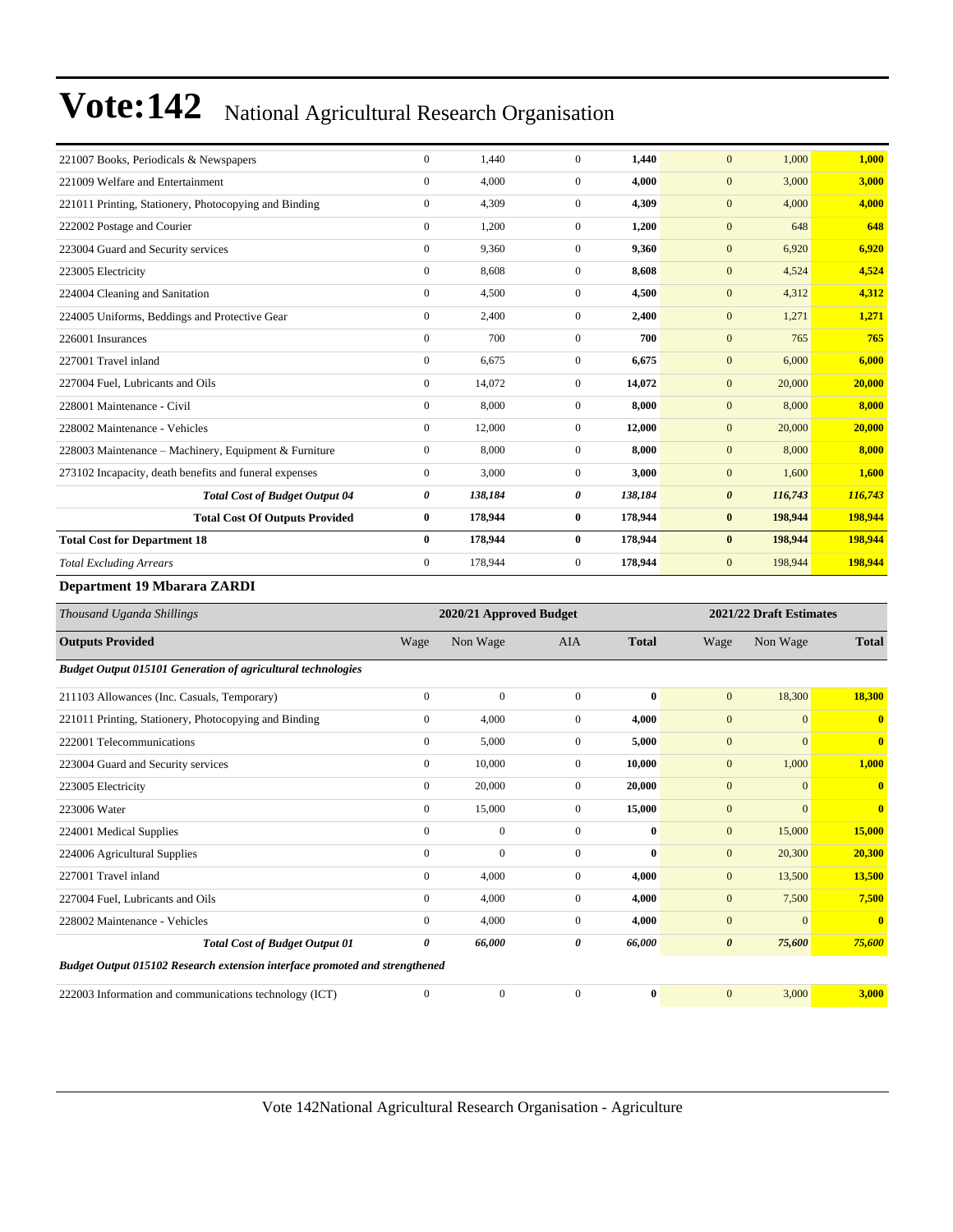| 224006 Agricultural Supplies                                        | $\boldsymbol{0}$ | $\boldsymbol{0}$        | $\boldsymbol{0}$ | $\bf{0}$              | $\mathbf{0}$          | 7,000                   | 7,000        |
|---------------------------------------------------------------------|------------------|-------------------------|------------------|-----------------------|-----------------------|-------------------------|--------------|
| <b>Total Cost of Budget Output 02</b>                               | 0                | 0                       | $\pmb{\theta}$   | $\boldsymbol{\theta}$ | $\boldsymbol{\theta}$ | 10,000                  | 10,000       |
| Budget Output 015104 Agricultural research capacity strengthened    |                  |                         |                  |                       |                       |                         |              |
| 211103 Allowances (Inc. Casuals, Temporary)                         | $\boldsymbol{0}$ | 20,000                  | $\mathbf{0}$     | 20,000                | $\mathbf{0}$          | 8,000                   | 8,000        |
| 221001 Advertising and Public Relations                             | $\boldsymbol{0}$ | 1,290                   | $\mathbf{0}$     | 1,290                 | $\boldsymbol{0}$      | 3,290                   | 3,290        |
| 221006 Commissions and related charges                              | $\boldsymbol{0}$ | 11,000                  | $\mathbf{0}$     | 11,000                | $\boldsymbol{0}$      | $\mathbf{0}$            | $\bf{0}$     |
| 221007 Books, Periodicals & Newspapers                              | $\boldsymbol{0}$ | 2,000                   | $\mathbf{0}$     | 2,000                 | $\mathbf{0}$          | $\mathbf{0}$            | $\bf{0}$     |
| 221008 Computer supplies and Information Technology (IT)            | $\boldsymbol{0}$ | 4,000                   | $\mathbf{0}$     | 4,000                 | $\boldsymbol{0}$      | 5,000                   | 5,000        |
| 221009 Welfare and Entertainment                                    | $\boldsymbol{0}$ | 6,000                   | $\mathbf{0}$     | 6,000                 | $\mathbf{0}$          | 6,000                   | 6,000        |
| 221011 Printing, Stationery, Photocopying and Binding               | $\boldsymbol{0}$ | 4,309                   | $\boldsymbol{0}$ | 4,309                 | $\boldsymbol{0}$      | 8,000                   | 8,000        |
| 222001 Telecommunications                                           | $\boldsymbol{0}$ | $\boldsymbol{0}$        | $\mathbf{0}$     | $\bf{0}$              | $\boldsymbol{0}$      | 2,000                   | 2,000        |
| 223004 Guard and Security services                                  | $\boldsymbol{0}$ | 12,000                  | $\mathbf{0}$     | 12,000                | $\boldsymbol{0}$      | 12,000                  | 12,000       |
| 223005 Electricity                                                  | $\boldsymbol{0}$ | $\boldsymbol{0}$        | $\mathbf{0}$     | $\bf{0}$              | $\mathbf{0}$          | 8,000                   | 8,000        |
| 223006 Water                                                        | $\boldsymbol{0}$ | $\mathbf{0}$            | $\mathbf{0}$     | $\bf{0}$              | $\mathbf{0}$          | 4,000                   | 4,000        |
| 224004 Cleaning and Sanitation                                      | $\boldsymbol{0}$ | 6,000                   | $\mathbf{0}$     | 6,000                 | $\boldsymbol{0}$      | 8,000                   | 8,000        |
| 226001 Insurances                                                   | $\boldsymbol{0}$ | 1,280                   | $\mathbf{0}$     | 1,280                 | $\boldsymbol{0}$      | 1,210                   | 1,210        |
| 227001 Travel inland                                                | $\boldsymbol{0}$ | 5,550                   | $\mathbf{0}$     | 5,550                 | $\mathbf{0}$          | 12,000                  | 12,000       |
| 227004 Fuel, Lubricants and Oils                                    | $\boldsymbol{0}$ | 20,000                  | $\mathbf{0}$     | 20,000                | $\mathbf{0}$          | 10,000                  | 10,000       |
| 228001 Maintenance - Civil                                          | $\boldsymbol{0}$ | 6,000                   | $\mathbf{0}$     | 6,000                 | $\mathbf{0}$          | 3,000                   | 3,000        |
| 228002 Maintenance - Vehicles                                       | $\boldsymbol{0}$ | 10,430                  | $\boldsymbol{0}$ | 10,430                | $\boldsymbol{0}$      | 11,759                  | 11,759       |
| 228003 Maintenance - Machinery, Equipment & Furniture               | $\boldsymbol{0}$ | 5,000                   | $\mathbf{0}$     | 5,000                 | $\boldsymbol{0}$      | 3,000                   | 3,000        |
| <b>Total Cost of Budget Output 04</b>                               | 0                | 114,859                 | 0                | 114,859               | $\boldsymbol{\theta}$ | 105,259                 | 105,259      |
| <b>Total Cost Of Outputs Provided</b>                               | 0                | 180,859                 | $\bf{0}$         | 180,859               | $\bf{0}$              | 190,859                 | 190,859      |
| <b>Total Cost for Department 19</b>                                 | 0                | 180,859                 | $\bf{0}$         | 180,859               | $\bf{0}$              | 190,859                 | 190,859      |
| <b>Total Excluding Arrears</b>                                      | $\boldsymbol{0}$ | 180,859                 | $\mathbf{0}$     | 180,859               | $\mathbf{0}$          | 190,859                 | 190,859      |
| Department 20 Buginyaya ZARDI                                       |                  |                         |                  |                       |                       |                         |              |
| Thousand Uganda Shillings                                           |                  | 2020/21 Approved Budget |                  |                       |                       | 2021/22 Draft Estimates |              |
| <b>Outputs Provided</b>                                             | Wage             | Non Wage                | AIA              | <b>Total</b>          | Wage                  | Non Wage                | <b>Total</b> |
| <b>Budget Output 015101 Generation of agricultural technologies</b> |                  |                         |                  |                       |                       |                         |              |
| 211103 Allowances (Inc. Casuals, Temporary)                         | $\mathbf{0}$     | 20,450                  | $\mathbf{0}$     | 20,450                | $\mathbf{0}$          | 13,034                  | 13,034       |
| 221002 Workshops and Seminars                                       | $\boldsymbol{0}$ | 20,450                  | $\boldsymbol{0}$ | 20,450                | $\boldsymbol{0}$      | 4,310                   | 4,310        |
| 221011 Printing, Stationery, Photocopying and Binding               | $\boldsymbol{0}$ | $\boldsymbol{0}$        | $\mathbf{0}$     | $\bf{0}$              | $\boldsymbol{0}$      | 966                     | 966          |
| 224001 Medical Supplies                                             | $\boldsymbol{0}$ | 23,538                  | $\boldsymbol{0}$ | 23,538                | $\boldsymbol{0}$      | 6,982                   | 6,982        |
| 224006 Agricultural Supplies                                        | $\boldsymbol{0}$ | 58,262                  | $\boldsymbol{0}$ | 58,262                | $\boldsymbol{0}$      | 37,433                  | 37,433       |
| 227001 Travel inland                                                | $\boldsymbol{0}$ | 40,900                  | $\boldsymbol{0}$ | 40,900                | $\boldsymbol{0}$      | 22,211                  | 22,211       |
| 227004 Fuel, Lubricants and Oils                                    | $\boldsymbol{0}$ | 20,450                  | $\boldsymbol{0}$ | 20,450                | $\boldsymbol{0}$      | 10,171                  | 10,171       |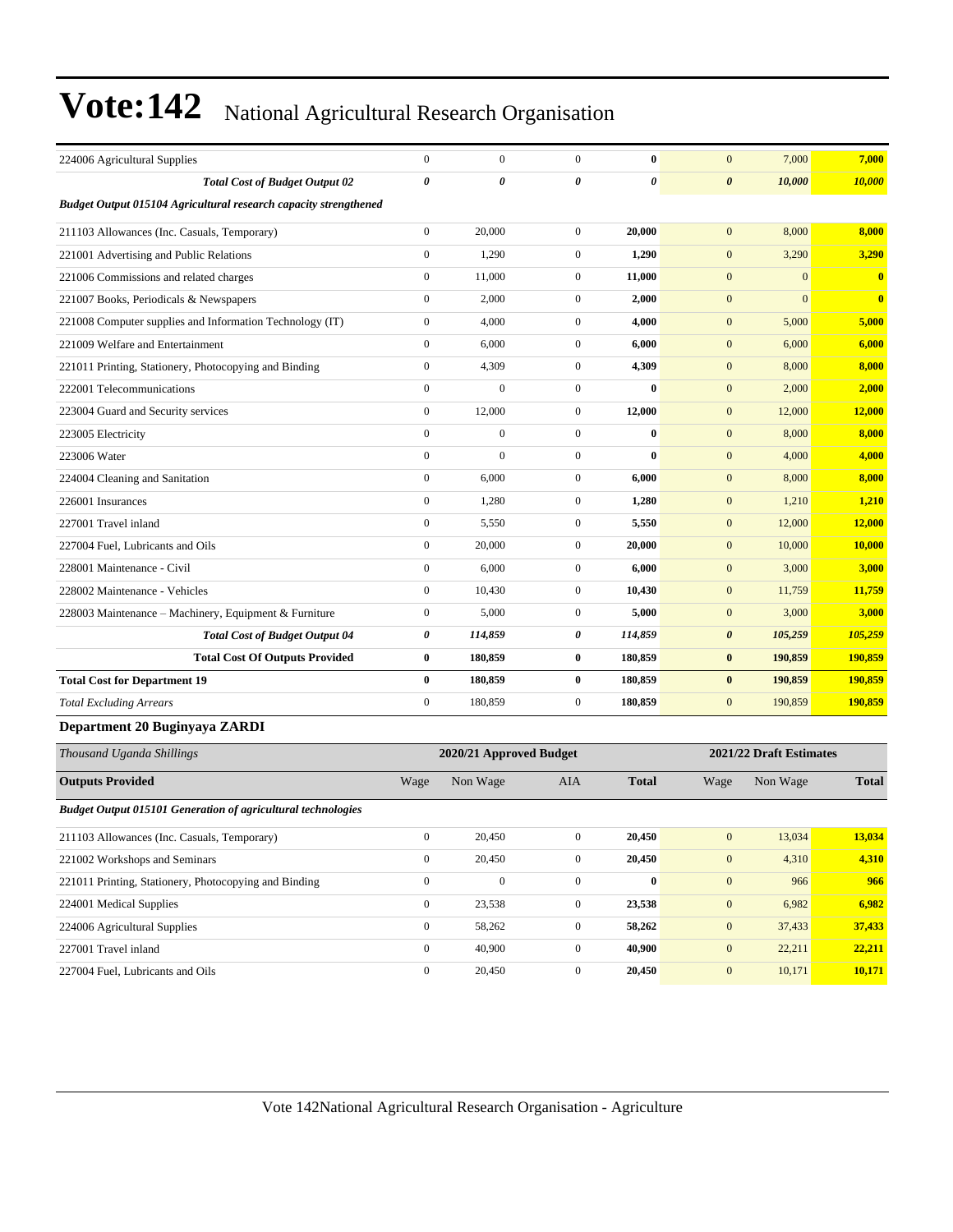| 228002 Maintenance - Vehicles                                               | $\boldsymbol{0}$ | 20,450           | $\boldsymbol{0}$ | 20,450   | $\mathbf{0}$<br>1,484            | 1,484                    |
|-----------------------------------------------------------------------------|------------------|------------------|------------------|----------|----------------------------------|--------------------------|
| <b>Total Cost of Budget Output 01</b>                                       | $\pmb{\theta}$   | 204,500          | 0                | 204,500  | $\boldsymbol{\theta}$<br>96,591  | 96,591                   |
| Budget Output 015102 Research extension interface promoted and strengthened |                  |                  |                  |          |                                  |                          |
| 211103 Allowances (Inc. Casuals, Temporary)                                 | $\boldsymbol{0}$ | $\boldsymbol{0}$ | $\boldsymbol{0}$ | $\bf{0}$ | $\mathbf{0}$<br>15,867           | 15,867                   |
| 221002 Workshops and Seminars                                               | $\mathbf{0}$     | $\boldsymbol{0}$ | $\boldsymbol{0}$ | $\bf{0}$ | $\mathbf{0}$<br>7,053            | 7,053                    |
| 221011 Printing, Stationery, Photocopying and Binding                       | $\boldsymbol{0}$ | $\mathbf{0}$     | $\boldsymbol{0}$ | $\bf{0}$ | $\mathbf{0}$<br>1,176            | 1,176                    |
| 224001 Medical Supplies                                                     | $\mathbf{0}$     | $\boldsymbol{0}$ | $\boldsymbol{0}$ | $\bf{0}$ | $\mathbf{0}$<br>7,456            | 7,456                    |
| 224006 Agricultural Supplies                                                | $\boldsymbol{0}$ | $\boldsymbol{0}$ | $\boldsymbol{0}$ | $\bf{0}$ | $\mathbf{0}$<br>41,390           | 41,390                   |
| 227001 Travel inland                                                        | $\mathbf{0}$     | $\boldsymbol{0}$ | $\boldsymbol{0}$ | $\bf{0}$ | $\mathbf{0}$<br>27,040           | 27,040                   |
| 227004 Fuel, Lubricants and Oils                                            | $\mathbf{0}$     | $\mathbf{0}$     | $\mathbf{0}$     | $\bf{0}$ | $\mathbf{0}$<br>13,427           | 13,427                   |
| <b>Total Cost of Budget Output 02</b>                                       | 0                | 0                | 0                | 0        | $\boldsymbol{\theta}$<br>113,409 | 113,409                  |
| Budget Output 015104 Agricultural research capacity strengthened            |                  |                  |                  |          |                                  |                          |
| 211103 Allowances (Inc. Casuals, Temporary)                                 | $\mathbf{0}$     | 9,000            | $\boldsymbol{0}$ | 9,000    | $\mathbf{0}$<br>21,000           | 21,000                   |
| 221001 Advertising and Public Relations                                     | $\boldsymbol{0}$ | 2,000            | $\boldsymbol{0}$ | 2,000    | $\mathbf{0}$                     | $\mathbf{0}$<br>$\bf{0}$ |
| 221006 Commissions and related charges                                      | $\boldsymbol{0}$ | 6,000            | $\boldsymbol{0}$ | 6,000    | $\mathbf{0}$                     | $\mathbf{0}$<br>$\bf{0}$ |
| 221007 Books, Periodicals & Newspapers                                      | $\mathbf{0}$     | 1,500            | $\mathbf{0}$     | 1,500    | $\boldsymbol{0}$<br>3,000        | 3,000                    |
| 221009 Welfare and Entertainment                                            | $\boldsymbol{0}$ | 6,000            | $\boldsymbol{0}$ | 6,000    | $\mathbf{0}$<br>2,000            | 2,000                    |
| 221011 Printing, Stationery, Photocopying and Binding                       | $\boldsymbol{0}$ | 4,309            | $\boldsymbol{0}$ | 4,309    | $\mathbf{0}$<br>7,000            | 7,000                    |
| 221012 Small Office Equipment                                               | $\boldsymbol{0}$ | 1,000            | $\boldsymbol{0}$ | 1,000    | $\mathbf{0}$<br>4,000            | 4,000                    |
| 222001 Telecommunications                                                   | $\boldsymbol{0}$ | 4,000            | $\boldsymbol{0}$ | 4,000    | $\mathbf{0}$<br>8,000            | 8,000                    |
| 222003 Information and communications technology (ICT)                      | $\mathbf{0}$     | $\mathbf{0}$     | $\mathbf{0}$     | $\bf{0}$ | $\mathbf{0}$<br>8,000            | 8,000                    |
| 223004 Guard and Security services                                          | $\boldsymbol{0}$ | 20,000           | $\mathbf{0}$     | 20,000   | $\mathbf{0}$<br>10,000           | 10,000                   |
| 223005 Electricity                                                          | $\mathbf{0}$     | 18,000           | $\mathbf{0}$     | 18,000   | $\boldsymbol{0}$<br>6,000        | 6,000                    |
| 223006 Water                                                                | $\boldsymbol{0}$ | 6,000            | $\boldsymbol{0}$ | 6,000    | $\mathbf{0}$<br>6,000            | 6,000                    |
| 224004 Cleaning and Sanitation                                              | $\boldsymbol{0}$ | 5,000            | $\boldsymbol{0}$ | 5,000    | $\mathbf{0}$<br>5,000            | 5,000                    |
| 226001 Insurances                                                           | $\mathbf{0}$     | 1,000            | $\mathbf{0}$     | 1,000    | $\mathbf{0}$<br>2,000            | 2,000                    |
| 227001 Travel inland                                                        | $\boldsymbol{0}$ | 5,550            | $\mathbf{0}$     | 5,550    | $\mathbf{0}$<br>10,000           | 10,000                   |
| 227004 Fuel, Lubricants and Oils                                            | $\mathbf{0}$     | 14,000           | $\mathbf{0}$     | 14,000   | $\mathbf{0}$<br>14,858           | 14,858                   |
| 228001 Maintenance - Civil                                                  | $\boldsymbol{0}$ | 8,000            | $\boldsymbol{0}$ | 8,000    | $\mathbf{0}$<br>5,000            | 5,000                    |
| 228002 Maintenance - Vehicles                                               | $\boldsymbol{0}$ | 14,000           | $\boldsymbol{0}$ | 14,000   | $\mathbf{0}$<br>15,000           | 15,000                   |
| 228003 Maintenance – Machinery, Equipment & Furniture                       | $\theta$         | 4,000            | $\boldsymbol{0}$ | 4,000    | $\theta$<br>5,000                | <b>5,000</b>             |
| 228004 Maintenance - Other                                                  | $\boldsymbol{0}$ | 3,000            | $\overline{0}$   | 3,000    | $\mathbf{0}$<br>5,000            | 5,000                    |
| 273102 Incapacity, death benefits and funeral expenses                      | $\boldsymbol{0}$ | 2,000            | $\mathbf{0}$     | 2,000    | $\mathbf{0}$<br>2,000            | 2,000                    |
| <b>Total Cost of Budget Output 04</b>                                       | 0                | 134,359          | 0                | 134,359  | $\pmb{\theta}$<br>138,858        | 138,858                  |
| <b>Total Cost Of Outputs Provided</b>                                       | $\bf{0}$         | 338,859          | $\bf{0}$         | 338,859  | 348,858<br>$\bf{0}$              | 348,858                  |
| <b>Total Cost for Department 20</b>                                         | $\bf{0}$         | 338,859          | $\bf{0}$         | 338,859  | $\bf{0}$<br>348,858              | 348,858                  |
| <b>Total Excluding Arrears</b>                                              | $\boldsymbol{0}$ | 338,859          | $\boldsymbol{0}$ | 338,859  | $\boldsymbol{0}$<br>348,858      | 348,858                  |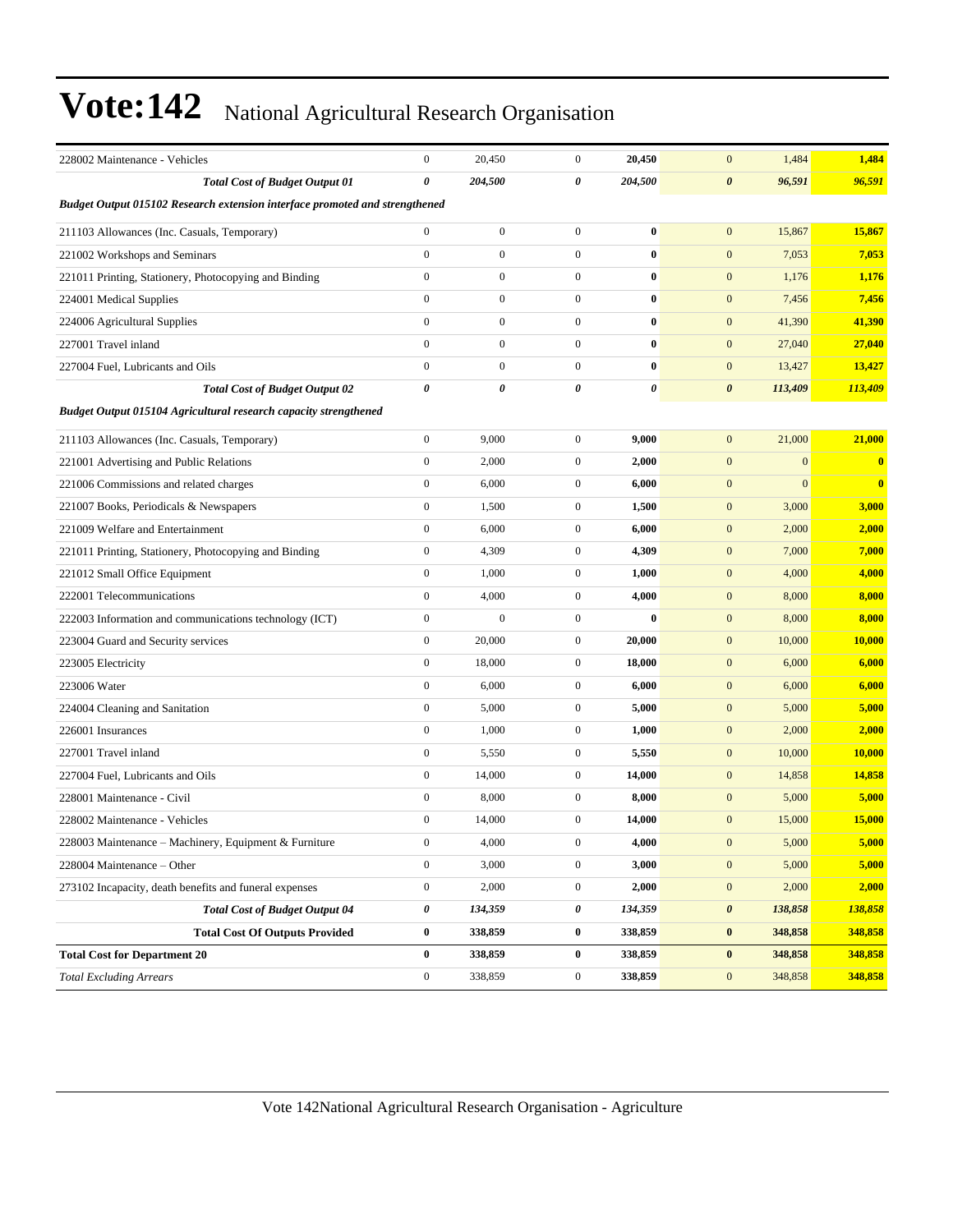#### **Department 21 Rwebitaba ZARDI**

| Thousand Uganda Shillings                                                   |                  | 2020/21 Approved Budget |                  |              |                       | 2021/22 Draft Estimates |                         |
|-----------------------------------------------------------------------------|------------------|-------------------------|------------------|--------------|-----------------------|-------------------------|-------------------------|
| <b>Outputs Provided</b>                                                     | Wage             | Non Wage                | AIA              | <b>Total</b> | Wage                  | Non Wage                | <b>Total</b>            |
| <b>Budget Output 015101 Generation of agricultural technologies</b>         |                  |                         |                  |              |                       |                         |                         |
| 211103 Allowances (Inc. Casuals, Temporary)                                 | $\boldsymbol{0}$ | 36,400                  | $\overline{0}$   | 36,400       | $\mathbf{0}$          | 56,200                  | 56,200                  |
| 221002 Workshops and Seminars                                               | $\boldsymbol{0}$ | $\mathbf{0}$            | $\mathbf{0}$     | $\bf{0}$     | $\mathbf{0}$          | 16,400                  | 16,400                  |
| 221011 Printing, Stationery, Photocopying and Binding                       | $\boldsymbol{0}$ | 1,200                   | $\boldsymbol{0}$ | 1,200        | $\mathbf{0}$          | 20,100                  | 20,100                  |
| 224001 Medical Supplies                                                     | $\boldsymbol{0}$ | 13,300                  | $\mathbf{0}$     | 13,300       | $\mathbf{0}$          | 18,000                  | <b>18,000</b>           |
| 224006 Agricultural Supplies                                                | $\boldsymbol{0}$ | 46,400                  | $\mathbf{0}$     | 46,400       | $\mathbf{0}$          | 163,600                 | 163,600                 |
| 227001 Travel inland                                                        | $\boldsymbol{0}$ | 10,500                  | $\mathbf{0}$     | 10,500       | $\mathbf{0}$          | 48,300                  | 48,300                  |
| 227004 Fuel, Lubricants and Oils                                            | $\boldsymbol{0}$ | 7,700                   | $\mathbf{0}$     | 7,700        | $\mathbf{0}$          | $\mathbf{0}$            | $\overline{\mathbf{0}}$ |
| 228002 Maintenance - Vehicles                                               | $\boldsymbol{0}$ | 1,500                   | $\mathbf{0}$     | 1,500        | $\mathbf{0}$          | 17,400                  | 17,400                  |
| 228003 Maintenance – Machinery, Equipment & Furniture                       | $\boldsymbol{0}$ | $\boldsymbol{0}$        | $\mathbf{0}$     | $\bf{0}$     | $\mathbf{0}$          | 8,000                   | 8,000                   |
| <b>Total Cost of Budget Output 01</b>                                       | 0                | 117,000                 | 0                | 117,000      | $\boldsymbol{\theta}$ | 348,000                 | 348,000                 |
| Budget Output 015102 Research extension interface promoted and strengthened |                  |                         |                  |              |                       |                         |                         |
| 211103 Allowances (Inc. Casuals, Temporary)                                 | $\boldsymbol{0}$ | $\boldsymbol{0}$        | $\overline{0}$   | $\bf{0}$     | $\mathbf{0}$          | 3,500                   | 3,500                   |
| 221011 Printing, Stationery, Photocopying and Binding                       | $\boldsymbol{0}$ | $\boldsymbol{0}$        | $\overline{0}$   | $\bf{0}$     | $\mathbf{0}$          | 800                     | 800                     |
| 224006 Agricultural Supplies                                                | $\mathbf{0}$     | $\boldsymbol{0}$        | $\overline{0}$   | $\bf{0}$     | $\mathbf{0}$          | 29,563                  | 29,563                  |
| 227001 Travel inland                                                        | $\mathbf{0}$     | $\mathbf{0}$            | $\overline{0}$   | $\bf{0}$     | $\mathbf{0}$          | 2,500                   | 2,500                   |
| <b>Total Cost of Budget Output 02</b>                                       | $\pmb{\theta}$   | 0                       | 0                | 0            | $\boldsymbol{\theta}$ | 36,363                  | 36,363                  |
| <b>Budget Output 015104 Agricultural research capacity strengthened</b>     |                  |                         |                  |              |                       |                         |                         |
| 211103 Allowances (Inc. Casuals, Temporary)                                 | $\boldsymbol{0}$ | 9,000                   | $\mathbf{0}$     | 9,000        | $\mathbf{0}$          | 18,000                  | 18,000                  |
| 213002 Incapacity, death benefits and funeral expenses                      | $\boldsymbol{0}$ | $\boldsymbol{0}$        | $\mathbf{0}$     | $\bf{0}$     | $\mathbf{0}$          | 2,016                   | 2,016                   |
| 221001 Advertising and Public Relations                                     | $\boldsymbol{0}$ | 1,500                   | $\boldsymbol{0}$ | 1,500        | $\mathbf{0}$          | $\boldsymbol{0}$        | $\overline{\mathbf{0}}$ |
| 221002 Workshops and Seminars                                               | $\boldsymbol{0}$ | 3,250                   | $\mathbf{0}$     | 3,250        | $\mathbf{0}$          | 4,800                   | 4,800                   |
| 221007 Books, Periodicals & Newspapers                                      | $\boldsymbol{0}$ | 1,500                   | $\mathbf{0}$     | 1,500        | $\mathbf{0}$          | 2,400                   | 2,400                   |
| 221009 Welfare and Entertainment                                            | $\boldsymbol{0}$ | 6,400                   | $\mathbf{0}$     | 6,400        | $\mathbf{0}$          | 4,800                   | 4,800                   |
| 221011 Printing, Stationery, Photocopying and Binding                       | $\boldsymbol{0}$ | 2,154                   | $\mathbf{0}$     | 2,154        | $\mathbf{0}$          | 6,000                   | 6,000                   |
| 222001 Telecommunications                                                   | $\boldsymbol{0}$ | 1,500                   | $\mathbf{0}$     | 1,500        | $\mathbf{0}$          | 3,000                   | 3,000                   |
| 223004 Guard and Security services                                          | $\boldsymbol{0}$ | 4,500                   | $\mathbf{0}$     | 4,500        | $\boldsymbol{0}$      | 4,400                   | 4,400                   |
| 223005 Electricity                                                          | 0                | 3,000                   | $\boldsymbol{0}$ | 3,000        | $\boldsymbol{0}$      | 4,800                   | 4,800                   |
| 223006 Water                                                                | $\boldsymbol{0}$ | 2,000                   | $\boldsymbol{0}$ | 2,000        | $\mathbf{0}$          | 12,000                  | <b>12,000</b>           |
| 224004 Cleaning and Sanitation                                              | $\boldsymbol{0}$ | 5,220                   | $\boldsymbol{0}$ | 5,220        | $\boldsymbol{0}$      | 8,800                   | 8,800                   |
| 224005 Uniforms, Beddings and Protective Gear                               | $\mathbf{0}$     | 4,000                   | $\boldsymbol{0}$ | 4,000        | $\boldsymbol{0}$      | 3,000                   | 3,000                   |
| 226001 Insurances                                                           | $\boldsymbol{0}$ | 530                     | $\mathbf{0}$     | 530          | $\mathbf{0}$          | 530                     | 530                     |
| 227001 Travel inland                                                        | $\boldsymbol{0}$ | 4,255                   | $\boldsymbol{0}$ | 4,255        | $\boldsymbol{0}$      | 18,000                  | <b>18,000</b>           |
| 227004 Fuel, Lubricants and Oils                                            | $\boldsymbol{0}$ | 6,000                   | $\boldsymbol{0}$ | 6,000        | $\bf{0}$              | 11,000                  | 11,000                  |
| 228001 Maintenance - Civil                                                  | $\boldsymbol{0}$ | 4,000                   | $\boldsymbol{0}$ | 4,000        | $\mathbf{0}$          | 3,000                   | 3,000                   |
| 228002 Maintenance - Vehicles                                               | $\boldsymbol{0}$ | 4,100                   | $\boldsymbol{0}$ | 4,100        | $\boldsymbol{0}$      | 3,000                   | 3,000                   |
| 228003 Maintenance - Machinery, Equipment & Furniture                       | $\boldsymbol{0}$ | 2,000                   | $\boldsymbol{0}$ | 2,000        | $\boldsymbol{0}$      | 0                       | $\mathbf{0}$            |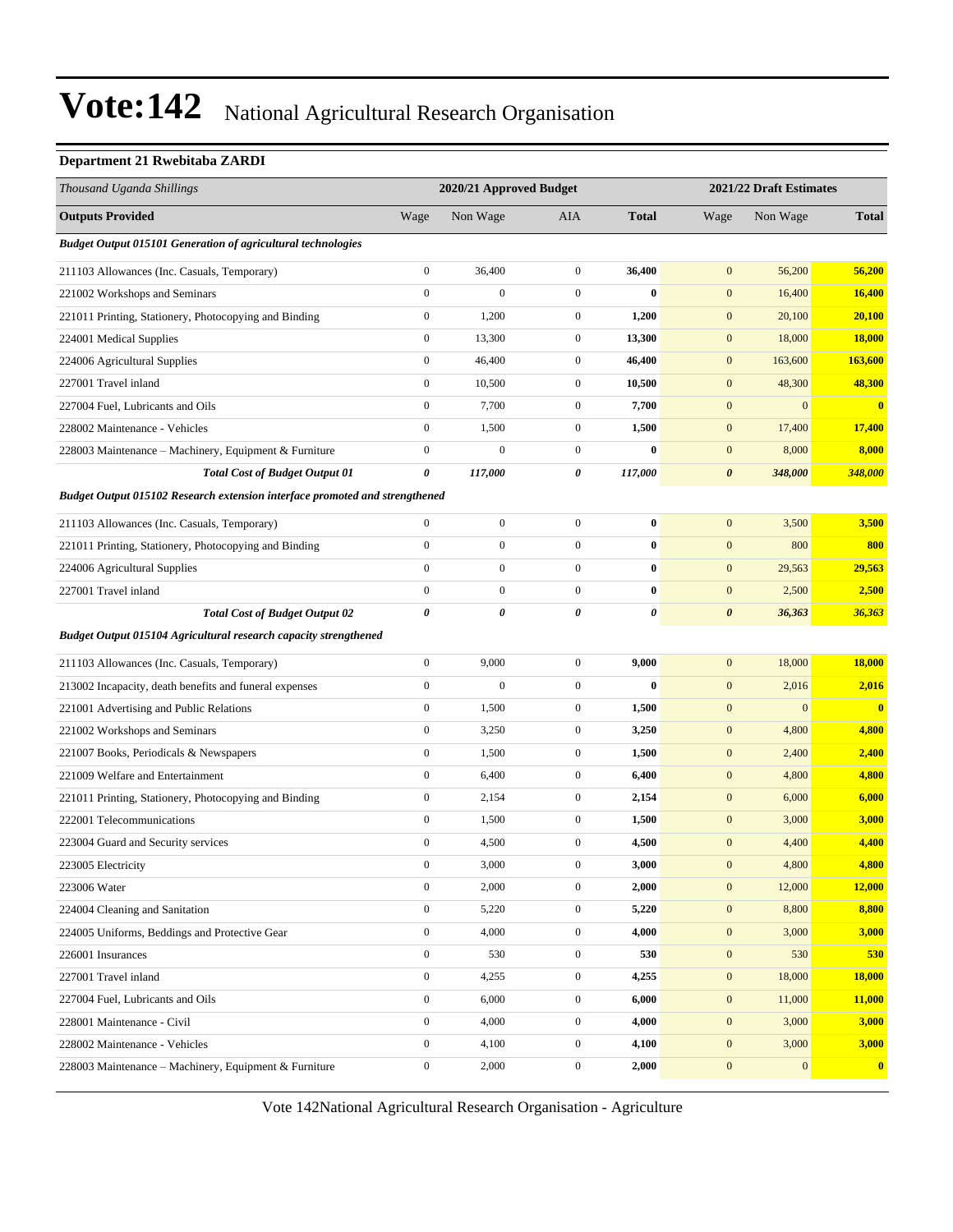| 273102 Incapacity, death benefits and funeral expenses                      | $\boldsymbol{0}$      | 2,000                   | $\boldsymbol{0}$ | 2,000        | $\mathbf{0}$          | $\mathbf{0}$            | $\bf{0}$     |  |
|-----------------------------------------------------------------------------|-----------------------|-------------------------|------------------|--------------|-----------------------|-------------------------|--------------|--|
| <b>Total Cost of Budget Output 04</b>                                       | 0                     | 66,909                  | 0                | 66,909       | $\boldsymbol{\theta}$ | 109,546                 | 109,546      |  |
| <b>Total Cost Of Outputs Provided</b>                                       | $\bf{0}$              | 183,909                 | $\bf{0}$         | 183,909      | $\pmb{0}$             | 493,909                 | 493,909      |  |
| <b>Total Cost for Department 21</b>                                         | $\bf{0}$              | 183,909                 | $\bf{0}$         | 183,909      | $\bf{0}$              | 493,909                 | 493,909      |  |
| <b>Total Excluding Arrears</b>                                              | $\mathbf{0}$          | 183,909                 | $\boldsymbol{0}$ | 183,909      | $\mathbf{0}$          | 493,909                 | 493,909      |  |
| Department 26 NARO Internal Audit                                           |                       |                         |                  |              |                       |                         |              |  |
| Thousand Uganda Shillings                                                   |                       | 2020/21 Approved Budget |                  |              |                       | 2021/22 Draft Estimates |              |  |
| <b>Outputs Provided</b>                                                     | Wage                  | Non Wage                | AIA              | <b>Total</b> | Wage                  | Non Wage                | <b>Total</b> |  |
| Budget Output 015103 Internal Audit                                         |                       |                         |                  |              |                       |                         |              |  |
| 221002 Workshops and Seminars                                               | $\boldsymbol{0}$      | 45,300                  | $\boldsymbol{0}$ | 45,300       | $\mathbf{0}$          | 35,000                  | 35,000       |  |
| 221003 Staff Training                                                       | $\mathbf{0}$          | 5,600                   | $\boldsymbol{0}$ | 5,600        | $\boldsymbol{0}$      | 5,600                   | 5,600        |  |
| 227001 Travel inland                                                        | $\mathbf{0}$          | 129,100                 | $\boldsymbol{0}$ | 129,100      | $\boldsymbol{0}$      | 139,400                 | 139,400      |  |
| <b>Total Cost of Budget Output 03</b>                                       | $\boldsymbol{\theta}$ | 180,000                 | 0                | 180,000      | $\boldsymbol{\theta}$ | 180,000                 | 180,000      |  |
| <b>Total Cost Of Outputs Provided</b>                                       | $\bf{0}$              | 180,000                 | $\bf{0}$         | 180,000      | $\bf{0}$              | 180,000                 | 180,000      |  |
| <b>Total Cost for Department 26</b>                                         | $\bf{0}$              | 180,000                 | $\bf{0}$         | 180,000      | $\bf{0}$              | 180,000                 | 180,000      |  |
| <b>Total Excluding Arrears</b>                                              | $\mathbf{0}$          | 180,000                 | $\boldsymbol{0}$ | 180,000      | $\boldsymbol{0}$      | 180,000                 | 180,000      |  |
| Department 27 National Coffee Research Institute                            |                       |                         |                  |              |                       |                         |              |  |
| Thousand Uganda Shillings                                                   |                       | 2020/21 Approved Budget |                  |              |                       | 2021/22 Draft Estimates |              |  |
| <b>Outputs Provided</b>                                                     | Wage                  | Non Wage                | AIA              | <b>Total</b> | Wage                  | Non Wage                | <b>Total</b> |  |
| <b>Budget Output 015101 Generation of agricultural technologies</b>         |                       |                         |                  |              |                       |                         |              |  |
| 211103 Allowances (Inc. Casuals, Temporary)                                 | $\boldsymbol{0}$      | 6,600                   | $\boldsymbol{0}$ | 6,600        | $\boldsymbol{0}$      | 6,600                   | 6,600        |  |
| 221001 Advertising and Public Relations                                     | $\mathbf{0}$          | 3,000                   | $\boldsymbol{0}$ | 3,000        | $\mathbf{0}$          | 3,000                   | 3,000        |  |
| 221007 Books, Periodicals & Newspapers                                      | $\boldsymbol{0}$      | 5,500                   | $\boldsymbol{0}$ | 5,500        | $\boldsymbol{0}$      | 5,500                   | 5,500        |  |
| 221011 Printing, Stationery, Photocopying and Binding                       | $\boldsymbol{0}$      | 320                     | $\boldsymbol{0}$ | 320          | $\boldsymbol{0}$      | 320                     | 320          |  |
| 224006 Agricultural Supplies                                                | $\mathbf{0}$          | 13,260                  | $\boldsymbol{0}$ | 13,260       | $\boldsymbol{0}$      | 13,260                  | 13,260       |  |
| 225001 Consultancy Services- Short term                                     | $\mathbf{0}$          | 40,600                  | $\boldsymbol{0}$ | 40,600       | $\boldsymbol{0}$      | 38,909                  | 38,909       |  |
| 227001 Travel inland                                                        | $\boldsymbol{0}$      | 35,920                  | $\boldsymbol{0}$ | 35,920       | $\mathbf{0}$          | 35,920                  | 35,920       |  |
| 227004 Fuel, Lubricants and Oils                                            | $\boldsymbol{0}$      | 11,800                  | $\boldsymbol{0}$ | 11,800       | $\boldsymbol{0}$      | 11,800                  | 11,800       |  |
| <b>Total Cost of Budget Output 01</b>                                       | 0                     | 117,000                 | 0                | 117,000      | $\boldsymbol{\theta}$ | 115,309                 | 115,309      |  |
| Budget Output 015102 Research extension interface promoted and strengthened |                       |                         |                  |              |                       |                         |              |  |
| 221008 Computer supplies and Information Technology (IT)                    | $\boldsymbol{0}$      | 4,800                   | $\boldsymbol{0}$ | 4,800        | $\boldsymbol{0}$      | 4,800                   | 4,800        |  |
| <b>Total Cost of Budget Output 02</b>                                       | $\pmb{\theta}$        | 4,800                   | 0                | 4,800        | $\pmb{\theta}$        | 4,800                   | 4,800        |  |
| Budget Output 015104 Agricultural research capacity strengthened            |                       |                         |                  |              |                       |                         |              |  |
| 211103 Allowances (Inc. Casuals, Temporary)                                 | $\boldsymbol{0}$      | 22,000                  | $\boldsymbol{0}$ | 22,000       | $\mathbf{0}$          | 22,000                  | 22,000       |  |
| 221001 Advertising and Public Relations                                     | $\boldsymbol{0}$      | 5,000                   | $\mathbf{0}$     | 5,000        | $\boldsymbol{0}$      | 5,000                   | 5,000        |  |
| 221002 Workshops and Seminars                                               | $\boldsymbol{0}$      | $\boldsymbol{0}$        | $\boldsymbol{0}$ | $\pmb{0}$    | $\boldsymbol{0}$      | 7,200                   | 7,200        |  |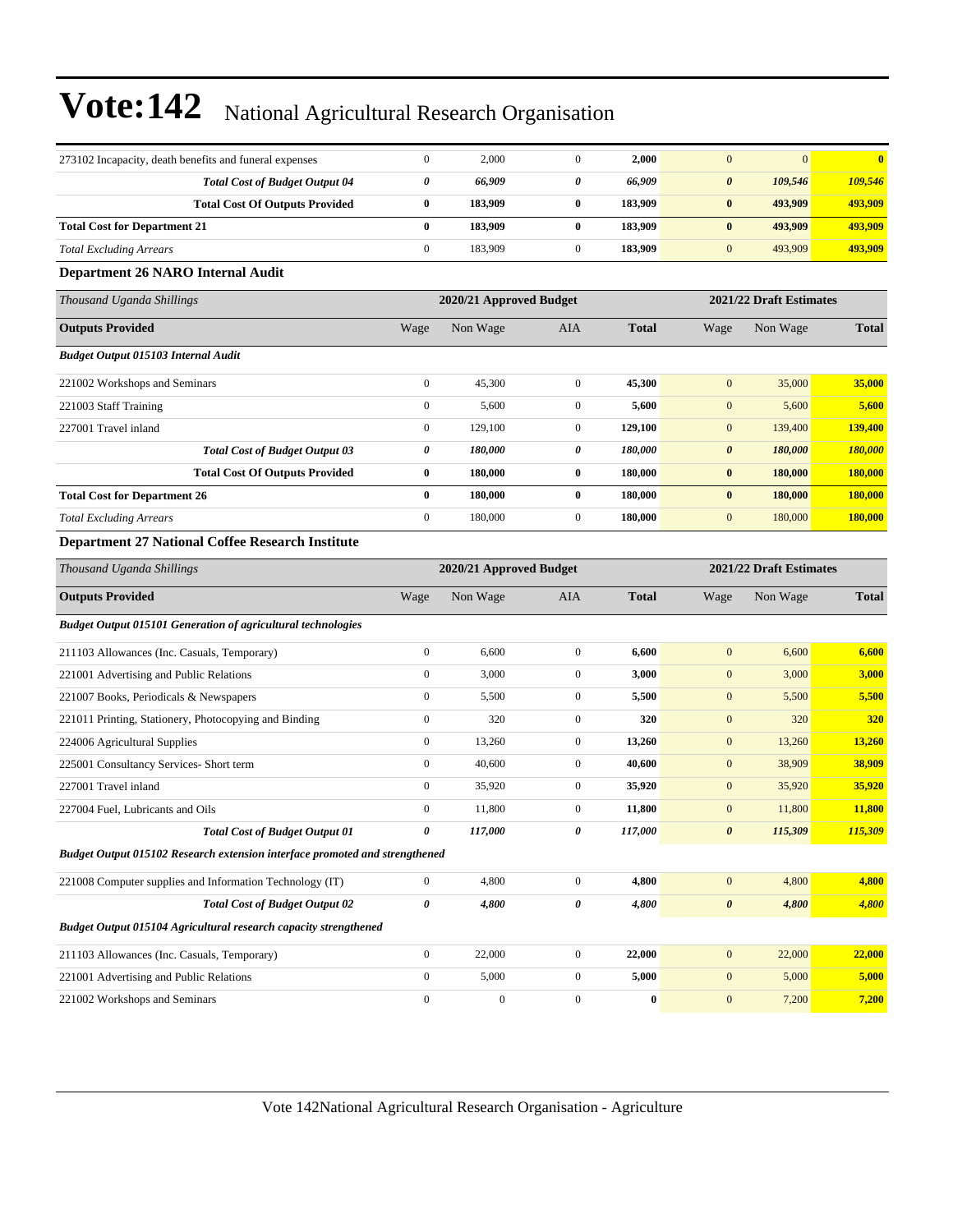| 221006 Commissions and related charges                 | $\Omega$       | 7,200          | $\Omega$     | 7.200    | $\overline{0}$<br>$\overline{0}$ | $\overline{0}$          |
|--------------------------------------------------------|----------------|----------------|--------------|----------|----------------------------------|-------------------------|
| 221007 Books, Periodicals & Newspapers                 | $\mathbf{0}$   | 4,800          | $\mathbf{0}$ | 4,800    | $\mathbf{0}$<br>$\Omega$         | $\overline{\mathbf{0}}$ |
| 221009 Welfare and Entertainment                       | $\mathbf{0}$   | 9,100          | $\mathbf{0}$ | 9,100    | $\mathbf{0}$<br>$\Omega$         | $\mathbf{0}$            |
| 221011 Printing, Stationery, Photocopying and Binding  | $\mathbf{0}$   | 4,309          | $\Omega$     | 4,309    | $\mathbf{0}$<br>$\Omega$         | $\overline{\mathbf{0}}$ |
| 222001 Telecommunications                              | $\mathbf{0}$   | 4,100          | $\mathbf{0}$ | 4,100    | $\mathbf{0}$<br>$\Omega$         | $\overline{0}$          |
| 222002 Postage and Courier                             | $\mathbf{0}$   | 1,000          | $\Omega$     | 1,000    | $\mathbf{0}$<br>$\Omega$         | $\overline{\mathbf{0}}$ |
| 223004 Guard and Security services                     | $\mathbf{0}$   | 19,000         | $\Omega$     | 19,000   | $\mathbf{0}$<br>$\Omega$         | $\overline{\mathbf{0}}$ |
| 223005 Electricity                                     | $\Omega$       | 12,000         | $\Omega$     | 12,000   | $\mathbf{0}$<br>$\Omega$         | $\overline{0}$          |
| 224004 Cleaning and Sanitation                         | $\mathbf{0}$   | 8,000          | $\mathbf{0}$ | 8,000    | $\mathbf{0}$<br>$\Omega$         | $\overline{\mathbf{0}}$ |
| 226001 Insurances                                      | $\mathbf{0}$   | 1,000          | $\mathbf{0}$ | 1,000    | $\mathbf{0}$<br>$\Omega$         | $\overline{\mathbf{0}}$ |
| 227004 Fuel, Lubricants and Oils                       | $\overline{0}$ | $\overline{0}$ | $\mathbf{0}$ | $\bf{0}$ | 94,000<br>$\mathbf{0}$           | 94,000                  |
| 228001 Maintenance - Civil                             | $\mathbf{0}$   | 8,000          | $\mathbf{0}$ | 8,000    | $\mathbf{0}$<br>$\Omega$         | $\overline{\mathbf{0}}$ |
| 228002 Maintenance - Vehicles                          | $\mathbf{0}$   | 10,000         | $\Omega$     | 10,000   | $\boldsymbol{0}$<br>$\Omega$     | $\overline{\mathbf{0}}$ |
| 228003 Maintenance - Machinery, Equipment & Furniture  | $\mathbf{0}$   | 7,000          | $\Omega$     | 7,000    | $\mathbf{0}$<br>$\Omega$         | $\overline{0}$          |
| 273102 Incapacity, death benefits and funeral expenses | $\mathbf{0}$   | 4,000          | $\Omega$     | 4,000    | $\overline{0}$<br>$\Omega$       | $\overline{0}$          |
| <b>Total Cost of Budget Output 04</b>                  | 0              | 126,509        | 0            | 126,509  | $\boldsymbol{\theta}$<br>128,200 | 128,200                 |
| <b>Total Cost Of Outputs Provided</b>                  | $\bf{0}$       | 248,309        | $\bf{0}$     | 248,309  | $\bf{0}$<br>248,309              | 248,309                 |
| <b>Total Cost for Department 27</b>                    | $\bf{0}$       | 248,309        | $\bf{0}$     | 248,309  | 248,309<br>$\bf{0}$              | 248,309                 |
| <b>Total Excluding Arrears</b>                         | $\mathbf{0}$   | 248,309        | $\mathbf{0}$ | 248,309  | $\boldsymbol{0}$<br>248,309      | 248,309                 |
| <b>Development Budget Estimates</b>                    |                |                |              |          |                                  |                         |

#### **Project 0382 Support for NARO**

| Thousand Uganda Shillings                                           |                               | 2020/21 Approved Budget |                |              |                               | 2021/22 Draft Estimates |                         |  |
|---------------------------------------------------------------------|-------------------------------|-------------------------|----------------|--------------|-------------------------------|-------------------------|-------------------------|--|
| <b>Outputs Provided</b>                                             | <b>GoU Dev't External Fin</b> |                         | <b>AIA</b>     | <b>Total</b> | <b>GoU Dev't External Fin</b> |                         | <b>Total</b>            |  |
| <b>Budget Output 015101 Generation of agricultural technologies</b> |                               |                         |                |              |                               |                         |                         |  |
| 211103 Allowances (Inc. Casuals, Temporary)                         | 1,523,407                     | $\overline{0}$          | $\overline{0}$ | 1,523,407    | $\mathbf{0}$                  | $\mathbf{0}$            | $\bf{0}$                |  |
| 221001 Advertising and Public Relations                             | 65,540                        | $\overline{0}$          | $\overline{0}$ | 65,540       | $\mathbf{0}$                  | $\mathbf{0}$            | $\bf{0}$                |  |
| 221002 Workshops and Seminars                                       | 1,273,931                     | $\overline{0}$          | $\overline{0}$ | 1,273,931    | $\mathbf{0}$                  | $\mathbf{0}$            | $\overline{\mathbf{0}}$ |  |
| 221003 Staff Training                                               | 84,430                        | $\boldsymbol{0}$        | $\theta$       | 84,430       | $\mathbf{0}$                  | $\Omega$                | $\bf{0}$                |  |
| 221008 Computer supplies and Information Technology (IT)            | 70,000                        | $\boldsymbol{0}$        | $\overline{0}$ | 70,000       | $\mathbf{0}$                  | $\mathbf{0}$            | $\overline{\mathbf{0}}$ |  |
| 221011 Printing, Stationery, Photocopying and Binding               | 109,610                       | $\boldsymbol{0}$        | $\theta$       | 109,610      | $\mathbf{0}$                  | $\Omega$                | $\mathbf{0}$            |  |
| 222003 Information and communications technology (ICT)              | 42,000                        | $\overline{0}$          | $\overline{0}$ | 42,000       | $\mathbf{0}$                  | $\mathbf{0}$            | $\bf{0}$                |  |
| 223004 Guard and Security services                                  | 1,200                         | $\boldsymbol{0}$        | $\overline{0}$ | 1,200        | $\mathbf{0}$                  | $\mathbf{0}$            | $\overline{\mathbf{0}}$ |  |
| 223005 Electricity                                                  | 82,960                        | $\overline{0}$          | $\overline{0}$ | 82,960       | $\mathbf{0}$                  | $\mathbf{0}$            | $\overline{\mathbf{0}}$ |  |
| 224001 Medical Supplies                                             | 856,616                       | $\boldsymbol{0}$        | $\overline{0}$ | 856,616      | $\mathbf{0}$                  | $\Omega$                | $\mathbf{0}$            |  |
| 224006 Agricultural Supplies                                        | 2,142,504                     | $\overline{0}$          | $\overline{0}$ | 2,142,504    | $\mathbf{0}$                  | $\mathbf{0}$            | $\mathbf{0}$            |  |
| 225001 Consultancy Services- Short term                             | 173,982                       | $\overline{0}$          | $\theta$       | 173,982      | $\mathbf{0}$                  | $\Omega$                | $\mathbf{0}$            |  |
| 227001 Travel inland                                                | 1,645,233                     | $\boldsymbol{0}$        | $\overline{0}$ | 1,645,233    | $\mathbf{0}$                  | $\mathbf{0}$            | $\mathbf{0}$            |  |
| 227002 Travel abroad                                                | 120,000                       | $\boldsymbol{0}$        | $\overline{0}$ | 120,000      | $\mathbf{0}$                  | $\mathbf{0}$            | $\overline{\mathbf{0}}$ |  |
| 227004 Fuel, Lubricants and Oils                                    | 266,008                       | $\overline{0}$          | $\overline{0}$ | 266,008      | $\mathbf{0}$                  | $\mathbf{0}$            | $\overline{\mathbf{0}}$ |  |
| 228001 Maintenance - Civil                                          | 70,000                        | $\mathbf{0}$            | $\overline{0}$ | 70,000       | $\mathbf{0}$                  | $\mathbf{0}$            | $\overline{\mathbf{0}}$ |  |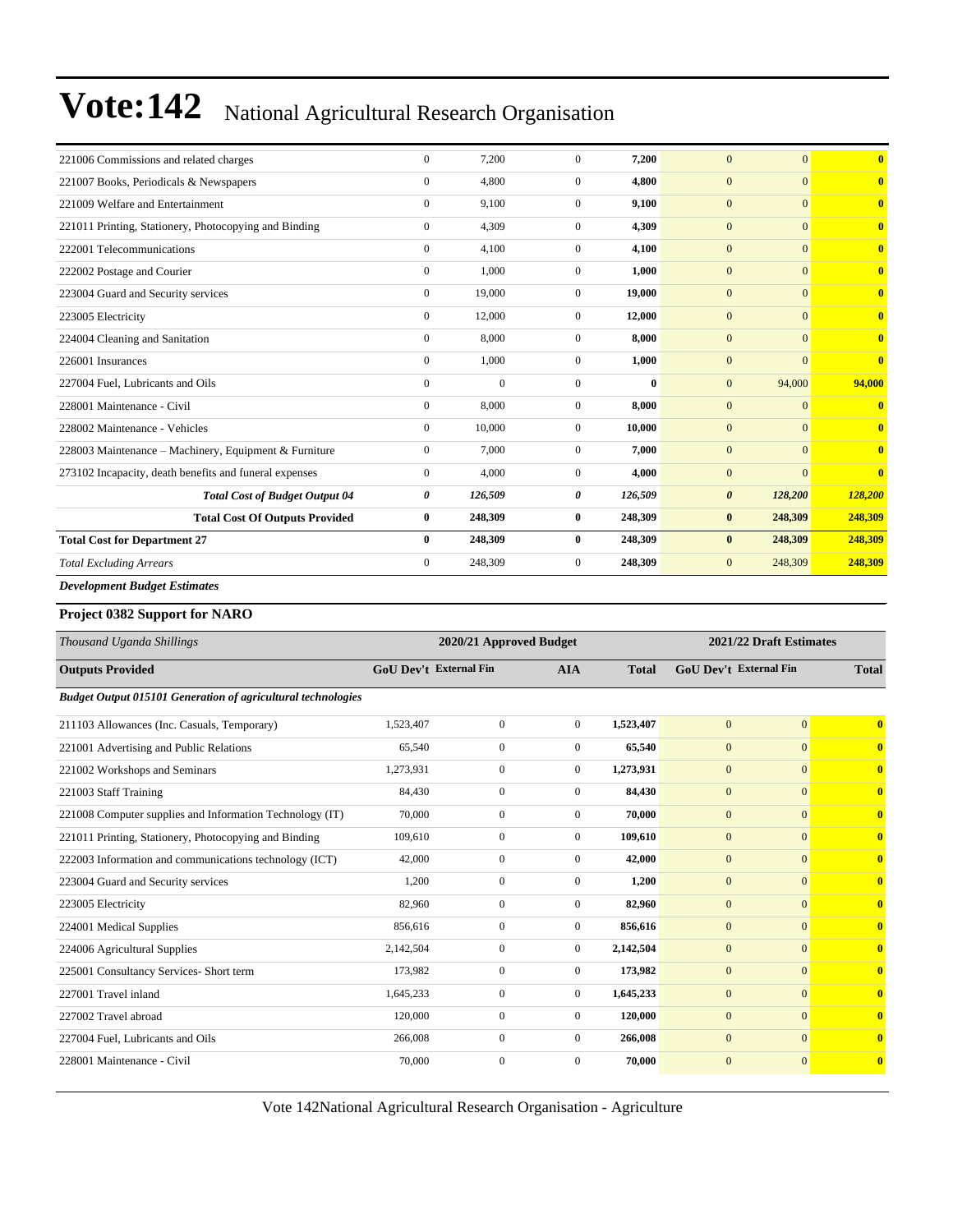| 228002 Maintenance - Vehicles                                                      | 12,000    | $\mathbf{0}$     | $\boldsymbol{0}$ | 12,000    | $\mathbf{0}$          | $\boldsymbol{0}$      | $\bf{0}$              |  |  |
|------------------------------------------------------------------------------------|-----------|------------------|------------------|-----------|-----------------------|-----------------------|-----------------------|--|--|
| 228003 Maintenance - Machinery, Equipment & Furniture                              | 35,000    | $\mathbf{0}$     | $\boldsymbol{0}$ | 35,000    | $\mathbf{0}$          | $\boldsymbol{0}$      | $\bf{0}$              |  |  |
| Total Cost Of Budget Output 015101                                                 | 8,574,421 | 0                | 0                | 8,574,421 | $\boldsymbol{\theta}$ | $\boldsymbol{\theta}$ | $\boldsymbol{\theta}$ |  |  |
| <b>Budget Output 015102 Research extension interface promoted and strengthened</b> |           |                  |                  |           |                       |                       |                       |  |  |
| 211103 Allowances (Inc. Casuals, Temporary)                                        | 217,118   | $\boldsymbol{0}$ | $\boldsymbol{0}$ | 217,118   | $\mathbf{0}$          | $\mathbf{0}$          | $\bf{0}$              |  |  |
| 221001 Advertising and Public Relations                                            | 721,609   | $\boldsymbol{0}$ | $\boldsymbol{0}$ | 721,609   | $\mathbf{0}$          | $\mathbf{0}$          | $\bf{0}$              |  |  |
| 221002 Workshops and Seminars                                                      | 2,019,821 | $\mathbf{0}$     | $\boldsymbol{0}$ | 2,019,821 | $\mathbf{0}$          | $\boldsymbol{0}$      | $\bf{0}$              |  |  |
| 221003 Staff Training                                                              | 38,171    | $\mathbf{0}$     | $\boldsymbol{0}$ | 38,171    | $\mathbf{0}$          | $\boldsymbol{0}$      | $\bf{0}$              |  |  |
| 221007 Books, Periodicals & Newspapers                                             | 21,500    | $\mathbf{0}$     | $\boldsymbol{0}$ | 21,500    | $\mathbf{0}$          | $\mathbf{0}$          | $\bf{0}$              |  |  |
| 221008 Computer supplies and Information Technology (IT)                           | 94,290    | $\boldsymbol{0}$ | $\boldsymbol{0}$ | 94,290    | $\mathbf{0}$          | $\mathbf{0}$          | $\bf{0}$              |  |  |
| 221011 Printing, Stationery, Photocopying and Binding                              | 131,601   | $\boldsymbol{0}$ | $\boldsymbol{0}$ | 131,601   | $\mathbf{0}$          | $\overline{0}$        | $\bf{0}$              |  |  |
| 222001 Telecommunications                                                          | 7,339     | $\mathbf{0}$     | $\boldsymbol{0}$ | 7,339     | $\mathbf{0}$          | $\boldsymbol{0}$      | $\bf{0}$              |  |  |
| 222003 Information and communications technology (ICT)                             | 465,000   | $\boldsymbol{0}$ | $\boldsymbol{0}$ | 465,000   | $\mathbf{0}$          | $\boldsymbol{0}$      | $\bf{0}$              |  |  |
| 224001 Medical Supplies                                                            | 191,200   | $\mathbf{0}$     | $\boldsymbol{0}$ | 191,200   | $\mathbf{0}$          | $\mathbf{0}$          | $\bf{0}$              |  |  |
| 224006 Agricultural Supplies                                                       | 873,333   | $\boldsymbol{0}$ | $\boldsymbol{0}$ | 873,333   | $\boldsymbol{0}$      | $\mathbf{0}$          | $\bf{0}$              |  |  |
| 225001 Consultancy Services- Short term                                            | 80,000    | $\boldsymbol{0}$ | $\boldsymbol{0}$ | 80,000    | $\mathbf{0}$          | $\overline{0}$        | $\bf{0}$              |  |  |
| 226001 Insurances                                                                  | 2,796     | $\boldsymbol{0}$ | $\boldsymbol{0}$ | 2,796     | $\mathbf{0}$          | $\boldsymbol{0}$      | $\bf{0}$              |  |  |
| 226002 Licenses                                                                    | 29,000    | $\boldsymbol{0}$ | $\boldsymbol{0}$ | 29,000    | $\mathbf{0}$          | $\boldsymbol{0}$      | $\bf{0}$              |  |  |
| 227001 Travel inland                                                               | 959,398   | $\mathbf{0}$     | $\boldsymbol{0}$ | 959,398   | $\mathbf{0}$          | $\mathbf{0}$          | $\bf{0}$              |  |  |
| 227004 Fuel, Lubricants and Oils                                                   | 91,142    | $\boldsymbol{0}$ | $\boldsymbol{0}$ | 91,142    | $\boldsymbol{0}$      | $\mathbf{0}$          | $\bf{0}$              |  |  |
| 228001 Maintenance - Civil                                                         | 172,400   | $\boldsymbol{0}$ | $\boldsymbol{0}$ | 172,400   | $\mathbf{0}$          | $\overline{0}$        | $\bf{0}$              |  |  |
| 228002 Maintenance - Vehicles                                                      | 30,674    | $\boldsymbol{0}$ | $\boldsymbol{0}$ | 30,674    | $\mathbf{0}$          | $\boldsymbol{0}$      | $\bf{0}$              |  |  |
| 228003 Maintenance – Machinery, Equipment & Furniture                              | 14,525    | $\boldsymbol{0}$ | $\boldsymbol{0}$ | 14,525    | $\mathbf{0}$          | $\boldsymbol{0}$      | $\bf{0}$              |  |  |
| Total Cost Of Budget Output 015102                                                 | 6,160,916 | 0                | 0                | 6,160,916 | $\boldsymbol{\theta}$ | $\boldsymbol{\theta}$ | $\boldsymbol{\theta}$ |  |  |
| Budget Output 015104 Agricultural research capacity strengthened                   |           |                  |                  |           |                       |                       |                       |  |  |
| 211103 Allowances (Inc. Casuals, Temporary)                                        | 350,776   | $\mathbf{0}$     | $\boldsymbol{0}$ | 350,776   | $\mathbf{0}$          | $\mathbf{0}$          | $\bf{0}$              |  |  |
| 221001 Advertising and Public Relations                                            | 14,300    | $\boldsymbol{0}$ | $\boldsymbol{0}$ | 14,300    | $\mathbf{0}$          | $\mathbf{0}$          | $\bf{0}$              |  |  |
| 221002 Workshops and Seminars                                                      | 691,561   | $\mathbf{0}$     | $\boldsymbol{0}$ | 691,561   | $\mathbf{0}$          | $\boldsymbol{0}$      | $\bf{0}$              |  |  |
| 221003 Staff Training                                                              | 699,364   | $\boldsymbol{0}$ | $\boldsymbol{0}$ | 699,364   | $\mathbf{0}$          | $\boldsymbol{0}$      | $\bf{0}$              |  |  |
| 221004 Recruitment Expenses                                                        | 110,000   | $\mathbf{0}$     | $\boldsymbol{0}$ | 110,000   | $\mathbf{0}$          | $\boldsymbol{0}$      | $\bf{0}$              |  |  |
| 221008 Computer supplies and Information Technology (IT)                           | 58,199    | $\boldsymbol{0}$ | $\overline{0}$   | 58,199    | $\boldsymbol{0}$      | $\boldsymbol{0}$      |                       |  |  |
| 221009 Welfare and Entertainment                                                   | 61,500    | $\boldsymbol{0}$ | $\boldsymbol{0}$ | 61,500    | $\boldsymbol{0}$      | $\boldsymbol{0}$      | $\bf{0}$              |  |  |
| 221011 Printing, Stationery, Photocopying and Binding                              | 141,360   | $\boldsymbol{0}$ | $\boldsymbol{0}$ | 141,360   | $\mathbf{0}$          | $\mathbf{0}$          | $\bf{0}$              |  |  |
| 221012 Small Office Equipment                                                      | 80,500    | $\boldsymbol{0}$ | $\boldsymbol{0}$ | 80,500    | $\boldsymbol{0}$      | $\mathbf{0}$          | $\bf{0}$              |  |  |
| 221016 IFMS Recurrent costs                                                        | 135,000   | $\boldsymbol{0}$ | $\boldsymbol{0}$ | 135,000   | $\mathbf{0}$          | $\mathbf{0}$          | $\bf{0}$              |  |  |
| 221017 Subscriptions                                                               | 50,000    | $\boldsymbol{0}$ | $\boldsymbol{0}$ | 50,000    | $\mathbf{0}$          | $\boldsymbol{0}$      | $\bf{0}$              |  |  |
| 222002 Postage and Courier                                                         | 1,000     | $\boldsymbol{0}$ | $\boldsymbol{0}$ | 1,000     | $\boldsymbol{0}$      | $\mathbf{0}$          | $\bf{0}$              |  |  |
| 222003 Information and communications technology (ICT)                             | 10,600    | $\boldsymbol{0}$ | $\boldsymbol{0}$ | 10,600    | $\mathbf{0}$          | $\mathbf{0}$          | $\bf{0}$              |  |  |
| 223002 Rates                                                                       | 232,500   | $\boldsymbol{0}$ | $\boldsymbol{0}$ | 232,500   | $\boldsymbol{0}$      | $\mathbf{0}$          | $\bf{0}$              |  |  |
| 223004 Guard and Security services                                                 | 1,498     | $\boldsymbol{0}$ | $\boldsymbol{0}$ | 1,498     | $\mathbf{0}$          | $\mathbf{0}$          | $\bf{0}$              |  |  |
| 223005 Electricity                                                                 | 43,500    | $\boldsymbol{0}$ | $\boldsymbol{0}$ | 43,500    | $\mathbf{0}$          | $\boldsymbol{0}$      | $\bf{0}$              |  |  |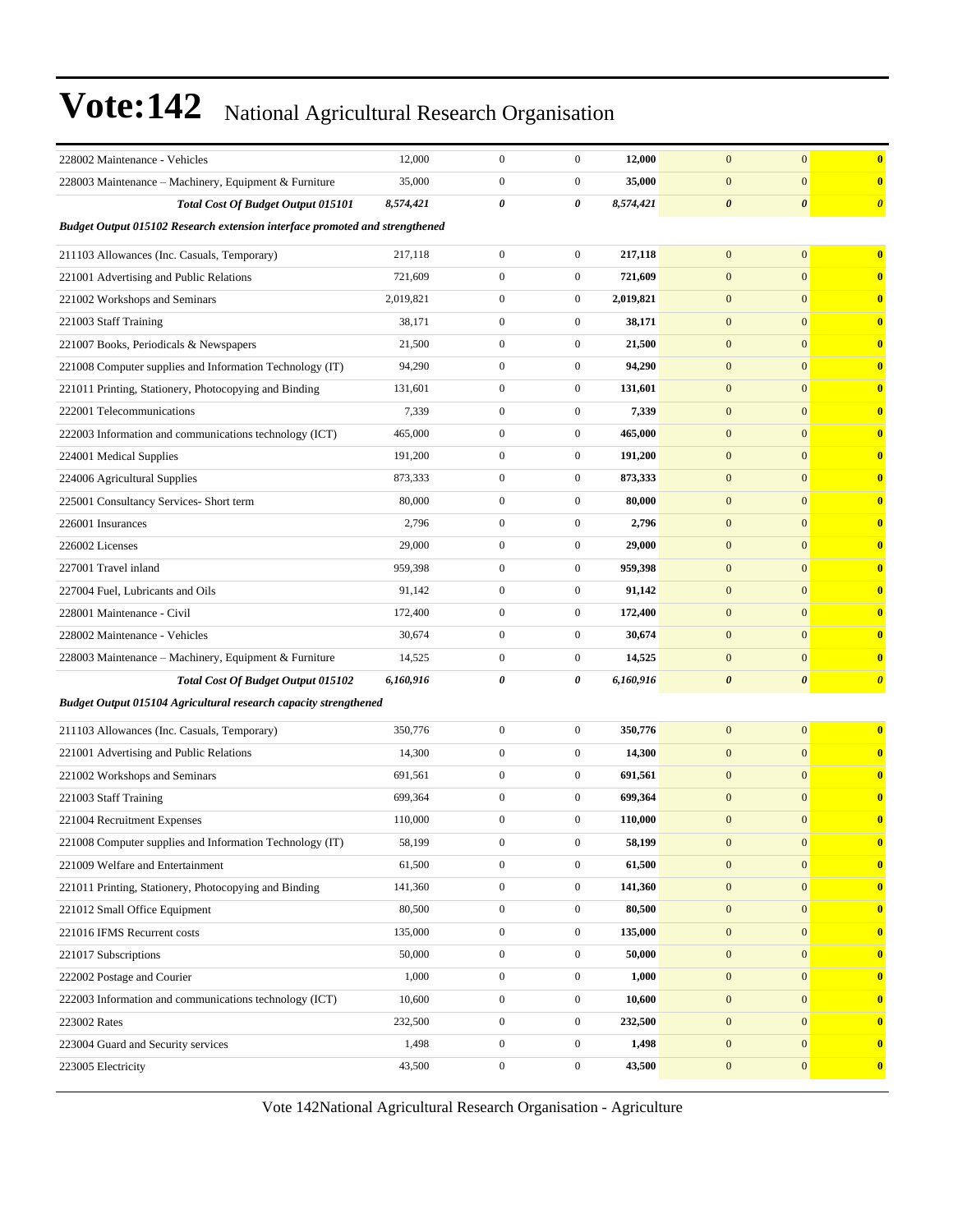| 223006 Water                                                                                | 10,000                        | $\mathbf{0}$     | $\boldsymbol{0}$ | 10,000       | $\mathbf{0}$          | $\mathbf{0}$           | $\mathbf{0}$            |
|---------------------------------------------------------------------------------------------|-------------------------------|------------------|------------------|--------------|-----------------------|------------------------|-------------------------|
| 224001 Medical Supplies                                                                     | 42,000                        | $\mathbf{0}$     | $\boldsymbol{0}$ | 42,000       | $\boldsymbol{0}$      | $\mathbf{0}$           | $\bf{0}$                |
| 224004 Cleaning and Sanitation                                                              | 1,800                         | $\mathbf{0}$     | $\boldsymbol{0}$ | 1,800        | $\mathbf{0}$          | $\mathbf{0}$           | $\mathbf{0}$            |
| 224006 Agricultural Supplies                                                                | 364,107                       | $\boldsymbol{0}$ | $\boldsymbol{0}$ | 364,107      | $\mathbf{0}$          | $\mathbf{0}$           | $\mathbf{0}$            |
| 225001 Consultancy Services- Short term                                                     | 814,400                       | $\mathbf{0}$     | $\overline{0}$   | 814,400      | $\mathbf{0}$          | $\mathbf{0}$           | $\overline{\mathbf{0}}$ |
| 226001 Insurances                                                                           | 950                           | $\boldsymbol{0}$ | $\overline{0}$   | 950          | $\overline{0}$        | $\overline{0}$         | $\mathbf{0}$            |
| 226002 Licenses                                                                             | 238,000                       | $\mathbf{0}$     | $\mathbf{0}$     | 238,000      | $\mathbf{0}$          | $\mathbf{0}$           | $\mathbf{0}$            |
| 227001 Travel inland                                                                        | 1,171,059                     | $\mathbf{0}$     | $\mathbf{0}$     | 1,171,059    | $\mathbf{0}$          | $\mathbf{0}$           | $\mathbf{0}$            |
| 227002 Travel abroad                                                                        | 126,500                       | $\boldsymbol{0}$ | $\mathbf{0}$     | 126,500      | $\mathbf{0}$          | $\mathbf{0}$           | $\mathbf{0}$            |
| 227004 Fuel. Lubricants and Oils                                                            | 510,235                       | $\mathbf{0}$     | $\overline{0}$   | 510,235      | $\mathbf{0}$          | $\mathbf{0}$           | $\overline{\mathbf{0}}$ |
| 228001 Maintenance - Civil                                                                  | 363,993                       | $\boldsymbol{0}$ | $\boldsymbol{0}$ | 363,993      | $\mathbf{0}$          | $\overline{0}$         | $\mathbf{0}$            |
| 228002 Maintenance - Vehicles                                                               | 161,075                       | $\mathbf{0}$     | $\mathbf{0}$     | 161,075      | $\mathbf{0}$          | $\mathbf{0}$           | $\mathbf{0}$            |
| 228003 Maintenance - Machinery, Equipment & Furniture                                       | 300,000                       | $\mathbf{0}$     | $\boldsymbol{0}$ | 300,000      | $\mathbf{0}$          | $\mathbf{0}$           | $\mathbf{0}$            |
| 228004 Maintenance – Other                                                                  | 49,000                        | $\mathbf{0}$     | $\boldsymbol{0}$ | 49,000       | $\mathbf{0}$          | $\mathbf{0}$           | $\bf{0}$                |
| Total Cost Of Budget Output 015104                                                          | 6,834,776                     | 0                | 0                | 6,834,776    | $\boldsymbol{\theta}$ | $\boldsymbol{\theta}$  | $\boldsymbol{\theta}$   |
| <b>Total Cost for Outputs Provided</b>                                                      | 21,570,114                    | $\boldsymbol{0}$ | $\mathbf{0}$     | 21,570,114   | $\overline{0}$        | $\mathbf{0}$           | $\bf{0}$                |
| <b>Outputs Funded</b>                                                                       | <b>GoU Dev't External Fin</b> |                  | <b>AIA</b>       | <b>Total</b> |                       | GoU Dev't External Fin | <b>Total</b>            |
| <b>Budget Output 015151 Payments to International Organisations (CGIAR, ASARECA, WARDA)</b> |                               |                  |                  |              |                       |                        |                         |
| 262201 Contributions to International Organisations (Capital)                               | 1,800,000                     | $\boldsymbol{0}$ | $\mathbf{0}$     | 1,800,000    | $\mathbf{0}$          | $\boldsymbol{0}$       | $\overline{\mathbf{0}}$ |
| o/w Contributions to International Organisations (Capital)                                  | 1,800,000                     | 0                | 0                | 1,800,000    | $\boldsymbol{\theta}$ | $\boldsymbol{\theta}$  | $\mathbf{0}$            |
|                                                                                             |                               |                  |                  |              |                       |                        |                         |
| 264101 Contributions to Autonomous Institutions                                             | 44,000                        | $\boldsymbol{0}$ | $\boldsymbol{0}$ | 44,000       | $\mathbf{0}$          | $\mathbf{0}$           | $\mathbf{0}$            |
| o/w Contributions to Autonomous Institutions                                                | 44,000                        | 0                | 0                | 44,000       | $\boldsymbol{\theta}$ | $\theta$               | $\overline{\mathbf{0}}$ |
| <b>Total Cost Of Budget Output 015151</b>                                                   | 1,844,000                     | 0                | 0                | 1,844,000    | $\boldsymbol{\theta}$ | $\boldsymbol{\theta}$  | $\boldsymbol{\theta}$   |
| <b>Total Cost for Outputs Funded</b>                                                        | 1,844,000                     | $\boldsymbol{0}$ | $\boldsymbol{0}$ | 1,844,000    | $\overline{0}$        | $\overline{0}$         | $\bf{0}$                |
| <b>Capital Purchases</b>                                                                    | <b>GoU Dev't External Fin</b> |                  | <b>AIA</b>       | <b>Total</b> |                       | GoU Dev't External Fin | <b>Total</b>            |
| Budget Output 015172 Government Buildings and Administrative Infrastructure                 |                               |                  |                  |              |                       |                        |                         |
| 281501 Environment Impact Assessment for Capital Works                                      | 311,750                       | $\boldsymbol{0}$ | $\boldsymbol{0}$ | 311,750      | $\mathbf{0}$          | $\mathbf{0}$           | $\bf{0}$                |
| 281502 Feasibility Studies for Capital Works                                                | 311,750                       | $\boldsymbol{0}$ | $\boldsymbol{0}$ | 311,750      | $\boldsymbol{0}$      | $\mathbf{0}$           | $\mathbf{0}$            |
| 281503 Engineering and Design Studies & Plans for capital                                   | 431,750                       | $\mathbf{0}$     | $\mathbf{0}$     | 431,750      | $\mathbf{0}$          | $\boldsymbol{0}$       | $\bf{0}$                |
| works                                                                                       |                               |                  |                  |              |                       |                        |                         |
| 281504 Monitoring, Supervision & Appraisal of Capital work                                  | 611,750                       | $\boldsymbol{0}$ | $\boldsymbol{0}$ | 611,750      | $\bf{0}$              | $\boldsymbol{0}$       | $\bf{0}$                |
| 312101 Non-Residential Buildings                                                            | 13,249,831                    | $\boldsymbol{0}$ | $\boldsymbol{0}$ | 13,249,831   | $\boldsymbol{0}$      | $\boldsymbol{0}$       | $\bf{0}$                |
| 312102 Residential Buildings                                                                | 433,000                       | $\boldsymbol{0}$ | $\boldsymbol{0}$ | 433,000      | $\mathbf{0}$          | $\mathbf{0}$           | $\bf{0}$                |
| 312104 Other Structures                                                                     | 3,960,018                     | $\boldsymbol{0}$ | $\boldsymbol{0}$ | 3,960,018    | $\bf{0}$              | $\boldsymbol{0}$       | $\mathbf{0}$            |
| <b>Total Cost Of Budget Output 015172</b>                                                   | 19,309,849                    | 0                | 0                | 19,309,849   | $\boldsymbol{\theta}$ | $\boldsymbol{\theta}$  | $\boldsymbol{\theta}$   |
| Budget Output 015176 Purchase of Office and ICT Equipment, including Software               |                               |                  |                  |              |                       |                        |                         |
| 312213 ICT Equipment                                                                        | 447,360                       | $\boldsymbol{0}$ | $\boldsymbol{0}$ | 447,360      | $\mathbf{0}$          | $\boldsymbol{0}$       | $\overline{\mathbf{0}}$ |
| Total Cost Of Budget Output 015176                                                          | 447,360                       | 0                | 0                | 447,360      | $\pmb{\theta}$        | $\pmb{\theta}$         | $\boldsymbol{\theta}$   |
| <b>Budget Output 015177 Purchase of Specialised Machinery &amp; Equipment</b>               |                               |                  |                  |              |                       |                        |                         |
| 312202 Machinery and Equipment                                                              | 1,880,249                     | $\boldsymbol{0}$ | $\boldsymbol{0}$ | 1,880,249    | $\mathbf{0}$          | $\boldsymbol{0}$       | $\bf{0}$                |
|                                                                                             |                               |                  |                  |              |                       |                        |                         |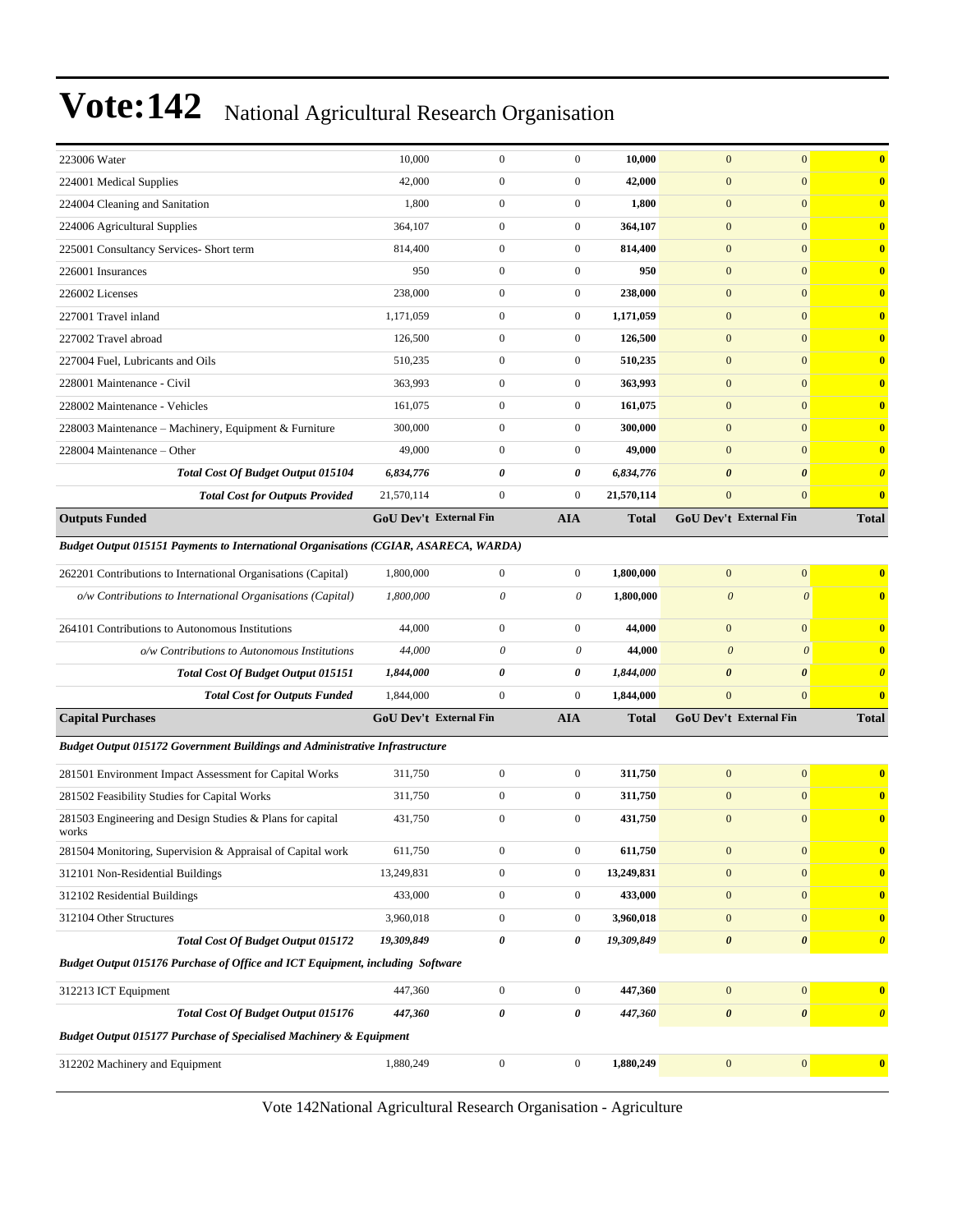| 312214 Laboratory Equipments                                                                                    | 5,030,000                     | $\mathbf{0}$            | $\boldsymbol{0}$        | 5,030,000    | $\mathbf{0}$          | $\mathbf{0}$                  | $\bf{0}$                |
|-----------------------------------------------------------------------------------------------------------------|-------------------------------|-------------------------|-------------------------|--------------|-----------------------|-------------------------------|-------------------------|
| Total Cost Of Budget Output 015177                                                                              | 6,910,249                     | 0                       | 0                       | 6,910,249    | $\boldsymbol{\theta}$ | $\boldsymbol{\theta}$         | $\boldsymbol{\theta}$   |
| <b>Budget Output 015178 Purchase of Office and Residential Furniture and Fittings</b>                           |                               |                         |                         |              |                       |                               |                         |
| 312203 Furniture & Fixtures                                                                                     | 91,422                        | $\boldsymbol{0}$        | $\boldsymbol{0}$        | 91,422       | $\mathbf{0}$          | $\mathbf{0}$                  | $\overline{\mathbf{0}}$ |
| <b>Total Cost Of Budget Output 015178</b>                                                                       | 91,422                        | 0                       | 0                       | 91,422       | $\boldsymbol{\theta}$ | $\boldsymbol{\theta}$         | $\boldsymbol{\theta}$   |
| <b>Total Cost for Capital Purchases</b>                                                                         | 26,758,880                    | $\boldsymbol{0}$        | $\boldsymbol{0}$        | 26,758,880   | $\mathbf{0}$          | $\mathbf{0}$                  | $\bf{0}$                |
| <b>Total Cost for Project: 0382</b>                                                                             | 50,172,994                    | $\boldsymbol{0}$        | $\overline{0}$          | 50,172,994   | $\mathbf{0}$          | $\mathbf{0}$                  | $\bf{0}$                |
| <b>Total Excluding Arrears</b>                                                                                  | 50,172,994                    | $\mathbf{0}$            | $\mathbf{0}$            | 50,172,994   | $\mathbf{0}$          | $\mathbf{0}$                  | $\bf{0}$                |
| Project 1560 Relocation and Operationalisation of the National Livestock Resources Research Institute (NALIRRI) |                               |                         |                         |              |                       |                               |                         |
| Thousand Uganda Shillings                                                                                       |                               | 2020/21 Approved Budget |                         |              |                       | 2021/22 Draft Estimates       |                         |
| <b>Outputs Provided</b>                                                                                         | GoU Dev't External Fin        |                         | <b>AIA</b>              | <b>Total</b> |                       | GoU Dev't External Fin        | <b>Total</b>            |
| <b>Budget Output 015101 Generation of agricultural technologies</b>                                             |                               |                         |                         |              |                       |                               |                         |
| 211103 Allowances (Inc. Casuals, Temporary)                                                                     | 240,000                       | $\boldsymbol{0}$        | $\boldsymbol{0}$        | 240,000      | 120,000               | $\mathbf{0}$                  | 120,000                 |
| 224001 Medical Supplies                                                                                         | $\mathbf{0}$                  | $\boldsymbol{0}$        | $\overline{0}$          | $\bf{0}$     | 200,000               | $\mathbf{0}$                  | 200,000                 |
| 224006 Agricultural Supplies                                                                                    | 100,000                       | $\boldsymbol{0}$        | $\boldsymbol{0}$        | 100,000      | 310,000               | $\mathbf{0}$                  | 310,000                 |
| 227001 Travel inland                                                                                            | 20,000                        | $\mathbf{0}$            | $\overline{0}$          | 20,000       | 60,000                | $\mathbf{0}$                  | 60,000                  |
| 227004 Fuel, Lubricants and Oils                                                                                | 60,000                        | $\boldsymbol{0}$        | $\boldsymbol{0}$        | 60,000       | 100,000               | $\mathbf{0}$                  | 100,000                 |
| 228002 Maintenance - Vehicles                                                                                   | 40,000                        | $\boldsymbol{0}$        | $\overline{0}$          | 40,000       | 60,000                | $\mathbf{0}$                  | 60,000                  |
| 228003 Maintenance - Machinery, Equipment & Furniture                                                           | 40,000                        | $\boldsymbol{0}$        | $\boldsymbol{0}$        | 40,000       | 200,000               | $\mathbf{0}$                  | 200,000                 |
| Total Cost Of Budget Output 015101                                                                              | 500,000                       | 0                       | 0                       | 500,000      | 1,050,000             | $\boldsymbol{\theta}$         | 1,050,000               |
| <b>Total Cost for Outputs Provided</b>                                                                          | 500,000                       | $\mathbf{0}$            | $\overline{0}$          | 500,000      | 1,050,000             | $\overline{0}$                | 1,050,000               |
| <b>Capital Purchases</b>                                                                                        | <b>GoU Dev't External Fin</b> |                         | <b>AIA</b>              | <b>Total</b> |                       | <b>GoU Dev't External Fin</b> | <b>Total</b>            |
| <b>Budget Output 015172 Government Buildings and Administrative Infrastructure</b>                              |                               |                         |                         |              |                       |                               |                         |
| 312101 Non-Residential Buildings                                                                                | 800,000                       | $\mathbf{0}$            | $\boldsymbol{0}$        | 800,000      | 2,299,454             | $\mathbf{0}$                  | 2,299,454               |
| 312102 Residential Buildings                                                                                    | $\boldsymbol{0}$              | $\boldsymbol{0}$        | $\boldsymbol{0}$        | $\bf{0}$     | 1,200,546             | $\mathbf{0}$                  | 1,200,546               |
| 312104 Other Structures                                                                                         | $\mathbf{0}$                  | $\boldsymbol{0}$        | $\overline{0}$          | $\bf{0}$     | 450,000               | $\mathbf{0}$                  | 450,000                 |
| <b>Total Cost Of Budget Output 015172</b>                                                                       | 800,000                       | 0                       | 0                       | 800,000      | 3,950,000             | $\boldsymbol{\theta}$         | 3,950,000               |
| <b>Total Cost for Capital Purchases</b>                                                                         | 800,000                       | $\mathbf{0}$            | $\boldsymbol{0}$        | 800,000      | 3,950,000             | $\mathbf{0}$                  | 3,950,000               |
| <b>Total Cost for Project: 1560</b>                                                                             | 1,300,000                     | $\boldsymbol{0}$        | $\boldsymbol{0}$        | 1,300,000    | 5,000,000             | $\mathbf{0}$                  | 5,000,000               |
| <b>Total Excluding Arrears</b>                                                                                  | 1,300,000                     | $\boldsymbol{0}$        | $\boldsymbol{0}$        | 1,300,000    | 5,000,000             | 0                             | 5,000,000               |
| Project 1619 Retooling of National Agricultural Research Organization                                           |                               |                         |                         |              |                       |                               |                         |
| Thousand Uganda Shillings                                                                                       |                               |                         | 2020/21 Approved Budget |              |                       | 2021/22 Draft Estimates       |                         |
| <b>Outputs Provided</b>                                                                                         | GoU Dev't External Fin        |                         | <b>AIA</b>              | <b>Total</b> |                       | GoU Dev't External Fin        | <b>Total</b>            |
| <b>Budget Output 015101 Generation of agricultural technologies</b>                                             |                               |                         |                         |              |                       |                               |                         |
| 211103 Allowances (Inc. Casuals, Temporary)                                                                     | $\mathbf{0}$                  | $\boldsymbol{0}$        | $\boldsymbol{0}$        | $\bf{0}$     | 1,475,823             | $\boldsymbol{0}$              | 1,475,823               |
| 221001 Advertising and Public Relations                                                                         | $\boldsymbol{0}$              | $\boldsymbol{0}$        | $\boldsymbol{0}$        | $\bf{0}$     | 185,070               | $\mathbf{0}$                  | 185,070                 |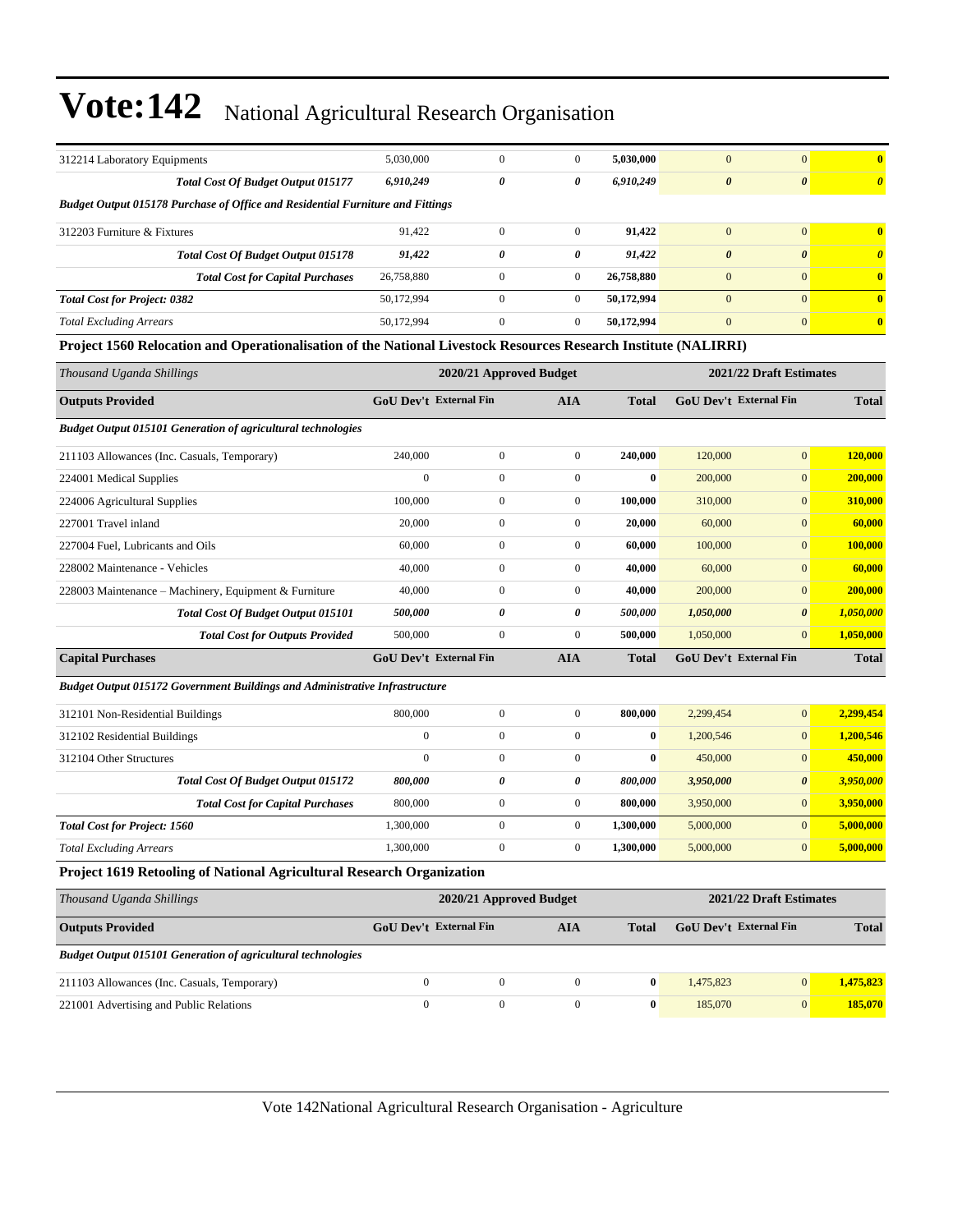| 221002 Workshops and Seminars                                                      | $\boldsymbol{0}$ | $\mathbf{0}$     | $\boldsymbol{0}$ | $\bf{0}$              | 876,873    | $\mathbf{0}$          | 876,873    |
|------------------------------------------------------------------------------------|------------------|------------------|------------------|-----------------------|------------|-----------------------|------------|
| 221003 Staff Training                                                              | $\boldsymbol{0}$ | $\boldsymbol{0}$ | $\boldsymbol{0}$ | $\bf{0}$              | 102,520    | $\mathbf{0}$          | 102,520    |
| 221006 Commissions and related charges                                             | $\boldsymbol{0}$ | $\boldsymbol{0}$ | $\boldsymbol{0}$ | $\bf{0}$              | 590        | $\mathbf{0}$          | 590        |
| 221008 Computer supplies and Information Technology (IT)                           | $\mathbf{0}$     | $\boldsymbol{0}$ | $\boldsymbol{0}$ | $\bf{0}$              | 55,535     | $\mathbf{0}$          | 55,535     |
| 221011 Printing, Stationery, Photocopying and Binding                              | $\boldsymbol{0}$ | $\boldsymbol{0}$ | $\boldsymbol{0}$ | $\bf{0}$              | 100,864    | $\mathbf{0}$          | 100,864    |
| 222001 Telecommunications                                                          | $\mathbf{0}$     | $\mathbf{0}$     | $\boldsymbol{0}$ | $\bf{0}$              | 2,000      | $\mathbf{0}$          | 2,000      |
| 222003 Information and communications technology (ICT)                             | $\boldsymbol{0}$ | $\boldsymbol{0}$ | $\boldsymbol{0}$ | $\bf{0}$              | 388,800    | $\mathbf{0}$          | 388,800    |
| 223005 Electricity                                                                 | $\boldsymbol{0}$ | $\boldsymbol{0}$ | $\boldsymbol{0}$ | $\bf{0}$              | 32,000     | $\mathbf{0}$          | 32,000     |
| 223006 Water                                                                       | $\boldsymbol{0}$ | $\boldsymbol{0}$ | $\boldsymbol{0}$ | $\bf{0}$              | 3,500      | $\mathbf{0}$          | 3,500      |
| 224001 Medical Supplies                                                            | $\mathbf{0}$     | $\boldsymbol{0}$ | $\boldsymbol{0}$ | $\bf{0}$              | 676,282    | $\mathbf{0}$          | 676,282    |
| 224005 Uniforms, Beddings and Protective Gear                                      | $\mathbf{0}$     | $\boldsymbol{0}$ | $\boldsymbol{0}$ | $\bf{0}$              | 2,500      | $\mathbf{0}$          | 2,500      |
| 224006 Agricultural Supplies                                                       | $\boldsymbol{0}$ | $\boldsymbol{0}$ | $\boldsymbol{0}$ | $\bf{0}$              | 4,860,806  | $\mathbf{0}$          | 4,860,806  |
| 225001 Consultancy Services- Short term                                            | $\boldsymbol{0}$ | $\boldsymbol{0}$ | $\boldsymbol{0}$ | $\bf{0}$              | 309,250    | $\mathbf{0}$          | 309,250    |
| 227001 Travel inland                                                               | $\boldsymbol{0}$ | $\boldsymbol{0}$ | $\boldsymbol{0}$ | $\bf{0}$              | 2,233,377  | $\mathbf{0}$          | 2,233,377  |
| 227002 Travel abroad                                                               | $\mathbf{0}$     | $\boldsymbol{0}$ | $\boldsymbol{0}$ | $\bf{0}$              | 34,862     | $\mathbf{0}$          | 34,862     |
| 227004 Fuel, Lubricants and Oils                                                   | $\mathbf{0}$     | $\mathbf{0}$     | $\boldsymbol{0}$ | $\bf{0}$              | 233,467    | $\mathbf{0}$          | 233,467    |
| 228002 Maintenance - Vehicles                                                      | $\mathbf{0}$     | $\boldsymbol{0}$ | $\boldsymbol{0}$ | $\bf{0}$              | 32,302     | $\mathbf{0}$          | 32,302     |
| 228003 Maintenance - Machinery, Equipment & Furniture                              | $\boldsymbol{0}$ | $\boldsymbol{0}$ | $\boldsymbol{0}$ | $\bf{0}$              | 17,399     | $\mathbf{0}$          | 17,399     |
| Total Cost Of Budget Output 015101                                                 | 0                | 0                | 0                | 0                     | 11,623,820 | $\boldsymbol{\theta}$ | 11,623,820 |
| <b>Budget Output 015102 Research extension interface promoted and strengthened</b> |                  |                  |                  |                       |            |                       |            |
| 211103 Allowances (Inc. Casuals, Temporary)                                        | $\overline{0}$   | $\boldsymbol{0}$ | $\boldsymbol{0}$ | $\bf{0}$              | 301,466    | $\mathbf{0}$          | 301,466    |
| 221001 Advertising and Public Relations                                            | $\boldsymbol{0}$ | $\boldsymbol{0}$ | $\boldsymbol{0}$ | $\bf{0}$              | 471,640    | $\mathbf{0}$          | 471,640    |
| 221002 Workshops and Seminars                                                      | $\mathbf{0}$     | $\boldsymbol{0}$ | $\boldsymbol{0}$ | $\bf{0}$              | 395,278    | $\mathbf{0}$          | 395,278    |
| 221003 Staff Training                                                              | $\mathbf{0}$     | $\boldsymbol{0}$ | $\boldsymbol{0}$ | $\bf{0}$              | 43,953     | $\mathbf{0}$          | 43,953     |
| 221007 Books, Periodicals & Newspapers                                             | $\mathbf{0}$     | $\boldsymbol{0}$ | $\boldsymbol{0}$ | $\bf{0}$              | 7,500      | $\mathbf{0}$          | 7,500      |
| 221008 Computer supplies and Information Technology (IT)                           | $\boldsymbol{0}$ | $\boldsymbol{0}$ | $\boldsymbol{0}$ | $\bf{0}$              | 42,226     | $\mathbf{0}$          | 42,226     |
| 221011 Printing, Stationery, Photocopying and Binding                              | $\boldsymbol{0}$ | $\boldsymbol{0}$ | $\boldsymbol{0}$ | $\bf{0}$              | 67,244     | $\mathbf{0}$          | 67,244     |
| 222001 Telecommunications                                                          | $\boldsymbol{0}$ | $\boldsymbol{0}$ | $\boldsymbol{0}$ | $\bf{0}$              | 1,000      | $\mathbf{0}$          | 1,000      |
| 222003 Information and communications technology (ICT)                             | $\boldsymbol{0}$ | $\boldsymbol{0}$ | $\boldsymbol{0}$ | $\bf{0}$              | 338,650    | $\mathbf{0}$          | 338,650    |
| 224001 Medical Supplies                                                            | $\boldsymbol{0}$ | $\boldsymbol{0}$ | $\boldsymbol{0}$ | $\bf{0}$              | 34,533     | $\mathbf{0}$          | 34,533     |
| 224006 Agricultural Supplies                                                       | $\Omega$         | $\mathbf{0}$     | $\mathbf{0}$     | $\bf{0}$              | 429,496    | $\mathbf{0}$          | 429,496    |
| 227001 Travel inland                                                               | $\overline{0}$   | $\boldsymbol{0}$ | $\boldsymbol{0}$ | $\bf{0}$              | 794,869    | $\boldsymbol{0}$      | 794,869    |
| 227004 Fuel, Lubricants and Oils                                                   | $\overline{0}$   | $\boldsymbol{0}$ | $\boldsymbol{0}$ | $\bf{0}$              | 24,480     | $\boldsymbol{0}$      | 24,480     |
| 228001 Maintenance - Civil                                                         | $\boldsymbol{0}$ | $\boldsymbol{0}$ | $\boldsymbol{0}$ | $\bf{0}$              | 254,855    | $\mathbf{0}$          | 254,855    |
| 228002 Maintenance - Vehicles                                                      | $\overline{0}$   | $\boldsymbol{0}$ | $\boldsymbol{0}$ | $\bf{0}$              | 7,138      | $\mathbf{0}$          | 7,138      |
| 228003 Maintenance - Machinery, Equipment & Furniture                              | $\overline{0}$   | $\boldsymbol{0}$ | $\boldsymbol{0}$ | $\bf{0}$              | 2,088      | $\mathbf{0}$          | 2,088      |
| Total Cost Of Budget Output 015102                                                 | 0                | $\pmb{\theta}$   | 0                | $\boldsymbol{\theta}$ | 3,216,416  | $\boldsymbol{\theta}$ | 3,216,416  |
| Budget Output 015104 Agricultural research capacity strengthened                   |                  |                  |                  |                       |            |                       |            |
| 211103 Allowances (Inc. Casuals, Temporary)                                        | $\overline{0}$   | $\boldsymbol{0}$ | $\boldsymbol{0}$ | $\boldsymbol{0}$      | 80,413     | $\boldsymbol{0}$      | 80,413     |
| 221001 Advertising and Public Relations                                            | $\boldsymbol{0}$ | $\boldsymbol{0}$ | $\boldsymbol{0}$ | $\bf{0}$              | 2,000      | $\mathbf{0}$          | 2,000      |
| 221002 Workshops and Seminars                                                      | $\overline{0}$   | $\boldsymbol{0}$ | $\boldsymbol{0}$ | $\bf{0}$              | 301,125    | $\mathbf{0}$          | 301,125    |
|                                                                                    |                  |                  |                  |                       |            |                       |            |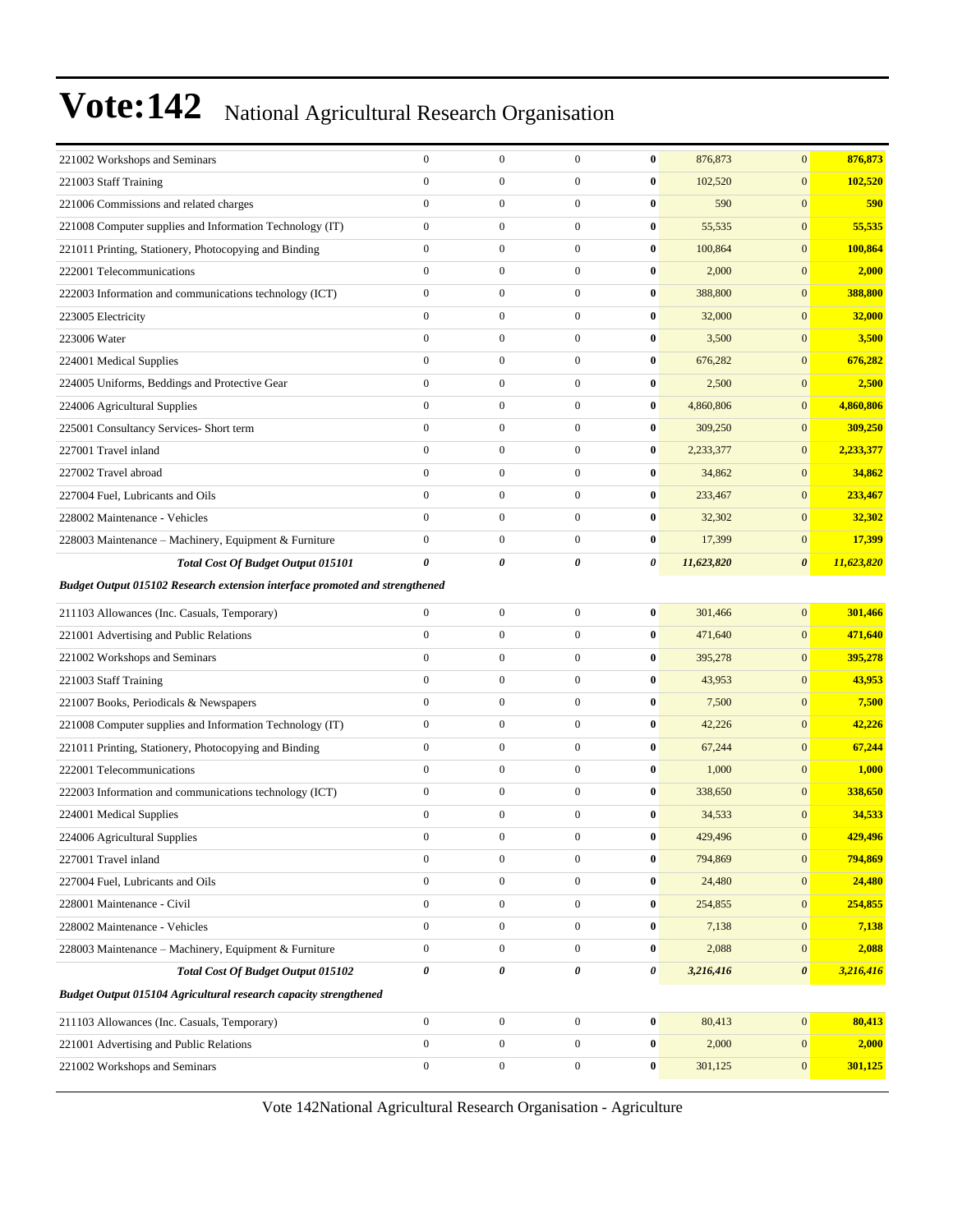| 221003 Staff Training                                                                | $\mathbf{0}$              | $\boldsymbol{0}$ | $\mathbf{0}$              | $\bf{0}$         | 612,000                | $\mathbf{0}$          | 612,000      |
|--------------------------------------------------------------------------------------|---------------------------|------------------|---------------------------|------------------|------------------------|-----------------------|--------------|
| 221004 Recruitment Expenses                                                          | $\mathbf{0}$              | $\boldsymbol{0}$ | $\boldsymbol{0}$          | $\bf{0}$         | 90,000                 | $\mathbf{0}$          | 90,000       |
| 221006 Commissions and related charges                                               | $\mathbf{0}$              | $\overline{0}$   | $\boldsymbol{0}$          | $\bf{0}$         | 1,420                  | $\mathbf{0}$          | 1,420        |
| 221007 Books, Periodicals & Newspapers                                               | $\mathbf{0}$              | $\boldsymbol{0}$ | $\mathbf{0}$              | $\bf{0}$         | 8,000                  | $\mathbf{0}$          | 8,000        |
| 221008 Computer supplies and Information Technology (IT)                             | $\mathbf{0}$              | $\overline{0}$   | $\boldsymbol{0}$          | $\bf{0}$         | 1,329,000              | $\mathbf{0}$          | 1,329,000    |
| 221009 Welfare and Entertainment                                                     | $\mathbf{0}$              | $\boldsymbol{0}$ | $\boldsymbol{0}$          | $\bf{0}$         | 84,505                 | $\mathbf{0}$          | 84,505       |
| 221011 Printing, Stationery, Photocopying and Binding                                | $\mathbf{0}$              | $\boldsymbol{0}$ | $\boldsymbol{0}$          | $\bf{0}$         | 151,951                | $\mathbf{0}$          | 151,951      |
| 221012 Small Office Equipment                                                        | $\mathbf{0}$              | $\boldsymbol{0}$ | $\boldsymbol{0}$          | $\bf{0}$         | 5,667                  | $\mathbf{0}$          | 5,667        |
| 221016 IFMS Recurrent costs                                                          | $\mathbf{0}$              | $\boldsymbol{0}$ | $\boldsymbol{0}$          | $\bf{0}$         | 90,000                 | $\mathbf{0}$          | 90,000       |
| 221017 Subscriptions                                                                 | $\mathbf{0}$              | $\overline{0}$   | $\boldsymbol{0}$          | $\bf{0}$         | 45,274                 | $\mathbf{0}$          | 45,274       |
| 222003 Information and communications technology (ICT)                               | $\mathbf{0}$              | $\boldsymbol{0}$ | $\boldsymbol{0}$          | $\bf{0}$         | 72,500                 | $\mathbf{0}$          | 72,500       |
| 223002 Rates                                                                         | $\mathbf{0}$              | $\boldsymbol{0}$ | $\boldsymbol{0}$          | $\bf{0}$         | 50,000                 | $\boldsymbol{0}$      | 50,000       |
| 223005 Electricity                                                                   | $\mathbf{0}$              | $\boldsymbol{0}$ | $\boldsymbol{0}$          | $\bf{0}$         | 4,000                  | $\mathbf{0}$          | 4,000        |
| 223006 Water                                                                         | $\mathbf{0}$              | $\boldsymbol{0}$ | $\boldsymbol{0}$          | $\bf{0}$         | 20,000                 | $\mathbf{0}$          | 20,000       |
| 224004 Cleaning and Sanitation                                                       | $\mathbf{0}$              | $\overline{0}$   | $\boldsymbol{0}$          | $\bf{0}$         | 1,200                  | $\mathbf{0}$          | 1,200        |
| 224006 Agricultural Supplies                                                         | $\mathbf{0}$              | $\boldsymbol{0}$ | $\boldsymbol{0}$          | $\bf{0}$         | 95,000                 | $\mathbf{0}$          | 95,000       |
| 225001 Consultancy Services- Short term                                              | $\mathbf{0}$              | $\boldsymbol{0}$ | $\boldsymbol{0}$          | $\bf{0}$         | 258,920                | $\mathbf{0}$          | 258,920      |
| 226002 Licenses                                                                      | $\mathbf{0}$              | $\boldsymbol{0}$ | $\boldsymbol{0}$          | $\bf{0}$         | 168,000                | $\mathbf{0}$          | 168,000      |
| 227001 Travel inland                                                                 | $\mathbf{0}$              | $\boldsymbol{0}$ | $\boldsymbol{0}$          | $\bf{0}$         | 719,648                | $\mathbf{0}$          | 719,648      |
| 227004 Fuel, Lubricants and Oils                                                     | $\mathbf{0}$              | $\overline{0}$   | $\boldsymbol{0}$          | $\bf{0}$         | 189,161                | $\mathbf{0}$          | 189,161      |
| 228001 Maintenance - Civil                                                           | $\mathbf{0}$              | $\boldsymbol{0}$ | $\boldsymbol{0}$          | $\bf{0}$         | 123,640                | $\mathbf{0}$          | 123,640      |
| 228002 Maintenance - Vehicles                                                        | $\mathbf{0}$              | $\boldsymbol{0}$ | $\boldsymbol{0}$          | $\bf{0}$         | 64,598                 | $\boldsymbol{0}$      | 64,598       |
| 228003 Maintenance - Machinery, Equipment & Furniture                                | $\mathbf{0}$              | $\boldsymbol{0}$ | $\boldsymbol{0}$          | $\bf{0}$         | 18,900                 | $\mathbf{0}$          | 18,900       |
| 228004 Maintenance - Other                                                           | $\mathbf{0}$              | $\boldsymbol{0}$ | $\mathbf{0}$              | $\bf{0}$         | 6,860                  | $\mathbf{0}$          | 6,860        |
| Total Cost Of Budget Output 015104                                                   | 0                         | 0                | $\boldsymbol{\theta}$     | 0                | 4,593,782              | $\boldsymbol{\theta}$ | 4,593,782    |
| <b>Total Cost for Outputs Provided</b>                                               | $\mathbf{0}$              | $\boldsymbol{0}$ | $\mathbf{0}$              | $\bf{0}$         | 19,434,018             | $\mathbf{0}$          | 19,434,018   |
| <b>Outputs Funded</b>                                                                | GoU Dev't External Fin    |                  | <b>AIA</b>                | <b>Total</b>     | GoU Dev't External Fin |                       | <b>Total</b> |
| Budget Output 015151 Payments to International Organisations (CGIAR, ASARECA, WARDA) |                           |                  |                           |                  |                        |                       |              |
| 262201 Contributions to International Organisations (Capital)                        | $\mathbf{0}$              | $\boldsymbol{0}$ | $\boldsymbol{0}$          | $\bf{0}$         | 1,800,000              | $\mathbf{0}$          | 1,800,000    |
| o/w Contributions to International Organisations (Capital)                           | 0                         | 0                | 0                         | $\bf{0}$         | 1,800,000              | $\theta$              | 1,800,000    |
|                                                                                      |                           |                  |                           |                  |                        |                       |              |
| 264101 Contributions to Autonomous Institutions                                      | $\boldsymbol{0}$          | $\boldsymbol{0}$ | $\boldsymbol{0}$          | $\boldsymbol{0}$ | 44,000                 | $\vert 0 \vert$       | 44,000       |
| o/w Contributions to Autonomous Institutions                                         | $\boldsymbol{\mathit{0}}$ | 0                | $\boldsymbol{\mathit{0}}$ | $\bf{0}$         | 44,000                 | $\boldsymbol{\theta}$ | 44,000       |
| Total Cost Of Budget Output 015151                                                   | 0                         | 0                | 0                         | 0                | 1,844,000              | $\boldsymbol{\theta}$ | 1,844,000    |
| <b>Total Cost for Outputs Funded</b>                                                 | $\boldsymbol{0}$          | $\boldsymbol{0}$ | $\boldsymbol{0}$          | $\bf{0}$         | 1,844,000              | $\mathbf{0}$          | 1,844,000    |
| <b>Capital Purchases</b>                                                             | GoU Dev't External Fin    |                  | <b>AIA</b>                | <b>Total</b>     | GoU Dev't External Fin |                       | <b>Total</b> |
| Budget Output 015172 Government Buildings and Administrative Infrastructure          |                           |                  |                           |                  |                        |                       |              |
| 281504 Monitoring, Supervision & Appraisal of Capital work                           | $\boldsymbol{0}$          | $\boldsymbol{0}$ | $\mathbf{0}$              | $\bf{0}$         | 1,400,000              | $\vert 0 \vert$       | 1,400,000    |
| 312101 Non-Residential Buildings                                                     | $\mathbf{0}$              | $\boldsymbol{0}$ | $\boldsymbol{0}$          | 0                | 18,367,785             | $\mathbf{0}$          | 18,367,785   |
| 312102 Residential Buildings                                                         | $\boldsymbol{0}$          | $\boldsymbol{0}$ | $\boldsymbol{0}$          | 0                | 693,457                | $\mathbf{0}$          | 693,457      |
|                                                                                      |                           |                  |                           |                  |                        |                       |              |